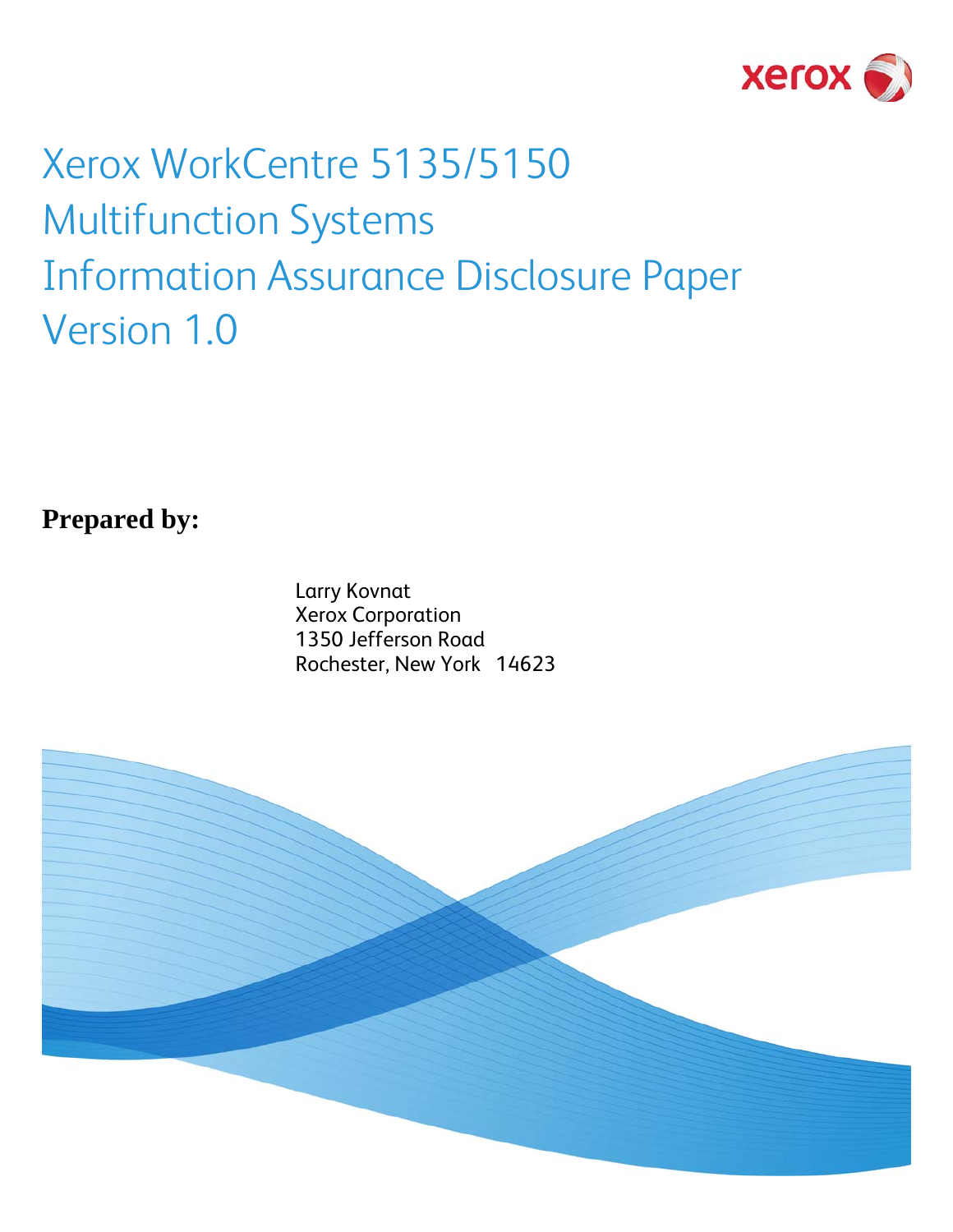©2009 Xerox Corporation. All rights reserved. Xerox and the sphere of connectivity design are trademarks of Xerox Corporation in the United States and/or other counties.

Other company trademarks are also acknowledged.

Document Version: 1.01 (April 2010).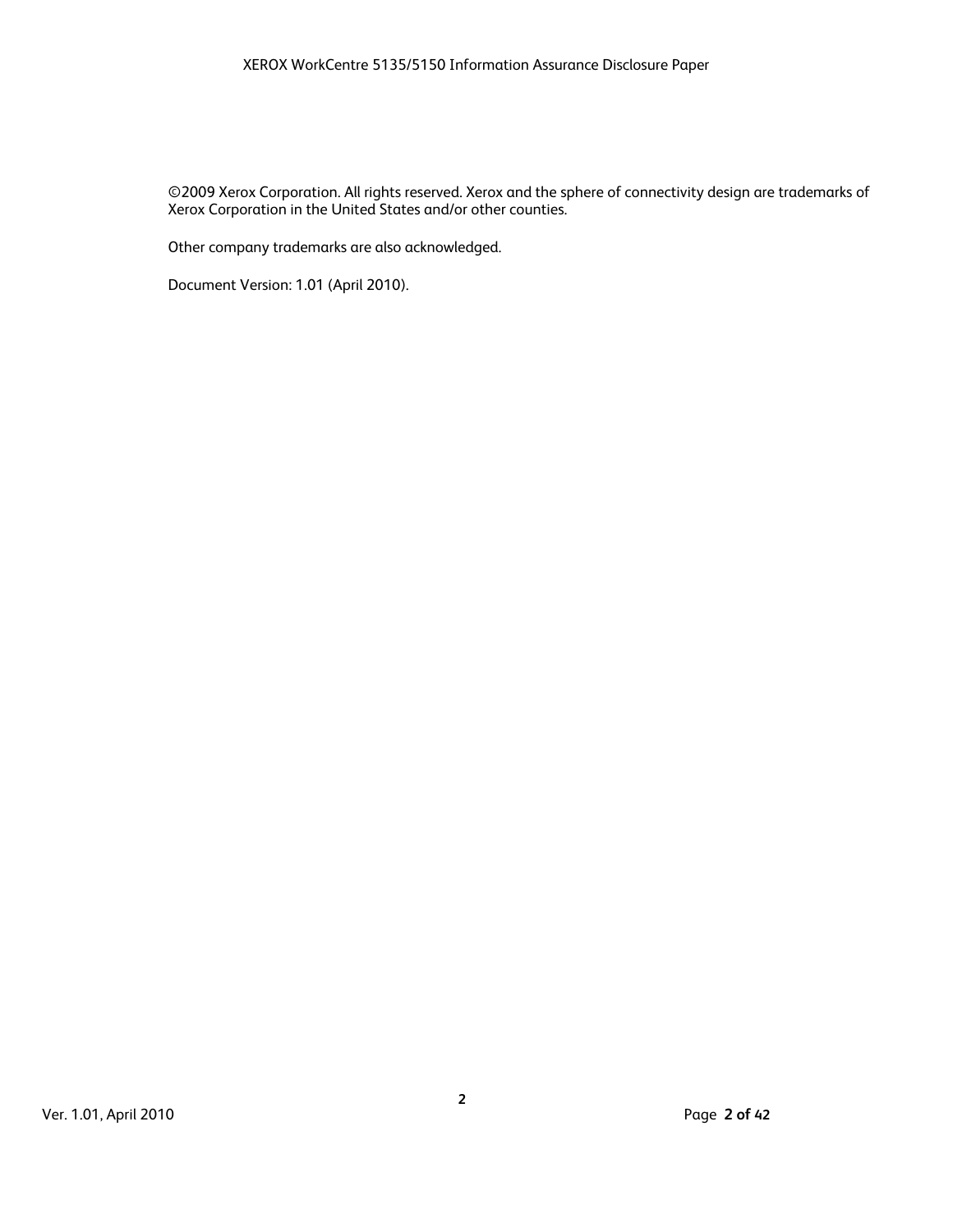# **Table of Contents**

| $\mathbf{1}$ |                                                                         |  |
|--------------|-------------------------------------------------------------------------|--|
| 1.           |                                                                         |  |
|              |                                                                         |  |
|              |                                                                         |  |
| 1.3.         |                                                                         |  |
| 2.           |                                                                         |  |
|              |                                                                         |  |
|              |                                                                         |  |
|              |                                                                         |  |
|              |                                                                         |  |
|              |                                                                         |  |
|              |                                                                         |  |
|              | 2.7. Marking Engine (also known as the Image Output Terminal or IOT) 14 |  |
|              |                                                                         |  |
| 2.9.         |                                                                         |  |
| 3.           |                                                                         |  |
|              |                                                                         |  |
|              |                                                                         |  |
|              |                                                                         |  |
| 3.4.         |                                                                         |  |
| 4.           |                                                                         |  |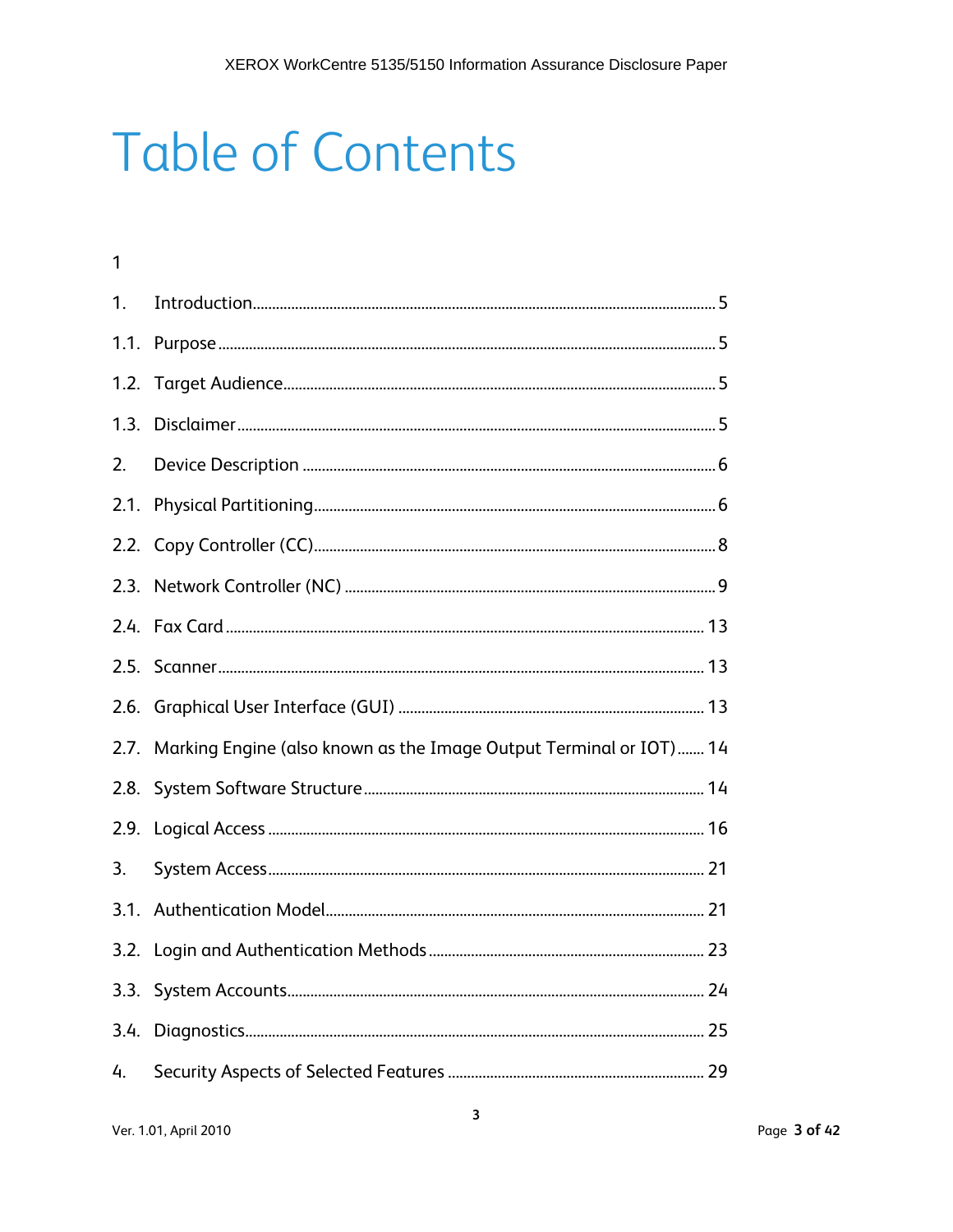### XEROX WorkCentre 5135/5150 Information Assurance Disclosure Paper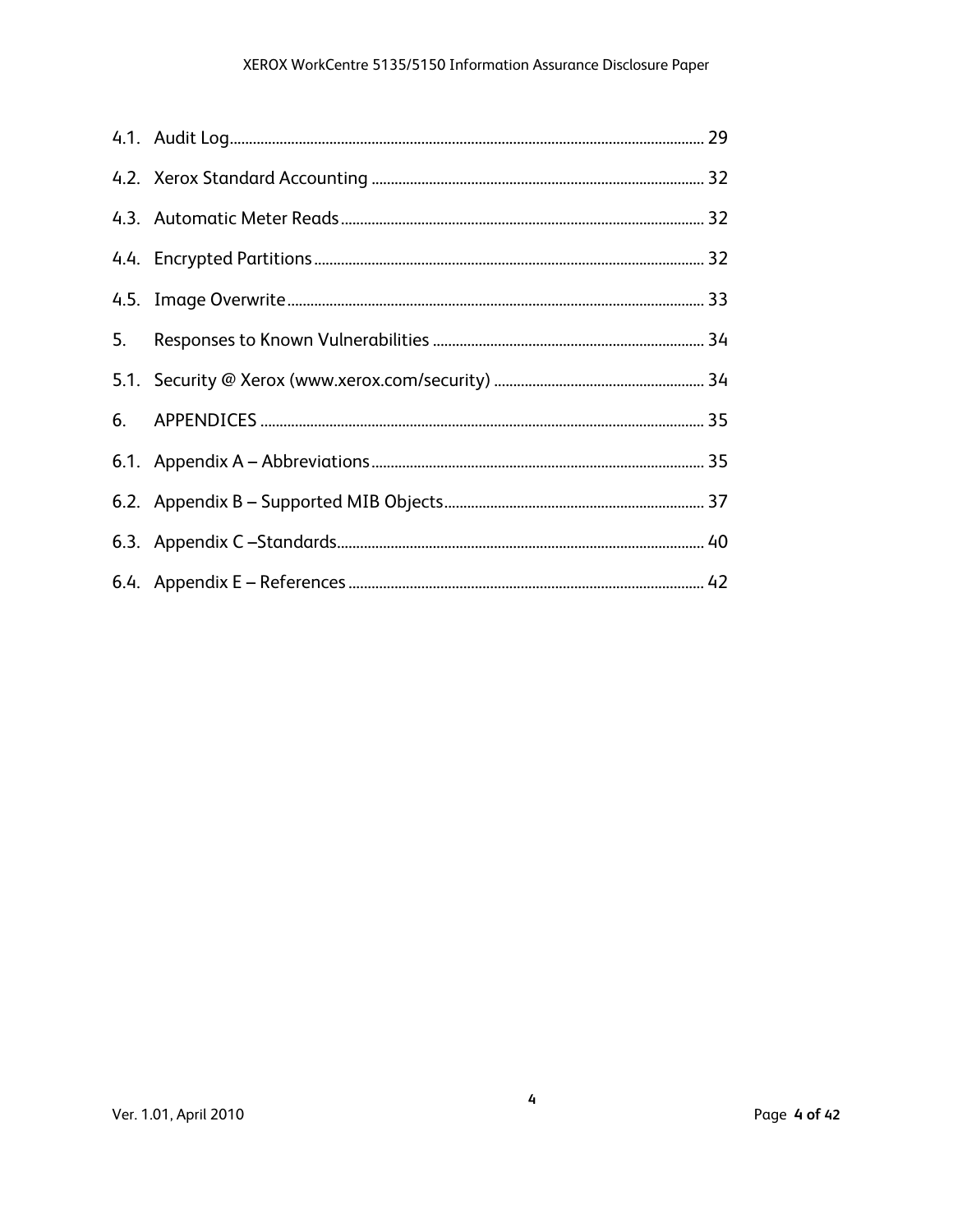# 1. Introduction

The WorkCentre 5135/5150 Multifunction Systems are among the latest versions of Xerox copier and multifunction devices for the general office.

# 1.1. Purpose

The purpose of this document is to disclose information for the WorkCentre products with respect to device security. *Device Security,* for this paper, is defined as how image data is stored and transmitted, how the product behaves in a networked environment, and how the product may be accessed, both locally and remotely. Please note that the customer is responsible for the security of their network and the WorkCentre products do not establish security for any network environment.

The purpose of the document is to inform Xerox customers of the design, functions, and features of the WorkCentre products relative to Information Assurance (IA).

This document does NOT provide tutorial level information about security, connectivity, PDLs, or WorkCentre products features and functions. This information is readily available elsewhere. We assume that the reader has a working knowledge of these types of topics. However, a number of references are included in the Appendix.

# 1.2. Target Audience

The target audience for this document is Xerox field personnel and customers concerned with IT security.

# 1.3. Disclaimer

The information in this document is accurate to the best knowledge of the authors, and is provided without warranty of any kind. In no event shall Xerox Corporation be liable for any damages whatsoever resulting from user's use or disregard of the information provided in this document including direct, indirect, incidental, consequential, loss of business profits or special damages, even if Xerox Corporation has been advised of the possibility of such damages.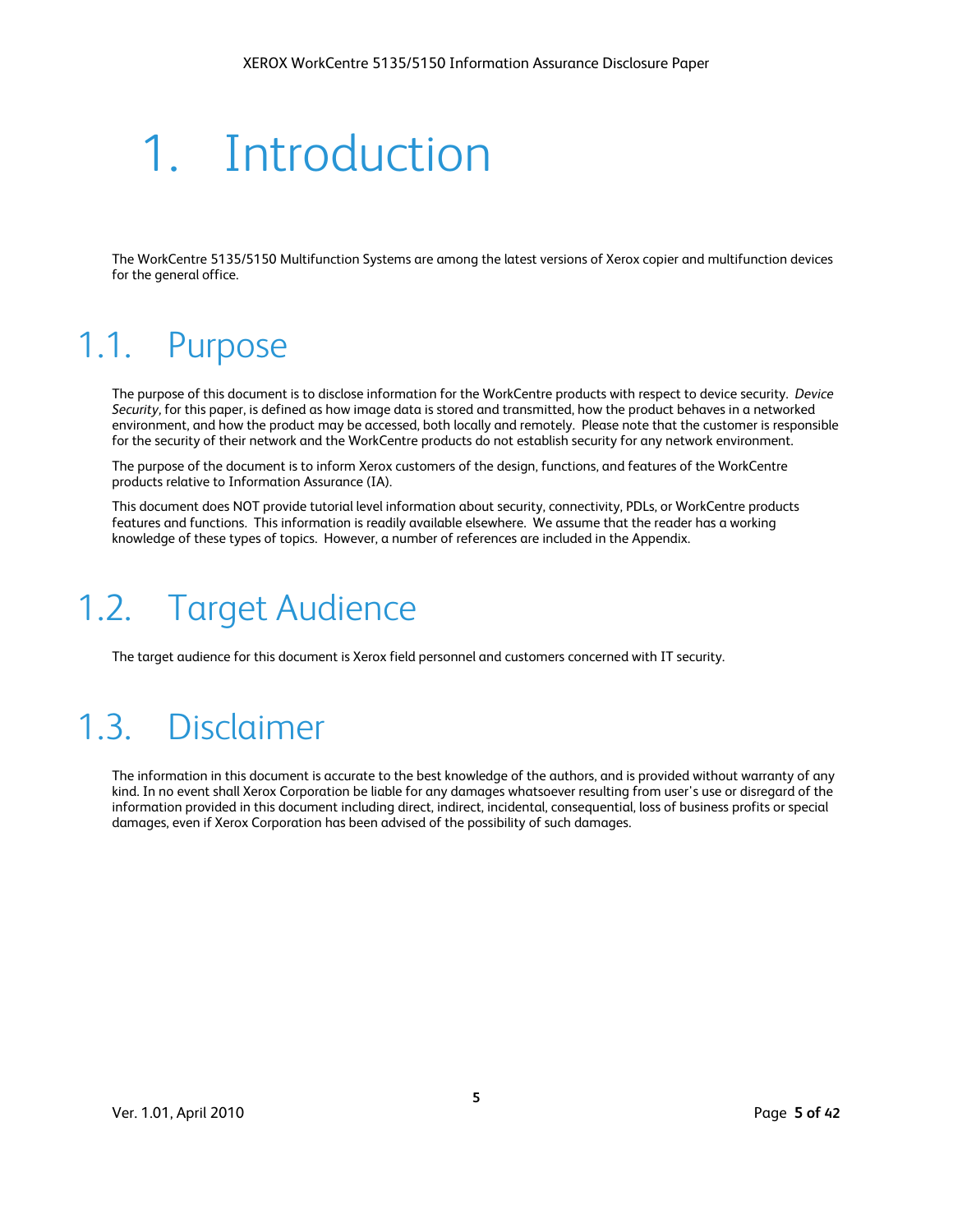# **Device Description**

WorkCentre products consist of two basic modules: a digital copier module that provides conventional copy functions and features, and a Network Controller that provides the capability to connect the copier to a LAN. CopyCentre models of these products are available which provide copy-only features and do not include a Network Controller.



**Figure 2-1 WorkCentre Multifunction System** 

# 2.1. Physical Partitioning

The security-relevant subsystems of the product are physically partitioned as shown inFigure 2-2.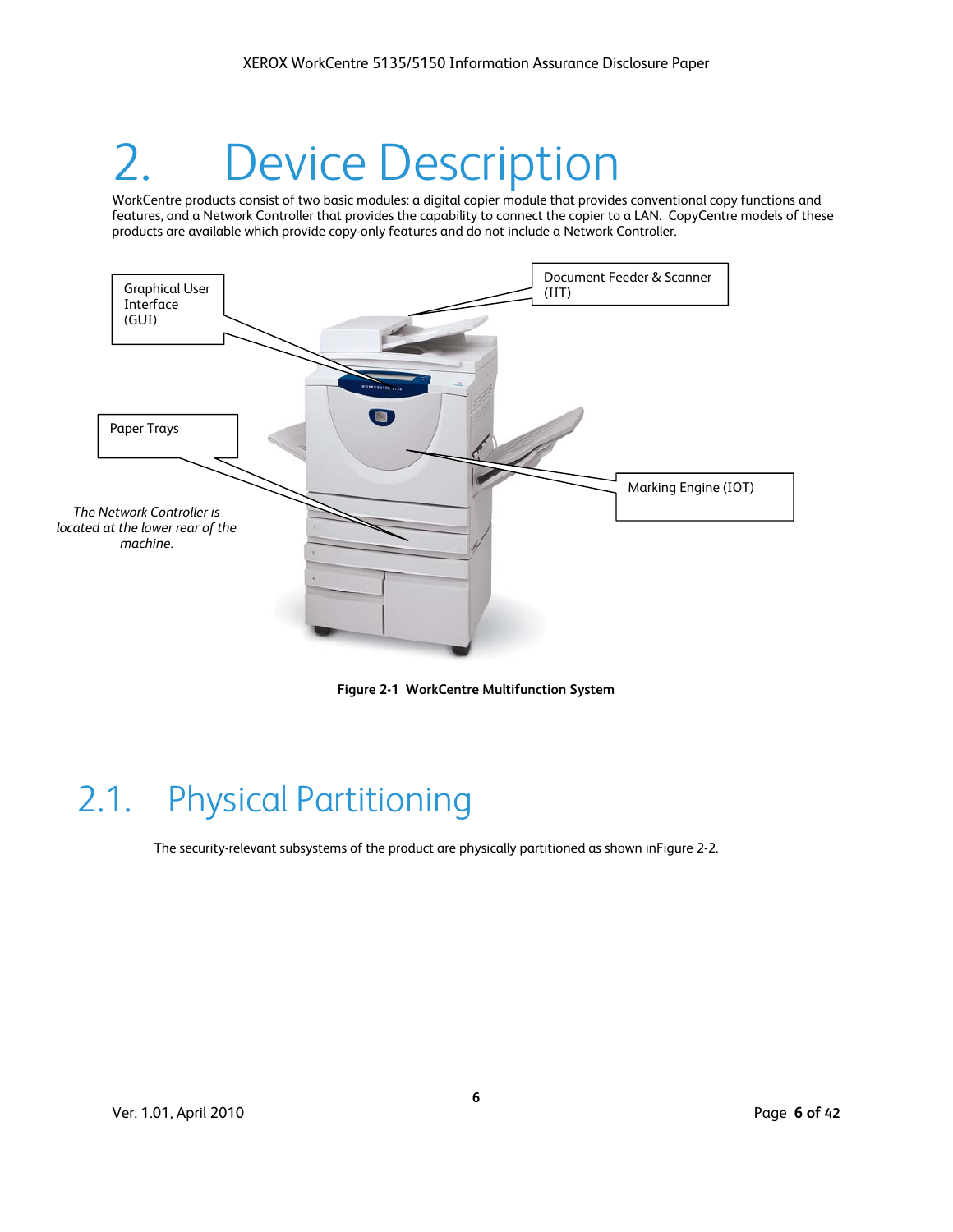



# 2.1.1. Security Functions allocated to Subsystems

| <b>Security Function</b>            | <b>HLD Subsystem</b>            |
|-------------------------------------|---------------------------------|
| Image Overwrite                     | Network Controller              |
|                                     | Copy Controller                 |
|                                     | <b>Graphical User Interface</b> |
| <b>System Authentication</b>        | Network Controller              |
|                                     | Copy Controller                 |
|                                     | <b>Graphical User Interface</b> |
| <b>Network Authentication</b>       | Network Controller              |
|                                     | <b>Graphical User Interface</b> |
| <b>Security Audit</b>               | Network Controller              |
| <b>Cryptographic Operations</b>     | Network Controller              |
| User Data Protection – SSL          | Network Controller              |
| User Data Protection - IP Filtering | Network Controller              |
| User Data Protection - IPSec        | Network Controller              |
| Network Management Security         | Network Controller              |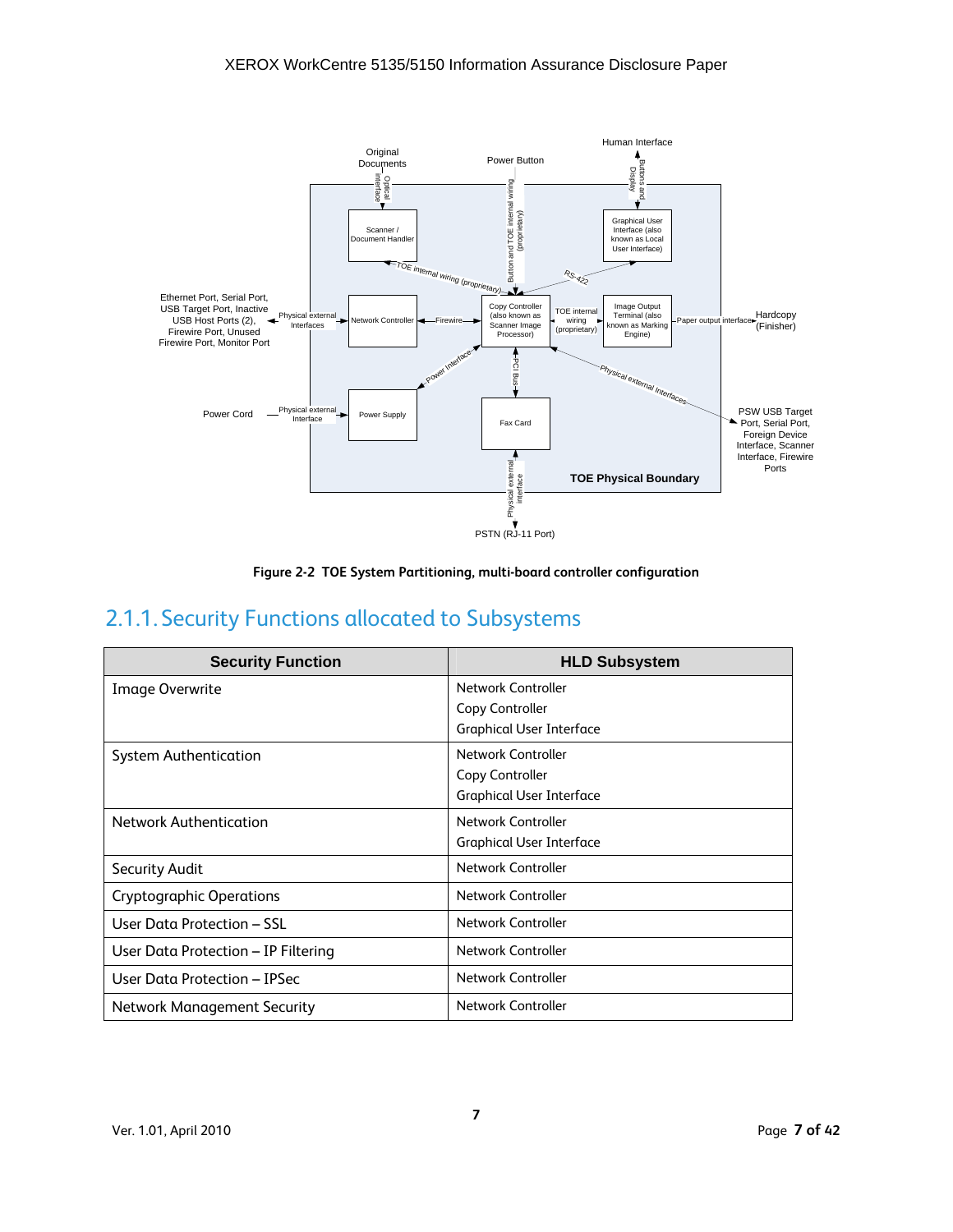| <b>Security Function</b>   | <b>HLD Subsystem</b>            |
|----------------------------|---------------------------------|
| <b>Fax Flow Security</b>   | <b>Fax Card</b>                 |
|                            | Network Controller              |
|                            | Copy Controller                 |
|                            | <b>Graphical User Interface</b> |
| <b>Security Management</b> | Network Controller              |
|                            | Copy Controller                 |
|                            | <b>Graphical User Interface</b> |

**Table 2-1 Security Functions allocated to Subsystems** 

# 2.2. Copy Controller (CC)

### 2.2.1. Purpose

The Copy Controller provides all of the functions necessary to implement a digital copier, and works together with the Fax card to implement embedded fax functionality. The Copy Controller contains the image path, which uses proprietary hardware and algorithms to process the scanned images into high-quality reproductions. Among other common copier functions, the CC works with the EPC DRAM to enable electronic pre-collation, sometimes referred to as scan-once/print-many. When producing multiple copies of a document, the scanned image is processed and buffered in the EPC DRAM in a proprietary format. The buffered bitmaps are then read from EPC DRAM and sent to the Image Output Terminal (IOT) for marking on hardcopy output. For long documents, the production of hardcopy may begin before the entire original is scanned, achieving a level of concurrency between the scan and mark operations.

The Copy Controller works with the Graphical User Interface (GUI) assembly to provide System Configuration functions. A System Administrator PIN must be entered at the GUI in order to access these functions.

# 2.2.2.Hardware

| <b>Name</b>     | <b>Size</b>           | <b>Purpose / Explanation</b>                                                                                                                                                                                               |
|-----------------|-----------------------|----------------------------------------------------------------------------------------------------------------------------------------------------------------------------------------------------------------------------|
| Processor       | NA.                   | AMD SC520 100MHz                                                                                                                                                                                                           |
| <b>EPC DRAM</b> | $128 -$<br>512<br>MB. | The EPC DRAM is used to buffer image data as the Marking Engine<br>receives it. Subsequent jobs will overwrite the current document so<br>there is no long-term retention of image data in this memory.                    |
| <b>SRAM</b>     | 32 MB                 | SRAM is used to store setup and user information associated with<br>copy jobs.                                                                                                                                             |
| Flash ROM       | 16 MB                 | All operating system and application executable control code resides<br>here (e.g. boot loader, scanner, paper path, xerographic, high<br>capacity feeder, disk finisher). No user image data is stored in this<br>memory. |
| <b>NVRAM</b>    | 128 KB                | This non-volatile memory has no image data stored in it. It contains:                                                                                                                                                      |
|                 |                       | Device set points for xerographic image quality, paper path timing,<br>and other process control.                                                                                                                          |
|                 |                       | If auditron is enabled, user PIN numbers and copy tracking data.                                                                                                                                                           |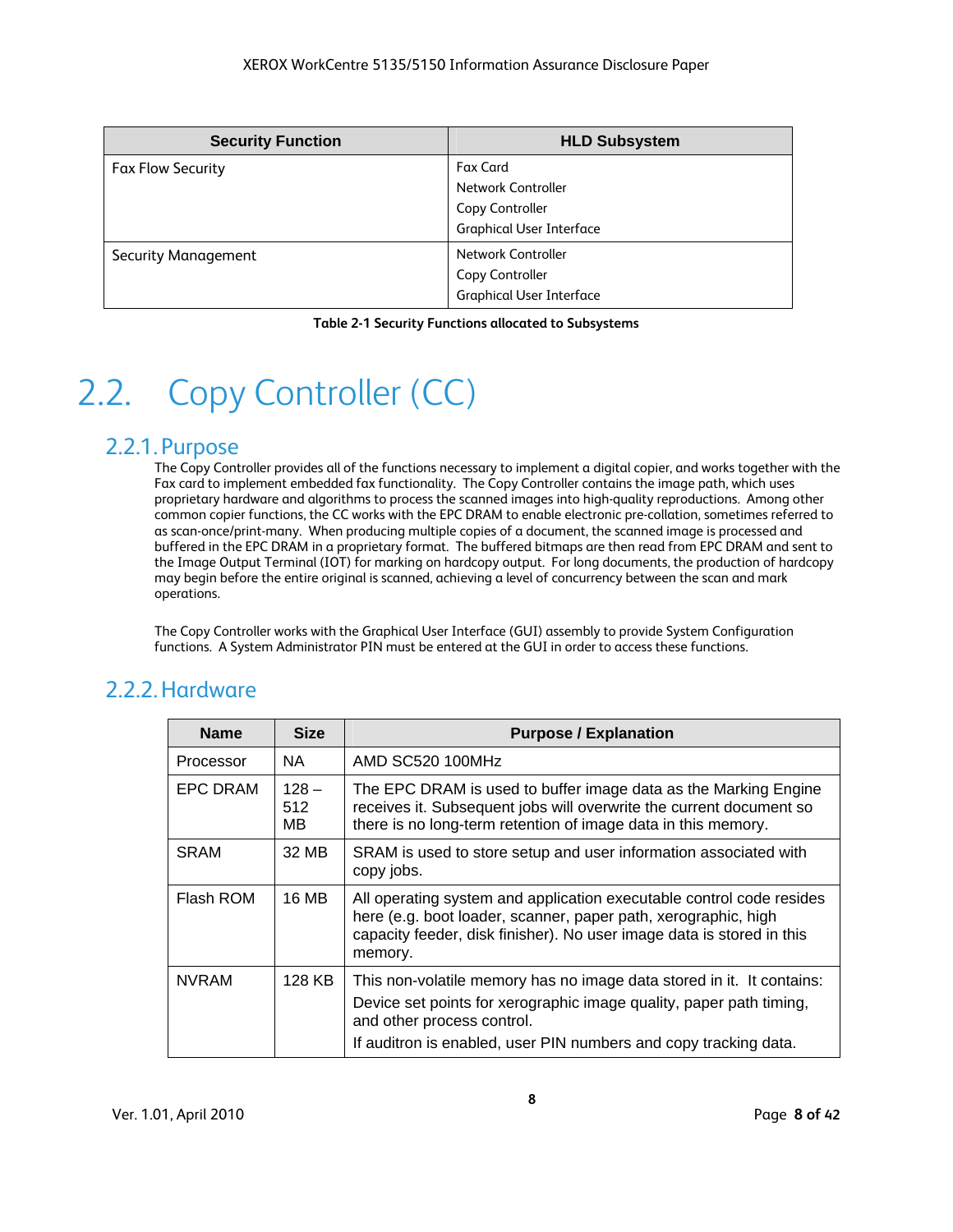| <b>Name</b>            | <b>Size</b> | <b>Purpose / Explanation</b>                                                                                                    |
|------------------------|-------------|---------------------------------------------------------------------------------------------------------------------------------|
| Power<br><b>Button</b> | <b>NA</b>   | Proprietary connection to the Copy Controller that initiates power on<br>or power off sequences at the command of a human user. |

#### **Table 2-2 Copy/Network Controller Hardware Components**



**Figure 2-5 Physical Map of Copy Controller external connections** 

| Interface                         | <b>Description / Usage</b>                                                  |
|-----------------------------------|-----------------------------------------------------------------------------|
| PSW USB Target Port               | Diagnostics and service                                                     |
| <b>CUI USB Target Port</b>        | Allows connection between the GUI and Network<br>Controller                 |
| <b>Digital Copier Serial Port</b> | Engineering development debug; default state is<br>disabled                 |
| FAX line 1, RJ-11                 | Supports FAX Modem T.30 protocol only                                       |
| FAX line 2, RJ-11                 | Supports FAX Modem T.30 protocol only                                       |
| Foreign Device Interface          | Allows connection of optional access control hardware                       |
| Scanner                           | Proprietary connection between the Scan Module and<br>the Copy Controller   |
| FireWire                          | Dedicated connection between the Network Controller<br>and Copy Controller. |
| FireWire spare                    | Inactive                                                                    |

**Table 2-4 Copy Controller external connections** 

### 2.2.3.Internal Interfaces

The interfaces between the Copy Controller and other subsystems are logically internal to the DEVICE. All of these interfaces are also physically internal to the DEVICE except for the connection to the Network Controller, which uses an externally-cabled Firewire connection. Proprietary protocols are implemented on all internal interfaces.

# 2.3. Network Controller (NC)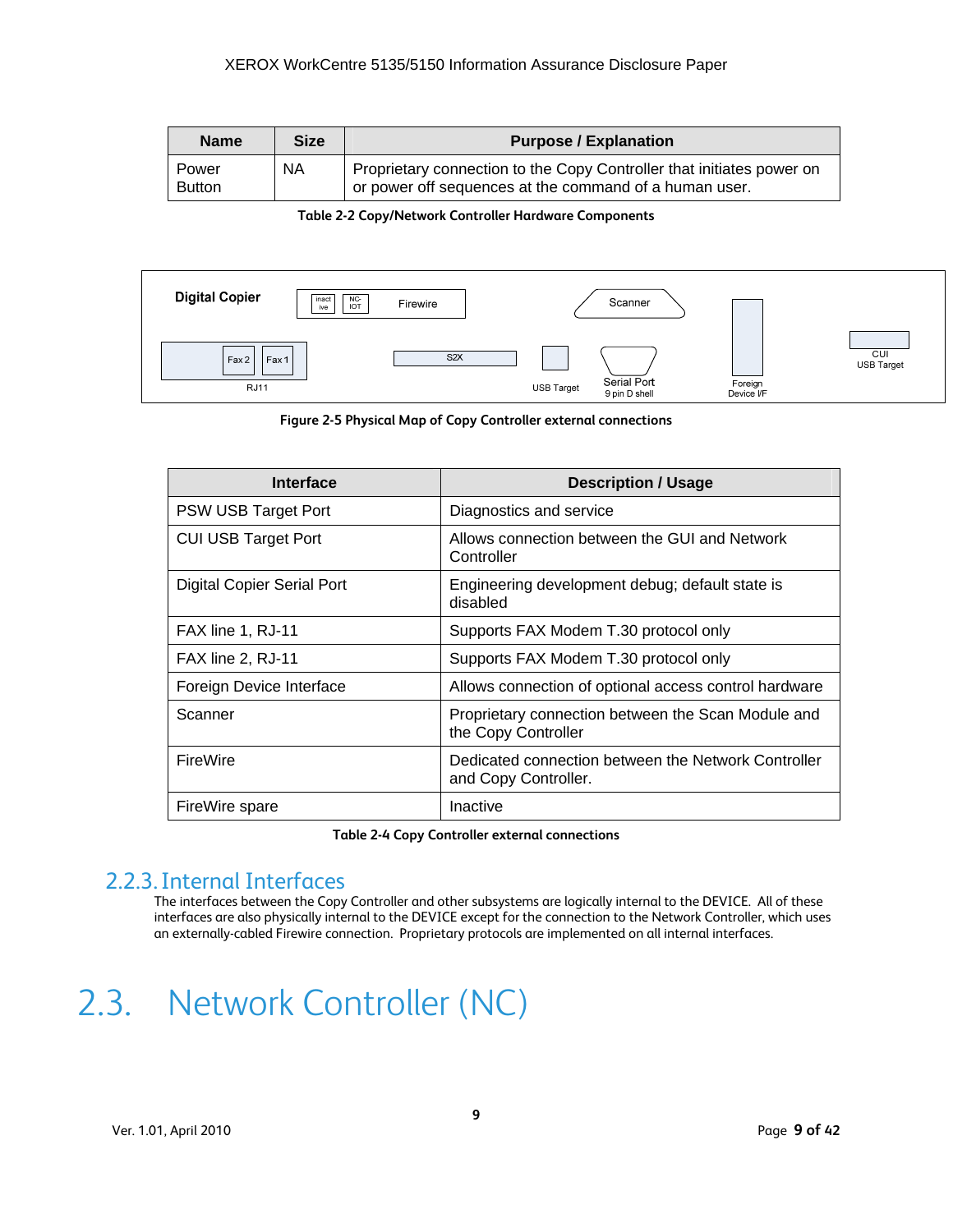# 2.3.1. Purpose

The Network Controller provides both network and direct-connect external interfaces, and enables print, email, network scan, internet FAX, and LanFAX functionality. Network scanning, Internet fax, and LanFax, are optional features. An Image Overwrite Security kit is available which enables both Immediate and On-Demand overwrite of any temporary image data created on the NC disk. The Network Controller also incorporates an open-source web server (Apache) that exports a Web User Interface (WebUI) through which users can submit jobs and check job and machine status, and through which System Administrators can remotely administer the machine. The Network Controller is sometimes referred to as the Electronic Subsystem (ESS).

An optional interface card is available that allows direct host-based printing over USB target and Parallel connections. This card is installed in one of two available PCI slots in the NC.

The Network Controller is equipped with a 1.0GHz AMD Duron microprocessor.

The Network Controller (NC) runs RedHat Linux, kernel v. 2.4.20+. (Note: This baseline may be updated as indicated by the '+' sign. Unnecessary services such as rsh, telnet and finger are disabled in the OS. FTP is used in client-only mode by the optional Network Scanning feature for the filing of scanned images and the retrieval of Scan Templates; however the NC does not contain an FTP server.

### 2.3.2.Hardware

| <b>Name</b>      | <b>Size</b>             | <b>Purpose / Explanation</b>                                                                                                                                                                                                                                                                                                                                                                                                                                                                                                                                                                                                                          |
|------------------|-------------------------|-------------------------------------------------------------------------------------------------------------------------------------------------------------------------------------------------------------------------------------------------------------------------------------------------------------------------------------------------------------------------------------------------------------------------------------------------------------------------------------------------------------------------------------------------------------------------------------------------------------------------------------------------------|
| Processor        | NA.                     | AMD Athlon 1.4 GHz                                                                                                                                                                                                                                                                                                                                                                                                                                                                                                                                                                                                                                    |
| <b>DRAM</b>      | 256 MB<br>$-512$<br>MB. | The executable software is loaded from disk and runs in this<br>memory. It is also used for temporary storage of data files and<br>images. This information is not backed up and is lost when the<br>power to the copier is removed. Upon power-on the Network<br>Controller DRAM is put through a memory test which performs an<br>overwrite function. Cryptographic session keys are stored in DRAM<br>for the duration of the current boot cycle. The keys are destroyed by<br>powering off, or by a reboot. Note: IPSec shared secret and<br>SNMPv3 shared passwords are stored on the NC disk and are<br>persistent across power cycles/reboots. |
| <b>Boot PROM</b> | 512 KB                  | This read-only Flash memory contains the code necessary to boot or<br>alt-boot the system. A power-on self test is performed and the<br>bootstrap OS is loaded. The area never contains any user image or<br>document data.                                                                                                                                                                                                                                                                                                                                                                                                                           |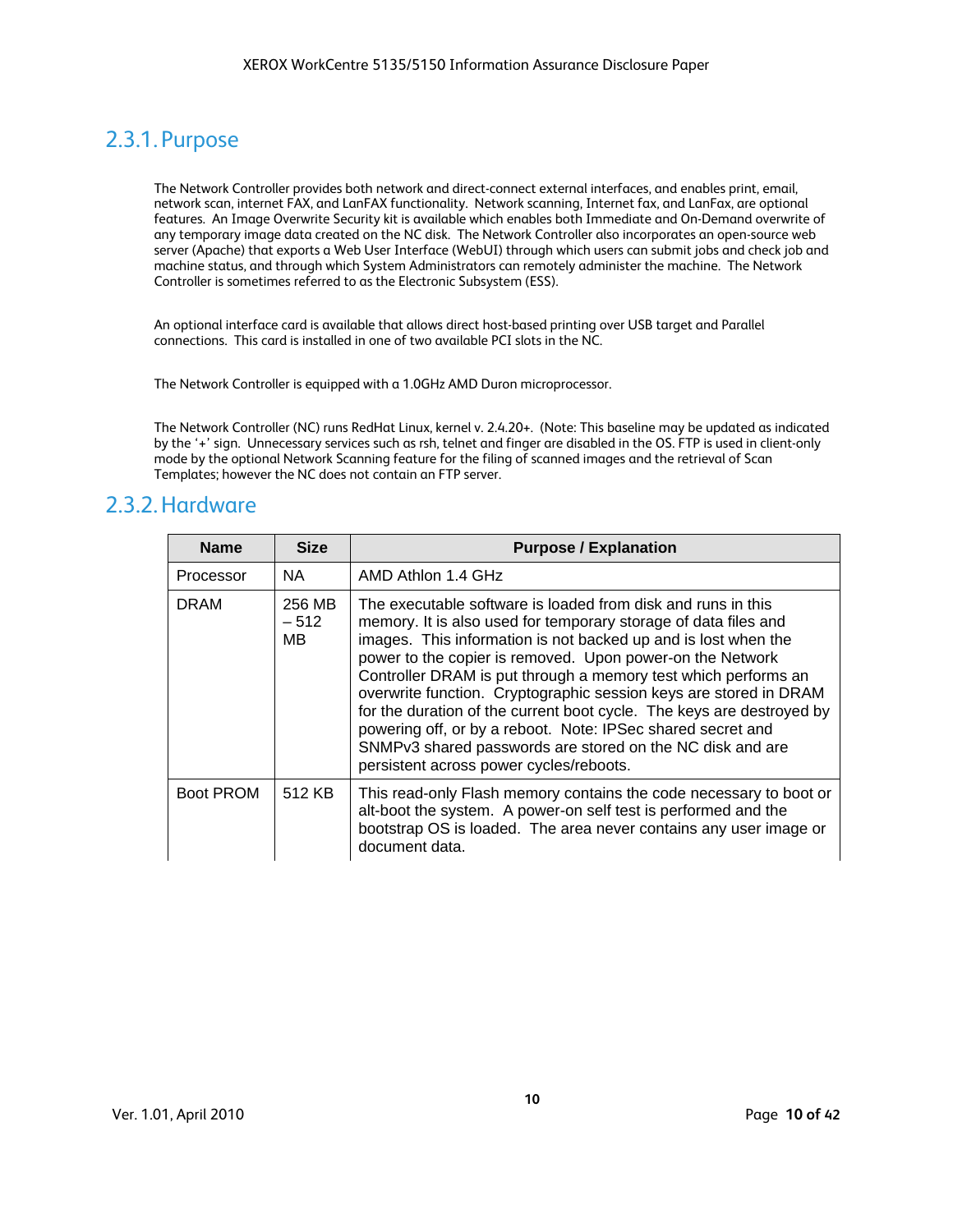| <b>Network</b>          | 80 GB | This device contains numerous types of data:                                                                                                                                                                                                                                                                                                                                                                                                            |
|-------------------------|-------|---------------------------------------------------------------------------------------------------------------------------------------------------------------------------------------------------------------------------------------------------------------------------------------------------------------------------------------------------------------------------------------------------------------------------------------------------------|
| Controller<br>Hard Disk |       | All executable code (operating system, PDL interpreters,<br>network protocols, document scheduler, etc.).                                                                                                                                                                                                                                                                                                                                               |
|                         |       | Spooled documents in PDL format from the network, as well<br>as Network Scan jobs prior to export. Spooled jobs are<br>buffered in /tmp/spool (2GB partition) and Network Scan<br>jobs are buffered in /tmp/scan_spool (9GB partition).                                                                                                                                                                                                                 |
|                         |       | Server IDs, server password, user IDs, user passwords, and<br>file locations (for Network Scanning).                                                                                                                                                                                                                                                                                                                                                    |
|                         |       | All MIB Objects.                                                                                                                                                                                                                                                                                                                                                                                                                                        |
|                         |       | All resident fonts. (Please note that a Font Management<br>Utility is available to permanently download fonts to the hard<br>disk.)                                                                                                                                                                                                                                                                                                                     |
|                         |       | The hard disk employs a UNIX-like format. When a job is<br>completed, its reference in the directory table is deleted. If<br>Immediate Image Overwrite is enabled, the sectors containing job<br>image data are overwritten using a 3-pass overwrite algorithm. On-<br>Demand Image Overwrite allows the user to overwrite the entire<br>spooling area of the hard disk. Both IIO and ODIO are available in<br>the Image Overwrite Security Option Kit. |
|                         |       | /tmp/spool and /tmp/scan_spool remain at 2GB and 9GB partitions<br>respectively when Image Overwrite is installed.                                                                                                                                                                                                                                                                                                                                      |

**Table 2-5 Network Controller Hardware Components**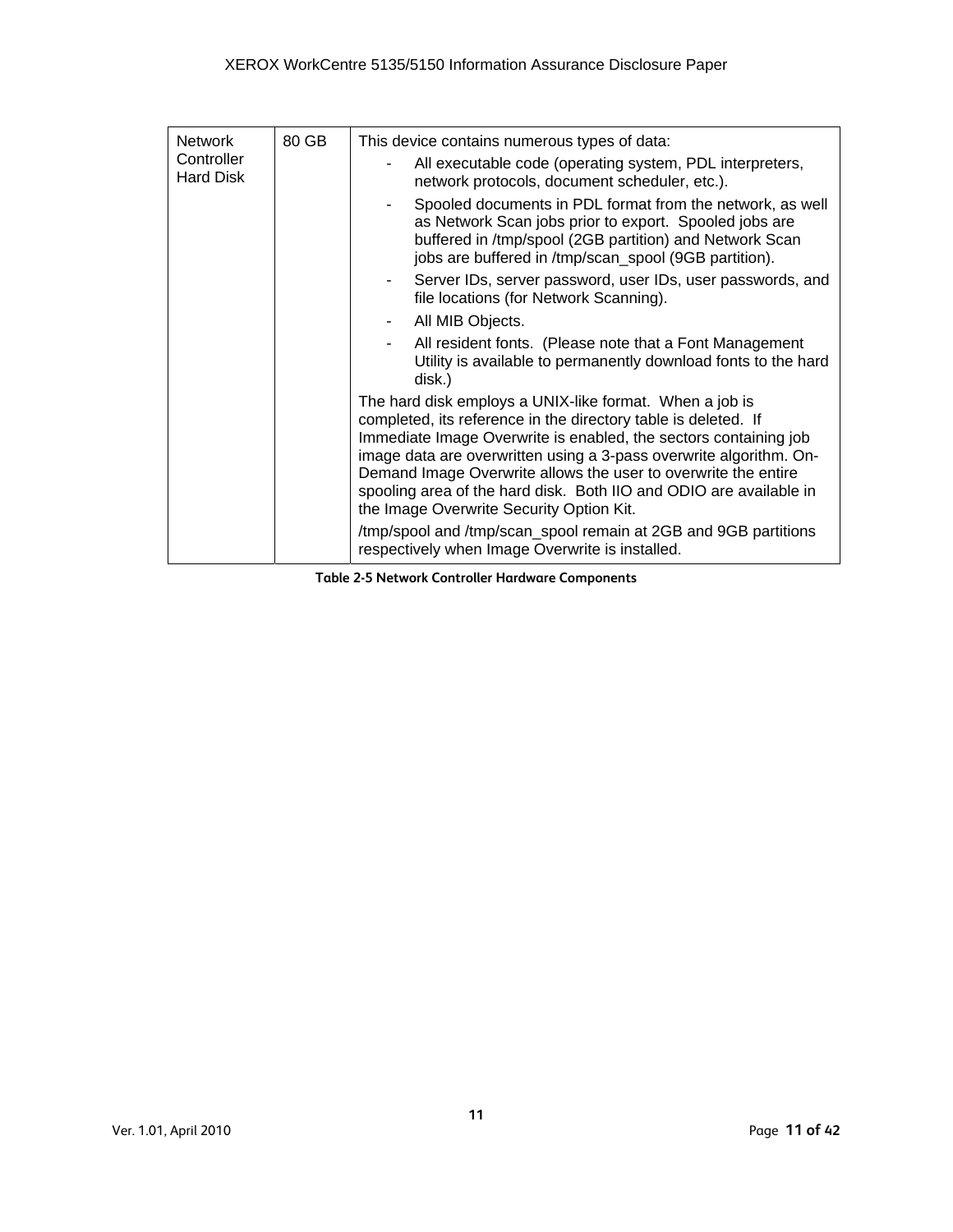# 2.3.3. External Connections



**Figure 2-6 Physical Connections located on the Network Controller at lower rear of the machine** 

| Interface                                                                 | <b>Description / Usage</b>                                                  |
|---------------------------------------------------------------------------|-----------------------------------------------------------------------------|
| 10/100 MB Ethernet RJ-45 Network<br><b>Connector (Network Controller)</b> | <b>Network Connectivity</b>                                                 |
| Network Controller Serial Port<br>(Network Controller)                    | Diagnostic use & Engineering development debug                              |
| <b>USB Target (Network Controller)</b>                                    | Optional interface allows direct printing                                   |
| USB Host Ports (Network Controller)                                       | Inactive                                                                    |
| <b>Parallel Port mini-Centronics</b><br>(Network Controller)              | Optional interface allows direct printing                                   |
| FireWire                                                                  | Dedicated connection between the Network Controller<br>and Copy Controller. |

**Table 2-6 Network Controller external interfaces** 

### 2.3.4.Internal Interfaces

The NC communicates with the CC across a proprietary interface over an externally-cabled Firewire connection. The NC communicates with the GUI, scanner, FAX card and Hardcopy Marking subsystems through the CC.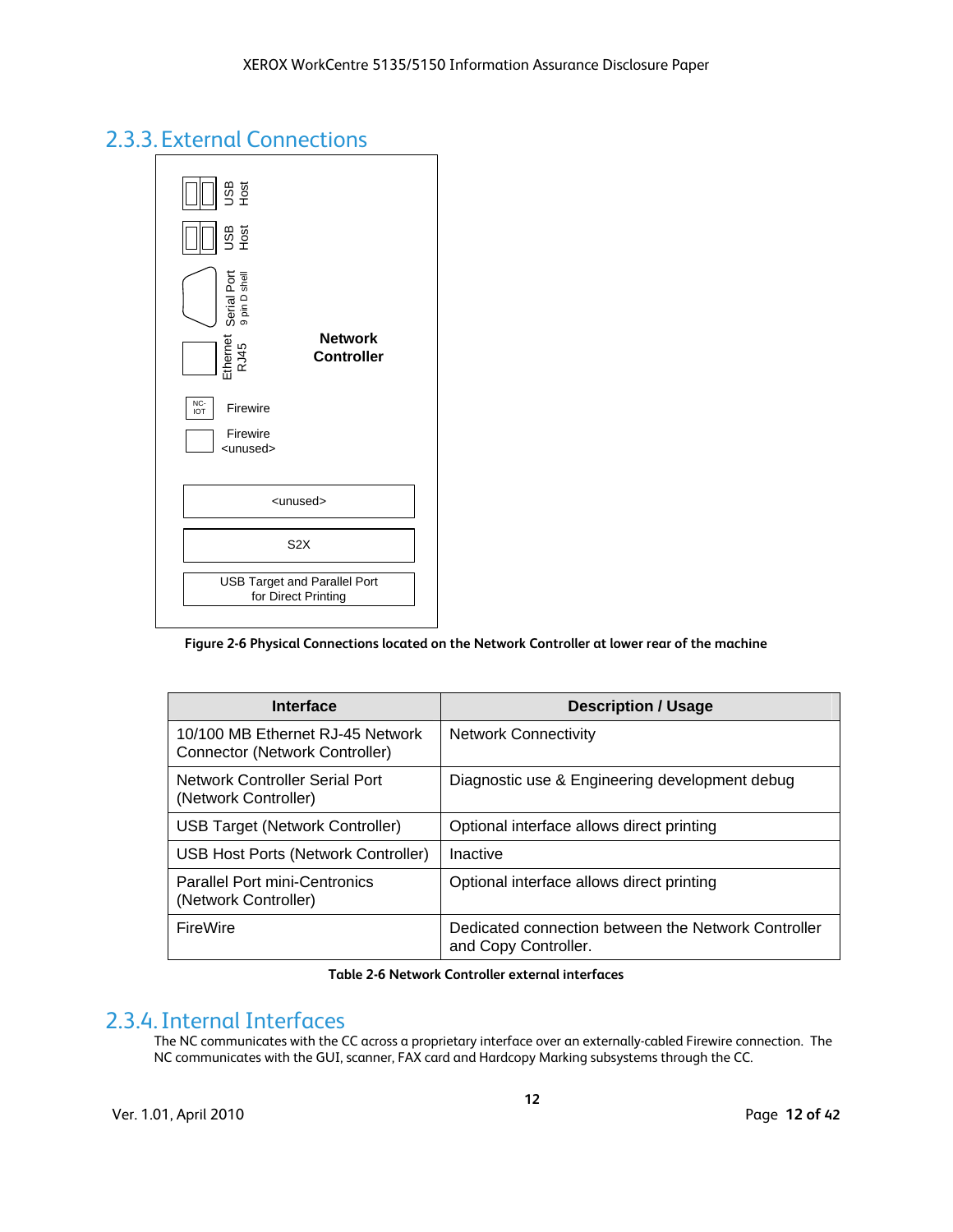# 2.4. Fax Card

### 2.4.1. Purpose

The embedded FAX service uses the installed embedded fax card to send and receive images over the telephone interface. The FAX card plugs into a PCI slot on the copy controller.

### 2.4.2.Hardware

The Fax Card is a printed wiring board assembly containing processor, memory, and fax modem. It connects to the CC via PCI bus. The Fax Card is responsible for implementing the T.30 fax protocol and for managing all of the faxspecific features of the product. The fax telephone lines are connected directly to the Fax Card via RJ-11 connectors.

| <b>Name</b>           | <b>Size</b>            | <b>Purpose / Explanation</b>                                                                                                                                                                                     |
|-----------------------|------------------------|------------------------------------------------------------------------------------------------------------------------------------------------------------------------------------------------------------------|
| Processor             | <b>NA</b>              | Motorola Coldfire MCF5307-90MHz Processor                                                                                                                                                                        |
| <b>SDRAM</b>          | 80 MB                  | Scratch pad RAM for executing code. No user image data is stored<br>in this memory. This memory is initialized to a known state on every<br>power up.                                                            |
| Flash ROM             | 4 MB                   | Contains the executable code.                                                                                                                                                                                    |
| Flash<br><b>NVRAM</b> | 64 MB<br>to 256<br>MB. | User document Image data are stored in this non-volatile memory.<br>Destination phone numbers are also stored here. Received jobs can<br>be stored in user mailboxes. Send jobs may be held for delayed<br>send. |
| MODEM #1              | <b>NA</b>              | Conexant FM336 Fax modem                                                                                                                                                                                         |
| MODEM #2              | <b>NA</b>              | Requires installation of extended card with additional FM336                                                                                                                                                     |

**Table 2-7 Fax Card Hardware Components** 

# 2.5. Scanner

### 2.5.1. Purpose

The purpose of the scanner is to provide mechanical transport of hardcopy originals and to convert hardcopy originals to electronic data.

### 2.5.2.Hardware

The scanner converts the image from hardcopy to electronic data. An optional document handler moves originals into a position to be scanned. The scanner provides enough image processing for signal conditioning and formatting. The scanner does not store scanned images. All other image processing functions are in the copy controller.

The scanner has 1MB of non-volatile executable code and 128KB of scratchpad RAM.

### 2.5.3.Control and Data Interfaces

Scanned images are transmitted from the scanner to the copy controller across a proprietary interface.

# 2.6. Graphical User Interface (GUI)

### 2.6.1. Purpose

The GUI detects soft and hard button actuations, and provides text and graphical prompts to the user. The GUI is sometimes referred to as the Local UI (LUI) to distinguish it from the WebUI, which is exported by the web service that runs in the Network Controller. Images are not transmitted to or stored in the GUI. The Start hard button is located on the GUI panel.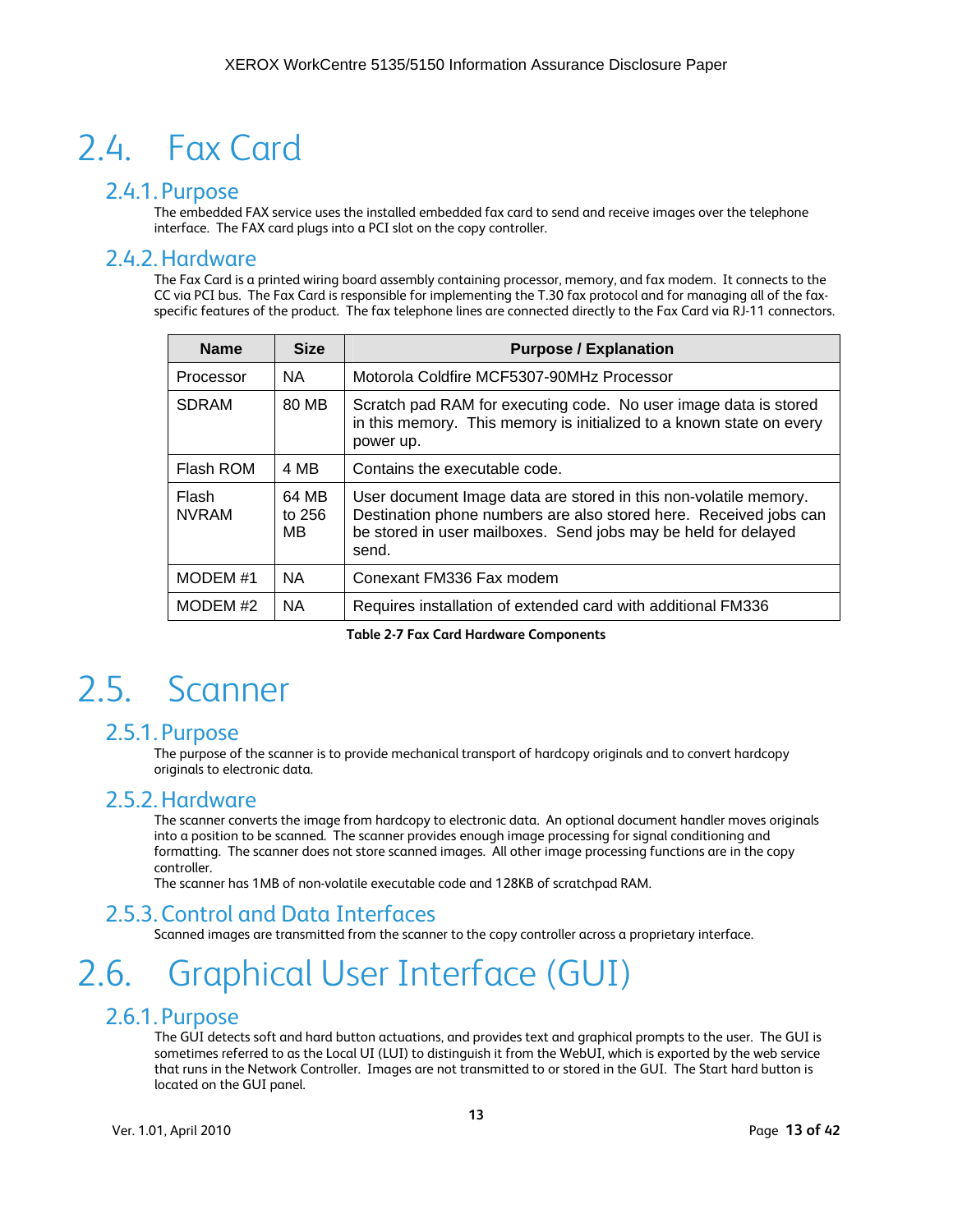# 2.6.2.Hardware

| <b>Name</b> | <b>Size</b> | <b>Purpose / Explanation</b>                                                                                                                                                                                                                                                                                                              |
|-------------|-------------|-------------------------------------------------------------------------------------------------------------------------------------------------------------------------------------------------------------------------------------------------------------------------------------------------------------------------------------------|
| Processor   | <b>NA</b>   | Motorola "Dragonball" 68VZ328-33, 33MHZ                                                                                                                                                                                                                                                                                                   |
| <b>DRAM</b> | 32 MB       | Used for display buffers of the user interface. No user image data is<br>stored in this volatile memory. Specifically, cryptographic secrets are<br>not entered via the GUI. This memory is initialized to a known state<br>on every power up.                                                                                            |
| Flash ROM   | 16 MB       | Contains the executable code, language dependent strings and icons<br>that are displayed. Up to 20 languages are stored in 1 SIMM.<br>Language selection may be restricted to the SA only. Code can be<br>upgraded via the PSW (Portable Service Workstation) or Customer<br>Administration Tools (CAT) or by copying from a master SIMM. |
| Display     | <b>NA</b>   | Monochrome Liquid Crystal Display, 640 x 240 pixels                                                                                                                                                                                                                                                                                       |

**Table 2-8 UI Hardware Components** 

# 2.6.3.Control and Data Interfaces

The GUI communicates with the copy controller across a proprietary interface.

# 2.7. Marking Engine (also known as the Image Output Terminal or IOT)

### 2.7.1. Purpose

The Marking Engine performs copy/print paper feeding and transport, image marking and fusing, and document finishing. Images are not stored at any point in these subsystems.

### 2.7.2.Hardware

The marking engine is comprised of paper supply trays and feeders, paper transport, laser scanner, xerographics, and paper output and finishing.

### 2.7.3.Control and Data Interfaces

Images and control signals are transmitted from the copy controller to the marking engine across a proprietary interface.

# 2.8. System Software Structure

### 2.8.1.Open-source components

Open-source components in the connectivity layer implement high-level protocol services. The security-relevant connectivity layer components are:

- Apache 1.3.27, with mod\_ssl integrated (http and https)
- OpenSSL 0.9.7a (SSL)
- SAMBA 3.0.22 (SMB)
- Netsnmp 5.0.9 (SNMPv3)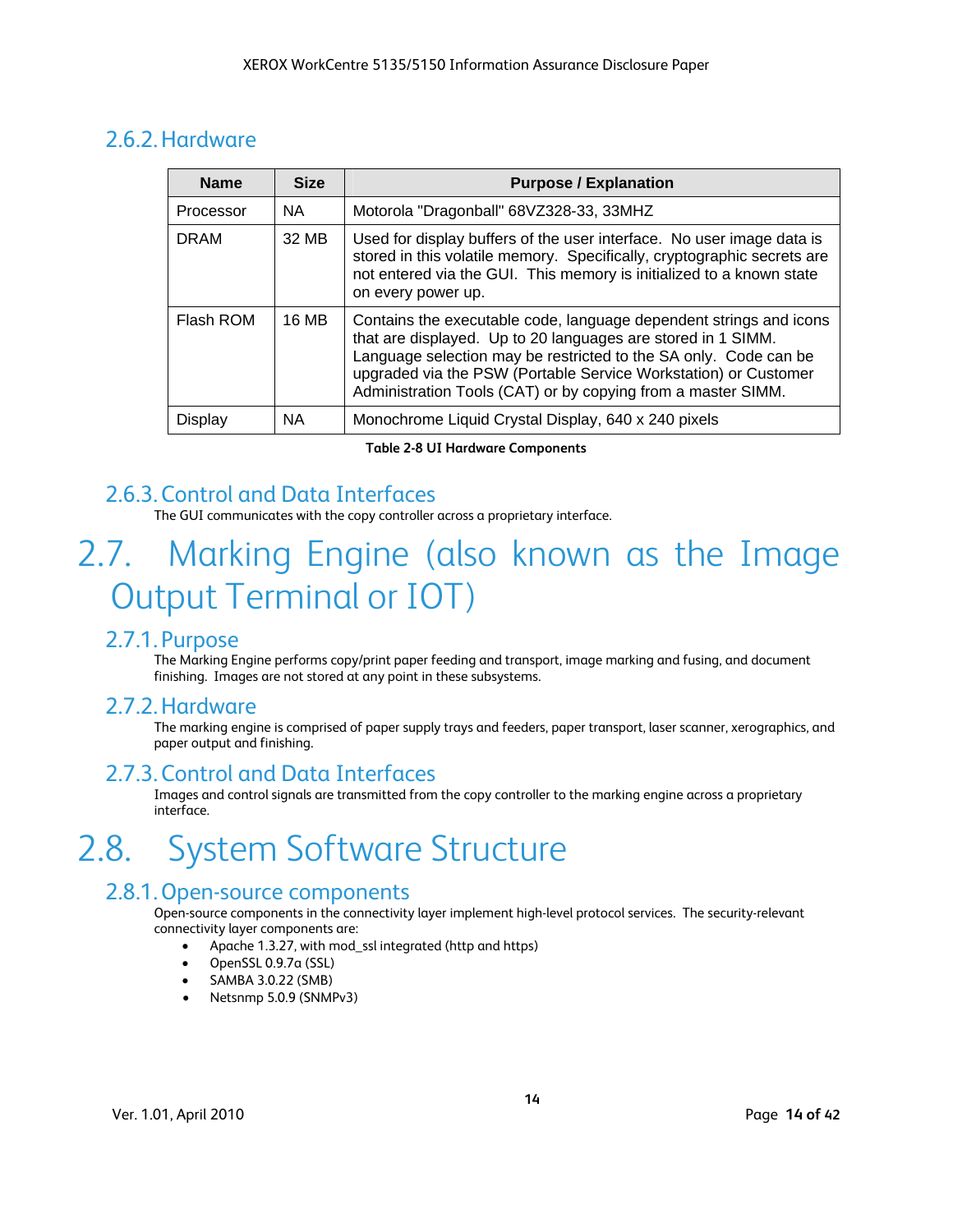## 2.8.2.OS Layer in the Network Controller

The OS layer includes the operating system, network and physical I/O drivers. The baseline for the product launch version of the Network Controller<sup>1</sup> operating system is Red Hat Linux 8.0, kernel version 2.4.20+. Red Hat designates the specific distribution for Xerox in the version number extension represented by the '+' field. At product launch this was 2.4.20-31.9.1.4xerox. Xerox may issue security patches consistent with Flaw Remediation, in which case the Xerox portion of the version number will be incremented.

The crypto library for IPSec is provided by Frees/Wan version 1.99.

IP Filtering is accomplished by IPTables version 1.2.6a-2.



**Figure 2-7 Network Controller Operating System layer components** 

#### 2.8.3.Network Protocols

Figure 2-3 is an interface diagram depicting the protocol stacks supported by the device, annotated according to the DARPA model.

 $\overline{a}$ 

<sup>&</sup>lt;sup>1</sup> A proprietary executive with no networking capability provides the operating environment for the copy controller.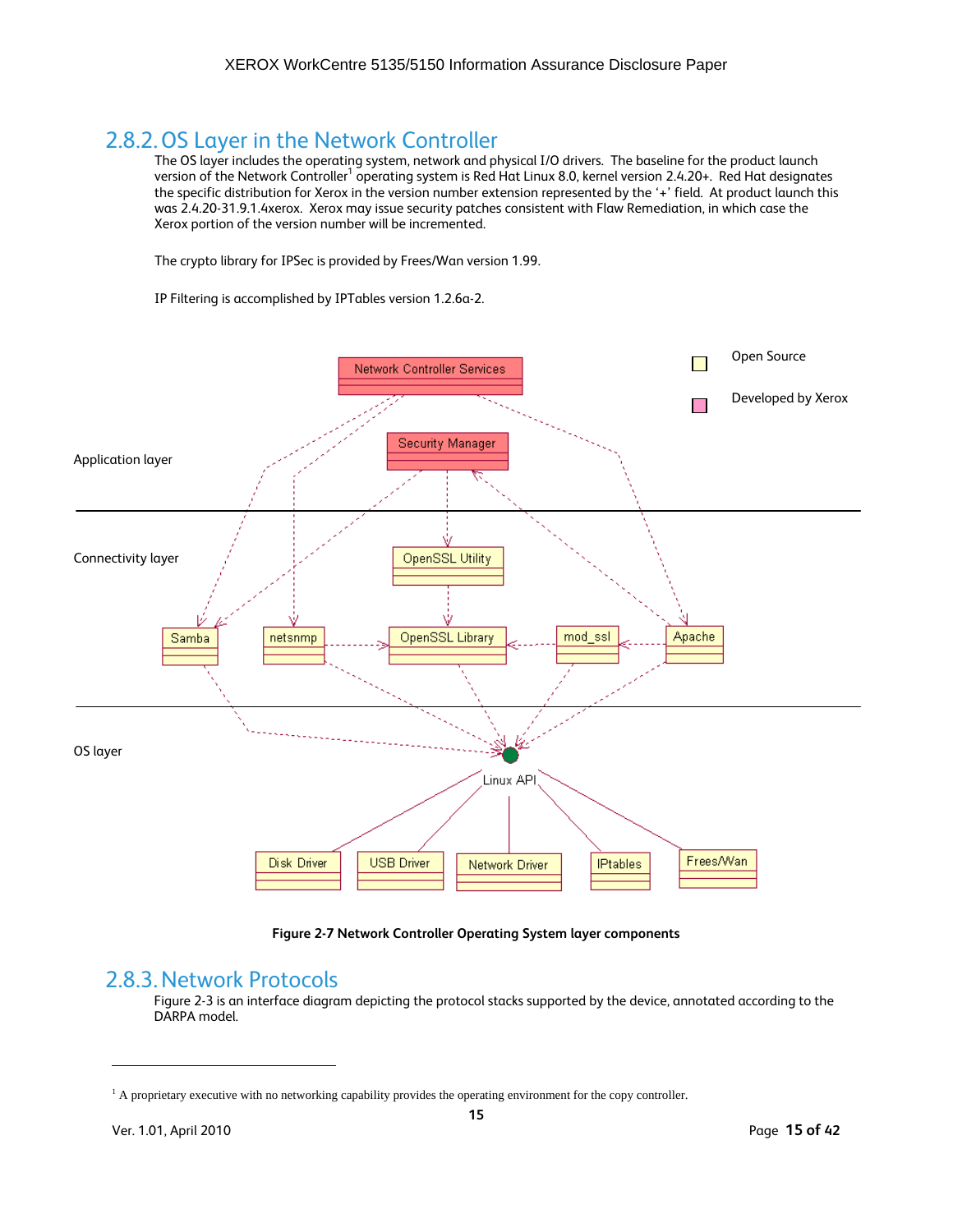

**Figure 2-3 Network Controller protocol stacks** 

# 2.9. Logical Access

### 2.9.1.Network Protocols

The supported network protocols are listed in Appendix D and are implemented to industry standard specifications (i.e. they are compliant to the appropriate RFC) and are well-behaved protocols. There are no 'Xerox unique' additions to these protocols.

#### **2.9.1.1. IPSec**

The device supports IPSec tunnel mode. The print channel can be secured by establishing an IPSec association between a client and the device. A shared secret is used to encrypt the traffic flowing through this tunnel. SSL must be enabled in order to set up the shared secret.

When an IPSec tunnel is established between a client and the machine, the tunnel will also be active for administration with SNMPv2 tools (HP Open View, etc.), providing security for SNMP SETs and GETS with an otherwise insecure protocol. SNMP Traps may not be secure if either the client or the device has just been rebooted. IP Filtering can be useful to prevent SNMP calls from non-IPSec clients.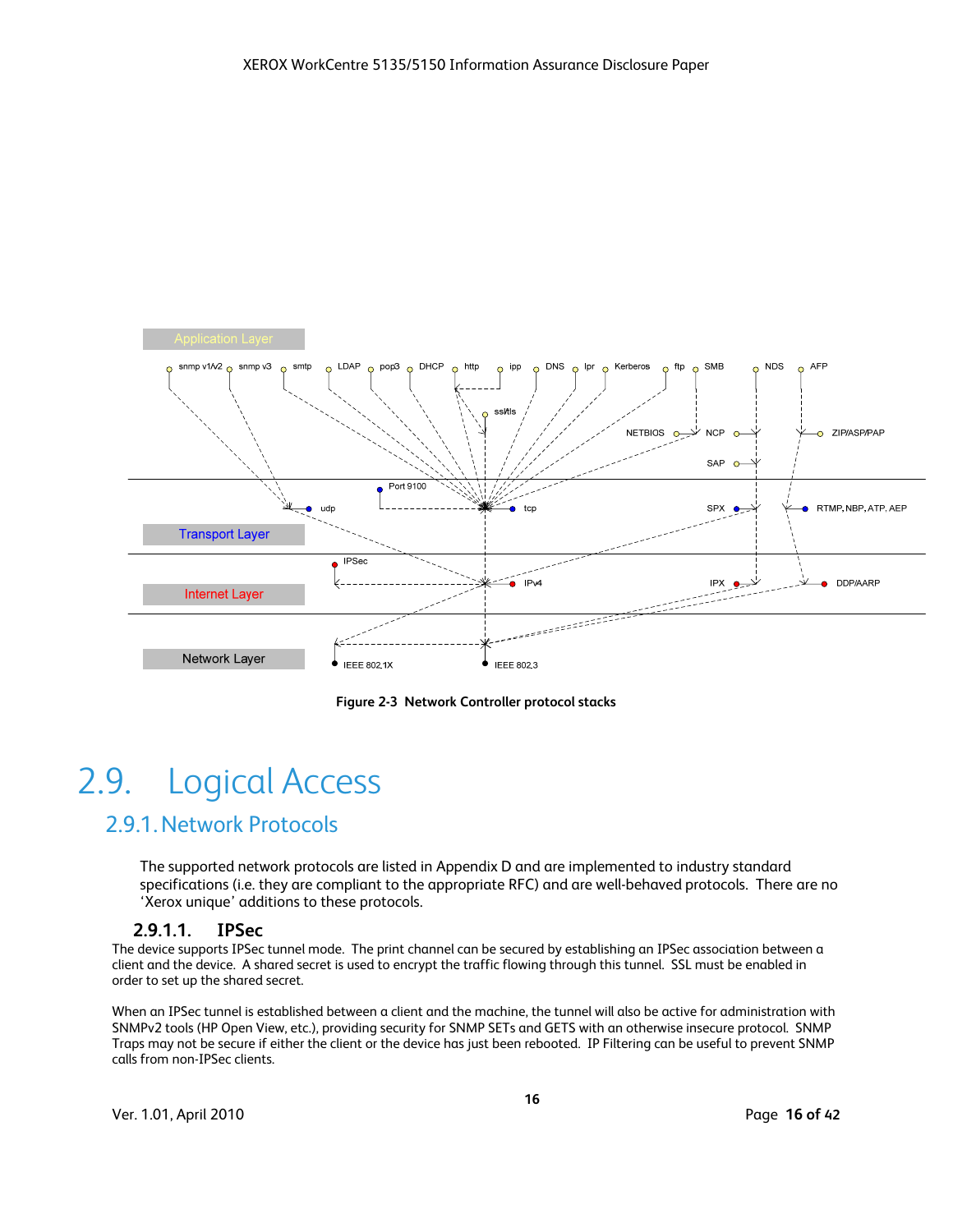Once an IPSec channel is established between two points, it stays open until one end reboots or goes into power saver,. Only network clients and servers will have the ability to establish an IPSec tunnel with the machine. Thus device-initiated operations (like scanning) cannot assume the existence of the tunnel unless a print job (or other client initiated action) has been previously run since the last boot at either end of the connection.

### 2.9.2. Ports

The following table summarizes all potential open ports and subsequent sections discuss each port in more detail.

| Default | <b>Type</b> | Service name                                                     |
|---------|-------------|------------------------------------------------------------------|
| Port #  |             |                                                                  |
| 25      | <b>TCP</b>  | <b>SMTP</b>                                                      |
| 53      | <b>UDP</b>  | <b>DNS</b>                                                       |
| 68      | <b>UDP</b>  | BOOTP/DHCP                                                       |
| 80      | TCP.        | <b>HTTP</b>                                                      |
| 88      | <b>UDP</b>  | <b>Kerberos</b>                                                  |
| 110     | TCP         | POP-3 client                                                     |
| 137     | UDP         | <b>NETBIOS- Name Service</b>                                     |
| 138     | UDP         | NETBIOS-Datagram Service; SMB filing and Scan template retrieval |
| 139     | TCP         | NETBIOS; SMB filing and Scan template retrieval                  |
| 161     | <b>UDP</b>  | <b>SNMP</b>                                                      |
| 162     | <b>UDP</b>  | SNMP trap                                                        |
| 389     | <b>UDP</b>  | <b>LDAP</b>                                                      |
| 396     | TCP         | <b>Netware</b>                                                   |
| 427     | UDP         | <b>SLP</b>                                                       |
| 443     | <b>TCP</b>  | SSL                                                              |
| 515     | TCP         | <b>LPR</b>                                                       |
| 631     | TCP         | IPP                                                              |
| 1900    | UDP         | <b>SSDP</b>                                                      |
| 3003    | TCP         | http/SNMP reply                                                  |
| 9100    | TCP         | raw IP                                                           |

Please note that there is no ftp port in this list. ftp is only used to export scanned images and to retrieve Scan Job Templates, and will open port 21 on the remote device. An ftp port is never open on the Network Controller itself.

#### **2.9.2.1. Port 25, SMTP**

This unidirectional port is open only when Scan to E-mail or Internet Fax (I-Fax) is exporting images to an SMTP server. SMTP messages & images are transmitted to the SMTP server from the device.

#### **2.9.2.2. Port 53, DNS**

Designating a DNS server will allow the device to resolve domain names. This can be configured via the WebUI.

#### **2.9.2.3. Port 68, DHCP**

This port is used only when performing DHCP, and is not open all of the time. To permanently close this port, DHCP must be explicitly disabled. This is done in User Tools via the Local User Interface or via the TCP/IP page in the Properties tab on the WebUI.

#### **2.9.2.4. Port 80, HTTP**

The embedded web pages communicate to the machine through a set of unique APIs and do not have direct access to machine information:

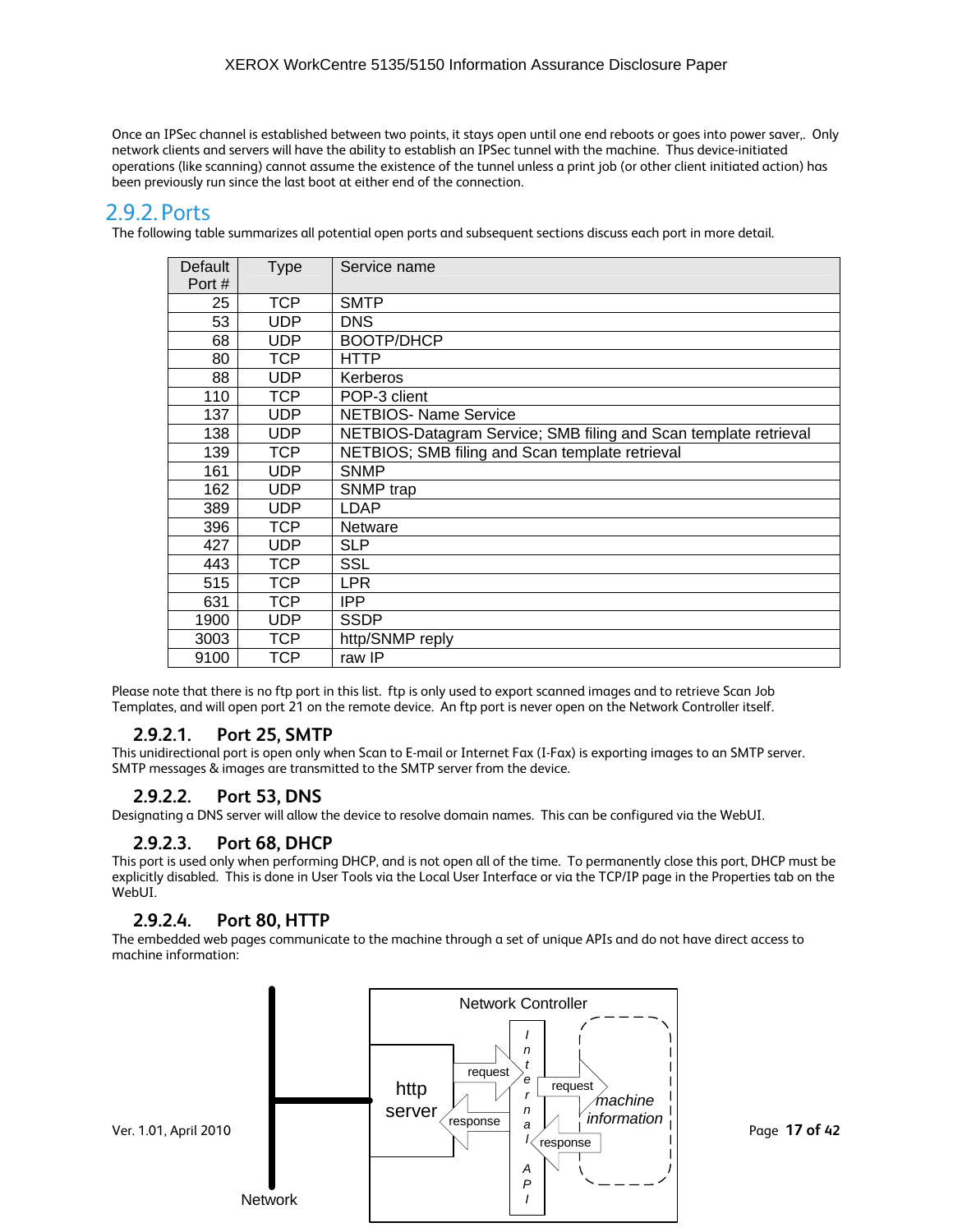The HTTP port can only access the HTTP server residing in the Network Controller. The embedded HTTP server is Apache. The purpose of the HTTP server is to:

- Give users information of the status of the device:
- View the job queue within the device and delete jobs;
- Allow users to download print ready files and program Scan to File Job Templates;
- Allow remote administration of the device. Many settings that are on the Local UI are replicated in the device's web pages. Users may view the properties of the device but not change them without logging into the machine with administrator privileges.

The HTTP server can only host the web pages resident on the hard disk of the device. It does not and cannot act as a proxy server to get outside of the network the device resides on. Hence the server cannot access any networks (or web servers) outside of the customer firewall.

When the device is configured with an IP address, it is as secure as any device inside the firewall. The web pages are accessible only to authorized users of the network inside the firewall.

This service (and port) may be disabled in User Tools via the Local User Interface or via the TCP/IP page in the Properties tab on the WebU. Please note that when this is disabled, IPP Port 631 is also disabled. HTTP may be secured by enabling Secure Sockets Layer.

#### **2.9.2.4.1. Proxy Server**

The device can be configured to communicate through a proxy server. Features that can make use of a proxy server include the Automatic Meter Read feature, scanning to a remote repository, or retrieving scan templates from a remote template pool.

#### **2.9.2.5. Port 88, Kerberos**

This port is only open when the device is communicating with the Kerberos server to authenticate a user, and is only used only to authenticate users in conjunction with the Network Scanning feature. To disable this port, authentication must be disabled, and this is accomplished via the Local User Interface.

This version of software has Kerberos 5.1.1 with DES (Data Encryption Standard) and 64-bit encryption. The Kerberos code is limited to user authentication, and is used to authenticate a user with a given Kerberos server as a valid user on the network. Please note that the Kerberos server (a  $3^{rd}$  party device) needs to be set up for each user. Once the user is authenticated, the Kerberos software has completed its task. This code will not and cannot be used to encrypt or decrypt documents or other information.

This feature is based on the Kerberos program from the Massachusetts Institute of Technology (MIT). The Kerberos network authentication protocol is publicly available on the Internet as freeware at http://web.mit.edu/kerberos/www/. Xerox has determined that there are no export restrictions on this version of the software. However, there are a few deviations our version of Kerberos takes from the standard Kerberos implementation from MIT. These deviations are:

- 1) The device does not keep a user's initial authentication and key after the user has been authenticated. In a standard Kerberos implementation, once a user is authenticated, the device holds onto the authentication for a programmed timeout (the usual default is 12 hours) or until the user removes it (prior to the timeout period). In the Xerox implementation, all traces of authentication of the user are removed once they have been authenticated to the device. The user can send any number of jobs until the user logs off the system, either manually or through system timeout.
- 2) The device ignores clock skew errors. In a standard implementation of Kerberos, authentication tests will fail if a device clock is 5 minutes (or more) different from the Kerberos server. The reason for this is that given enough time, someone could reverse engineer the authentication and gain access to the network. With the 5-minute timeout, the person has just 5 minutes to reverse engineer the authentication and the key before it becomes invalid. It was determined during the implementation of Kerberos for our device that it would be too difficult for the user/SA to keep the device clock in sync with the Kerberos server, so the Xerox instantiation of Kerberos has the clock skew check removed. The disadvantage is that this gives malicious users unlimited time to reverse engineer the user's key. However, since this key is only valid to access the Network Scanning features on a device, possession of this key is of little use for nefarious purposes.
- 3) The device ignores much of the information provided by Kerberos for authenticating. For the most part, the device only pays attention to information that indicates whether authentication has passed. Other information that the server may return (e.g. what services the user is authenticated for) is ignored or disabled in the Xerox implementation. This is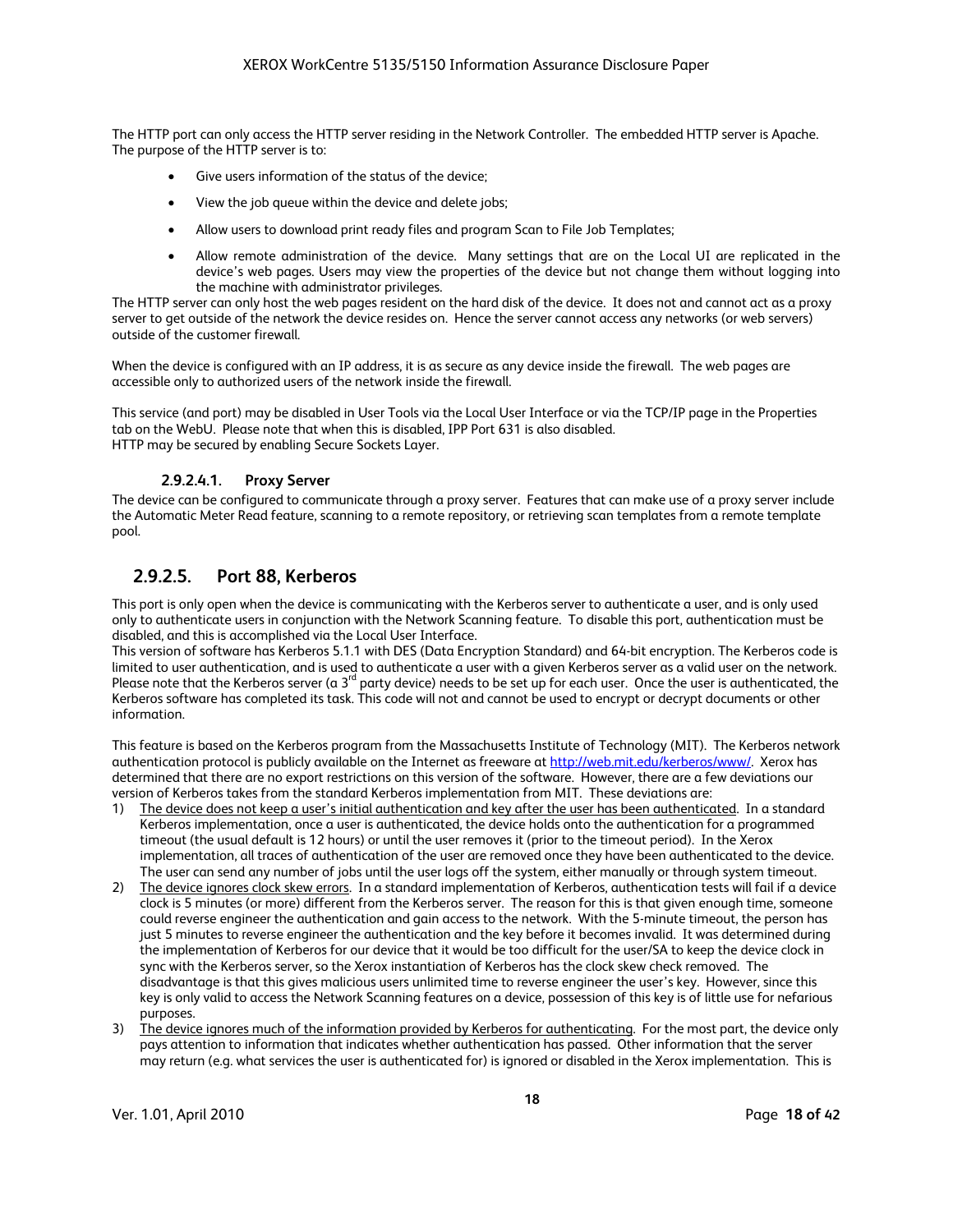not an issue since the only service a user is being authenticated for is access to an e-mail directory. No other network services are accessible from the Local UI.

Xerox has received an opinion from its legal counsel that the device software, including the implementation of a Kerberos encryption protocol in its network authentication feature, is not subject to encryption restrictions based on Export Administration Regulations of the United States Bureau of Export Administration (BXA). This means that it can be exported from the United States to most destinations and purchasers without the need for previous approval from or notification to BXA. At the time of the opinion, restricted destinations and entities included terrorist-supporting states (Cuba, Iran, Libya, North Korea, Sudan and Syria), their nationals, and other sanctioned entities such as persons listed on the Denied Parties List. Xerox provides this information for the convenience of its customers and not as legal advice. Customers are encouraged to consult with legal counsel to assure their own compliance with applicable export laws.

#### **2.9.2.6. Port 110, POP-3 Client**

This unidirectional port is used when receiving an Internet Fax (I-Fax) or E-Mail. These jobs may only be printed, and the port is only open if I-Fax is enabled and while receiving the job. It is not configurable.

#### **2.9.2.7. Ports 137, 138, 139, NETBIOS**

For print jobs, these ports support the submission of files for printing as well as support Network Authentication through SMB. Port 137 is the standard NetBIOS Name Service port, which is used primarily for WINS. Port 138 supports the CIFS browsing protocol. Port 139 is the standard NetBIOS Session port, which is used for printing. Ports 138 and 139 may be configured in either (1) User Tools via the Local User Interface, or (2) in the Properties tab of the device's web pages, but Port 137 can only be configured via the web.

For Network Scanning features, ports 138 and 139 are used for both outbound (i.e. exporting scanned images and associated data) and inbound functionality (i.e. retrieving Scan Templates). In both instances, these ports are only open when the files are being stored to the server or templates are being retrieved from the Template Pool. For these features, SMB protocol is used.

#### **2.9.2.8. Ports 161, 162, SNMP**

These ports support the SNMPv1, SNMPv2c, and SNMPv3 protocols. Please note that SNMP v1 does not have any password or community string control. SNMPv2 relies on a community string to keep unwanted people from changing values or browsing parts of the MIB. This community string is transmitted on the network in clear text so anyone sniffing the network can see the password. Xerox strongly recommends that the customer change the community string upon product installation. SNMP is configurable, and may be explicitly enabled or disabled in the Properties tab of the device's web pages. SNMP traffic may be secured if an IPSec tunnel has been established between the agent (the device) and the manager (i.e. the user's PC).

The device supports SNMPv3, which is an encrypted version of the SNMP protocol that uses a shared secret. Secure Sockets Layer must be enabled before configuring the shared secret needed for SNMPv3.

#### **2.9.2.9. Port 389, LDAP**

This is the standard LDAP port used for address book queries in the Scan to Email feature.

#### **2.9.2.10. Port 396, Netware**

This configurable port is used when Novell Netware is enabled to run over IP.

#### **2.9.2.11. Port 427, SLP**

When activated, this port is used for service discovery and advertisement. The device will advertise itself as a printer and also listen for SLP queries using this port. It is not configurable. This port is explicitly enabled / disabled in the Properties tab of the device's web pages.

#### **2.9.2.12. Port 443, SSL**

This is the default port for Secure Sockets Layer communication. This port can be configured via the device's web pages. SSL must be enabled before setting up either SNMPv3 or IPSec or before retrieving the audit log. SSL must also be enabled in order to use any of the Web Services (Scan Template Management, Automatic Meter Reads, or Network Scanning Validation Service).

SSL should be enabled so that the device can be securely administered from the web UI. If the optional scanning feature has been purchased, SSL can be used to secure the filing channel to a remote repository.

SSL uses X.509 certificates to establish trust between two ends of a communication channel. When storing scanned images to a remote repository using an https: connection, the device must verify the certificate provided by the remote repository. A Trusted Certificate Authority certificate should be uploaded to the device in this case.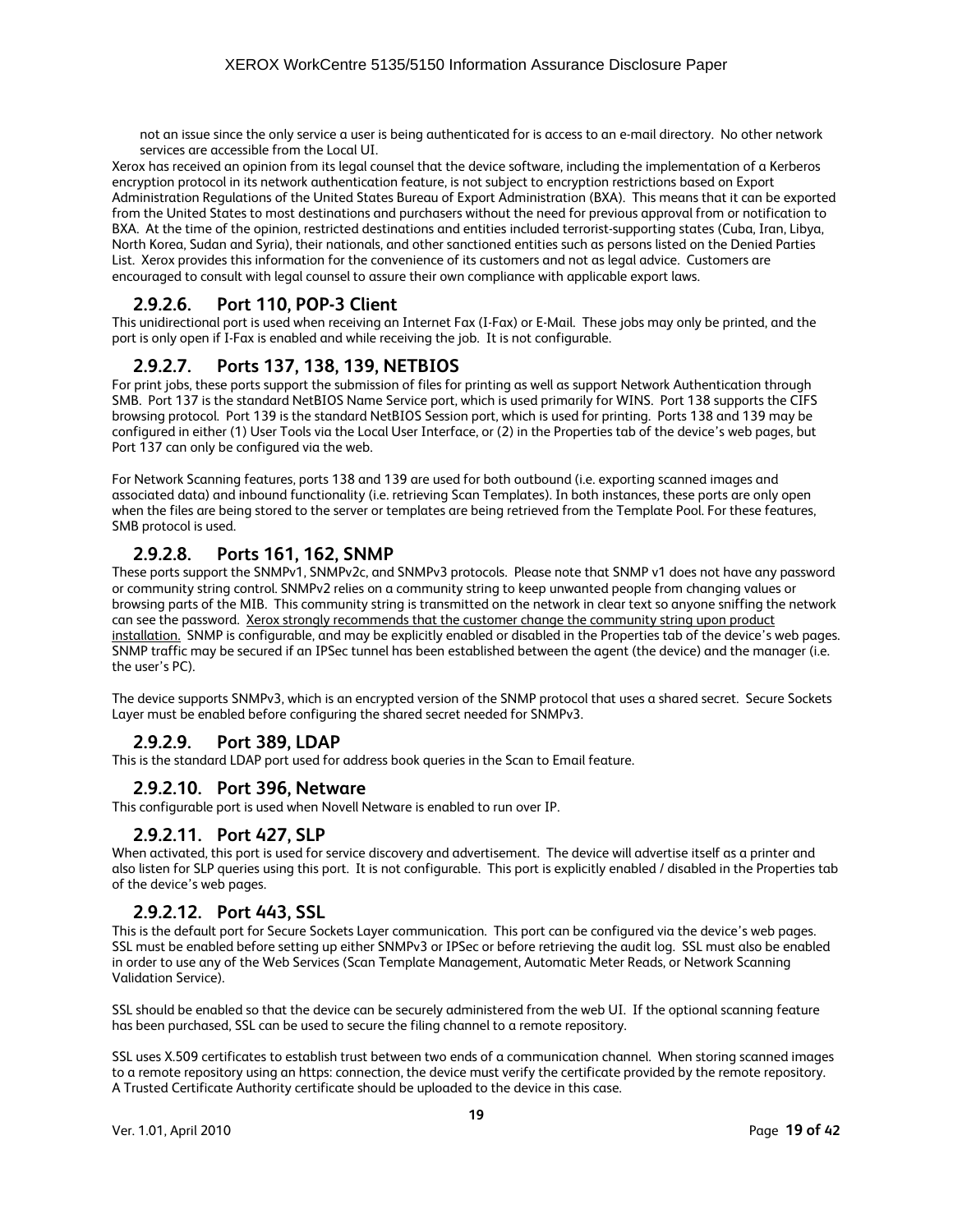To securely administer the device, the user's browser must be able to verify the certificate supplied by the device. A certificate signed by a well-known Certificate Authority (CA) can be downloaded to the device, or the device can generate a self-signed certificate. In the first instance, the device creates a Certificate Signing Request (CSR) that can be downloaded and forwarded to the well-known CA for signing. The signed device certificate is then uploaded to the device. Alternatively, the device will generate a self-signed certificate. In this case, the generic Xerox root CA certificate must be downloaded from the device and installed in the certificate store of the user's browser. The device supports only server authentication.

#### **2.9.2.13. Port 515, LPR**

This is the standard LPR printing port, which only supports IP printing. It is a configurable port, and may be explicitly enabled or disabled in User Tools via the Local User Interface or in the Properties tab of the device's web pages.

#### **2.9.2.14. Port 631, IPP**

This port supports the Internet Printing Protocol. It is not configurable. This is disabled when the http server is disabled.

#### **2.9.2.15. Port 1900, SSDP**

This port behaves similarly to the SLP port. When activated, this port is used for service discovery and advertisement. The device will advertise itself as a printer and also listen for SSDP queries using this port. It is not configurable. This port is explicitly enabled / disabled in the Properties tab of the device's web pages.

#### **2.9.2.16. Port 3003, http/SNMP reply**

This port is used when the http server requests device information. The user displays the Web User Interface (WebUI) and goes to a page where the http server must query the device for settings (e.g. Novell network settings). The http server queries the machine via an internal SNMP request (hence this port can only open when the http server is active). The machine replies back to the http server via this port. It sends the reply to the loopback address (127.0.0.0), which is internally routed to the http server. This reply is never transmitted on the network. Only SNMP replies are accepted by this port, and this port is active when the http server is active (i.e. if the http server is disabled, this port will be closed). If someone attempted to send an SNMP reply to this port via the network, the reply would have to contain the correct sequence number, which is highly unlikely, since the sequence numbers are internal to the machine.

#### **2.9.2.17. Port 9100, raw IP**

This allows downloading a PDL file directly to the interpreter. This port has limited bi-directionality (via PJL back channel) and allows printing only. This is a configurable port, and may be disabled in either (1) User Tools via the Local User Interface, or (2) in the Properties tab of the device's web pages.

## 2.9.3.IP Filtering

The devices contain a static host-based firewall that provides the ability to prevent unauthorized network access based on IP address and/or port number. Filtering rules can be set by the SA using the WebUI. An authorized SA can create rules to (Accept / Reject / Drop) for ALL or a range of IP addresses. In addition to specifying IP addresses to filter, an authorized SA can enable/disable all traffic over a specified transport layer port.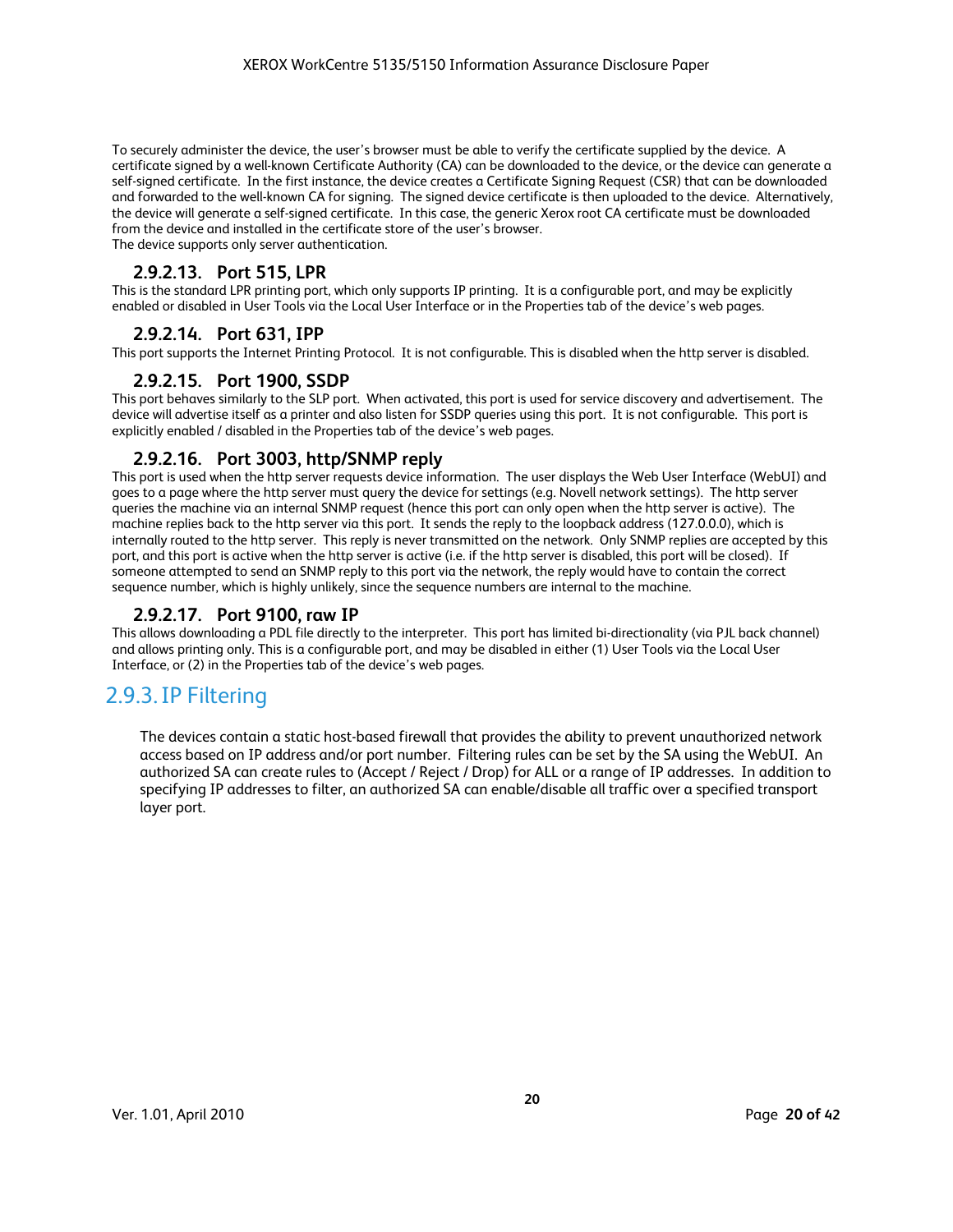# 3. System Access

# Authentication Model

The authentication model allows for both local and network authentication and authorization. In the local and network cases, authentication and authorization take place as separate processes: a user must be authenticated before being authorized to use the services of the device.

If the device is set for local authentication, user account information will be kept in a local accounts database (see the discussion in Chapter 4 of Xerox Standard Accounting) and the authentication process will take place locally. The system administrator can assign authorization privileges on a per user basis. User access to services will be provided based on the privileges set for each user in the local accounts database. .

When the device is set for network authentication, the user's network credentials will be used to authenticate the user at the network domain controller. User's can be entered into groups created at the domain controller. At this time support is provided for a System Administrator group. Any user listed in the System Administrator group will be granted sys admin privileges at the device. Use of network credentials for system administrator login provides more security than the legacy model based on a sys admin PIN, allowing for better tracking of sys admin logins by individual users.

Figure 3-1 provides a schematic view of the authentication and authorization subsystem. Use of the local accounts database or the network can be set independently for both authentication and authorization, meaning that it is possible to enable network authentication and local authorization, or vice versa. Usually the device will be set for both authentication and authorization to take place against the same database, either local or network.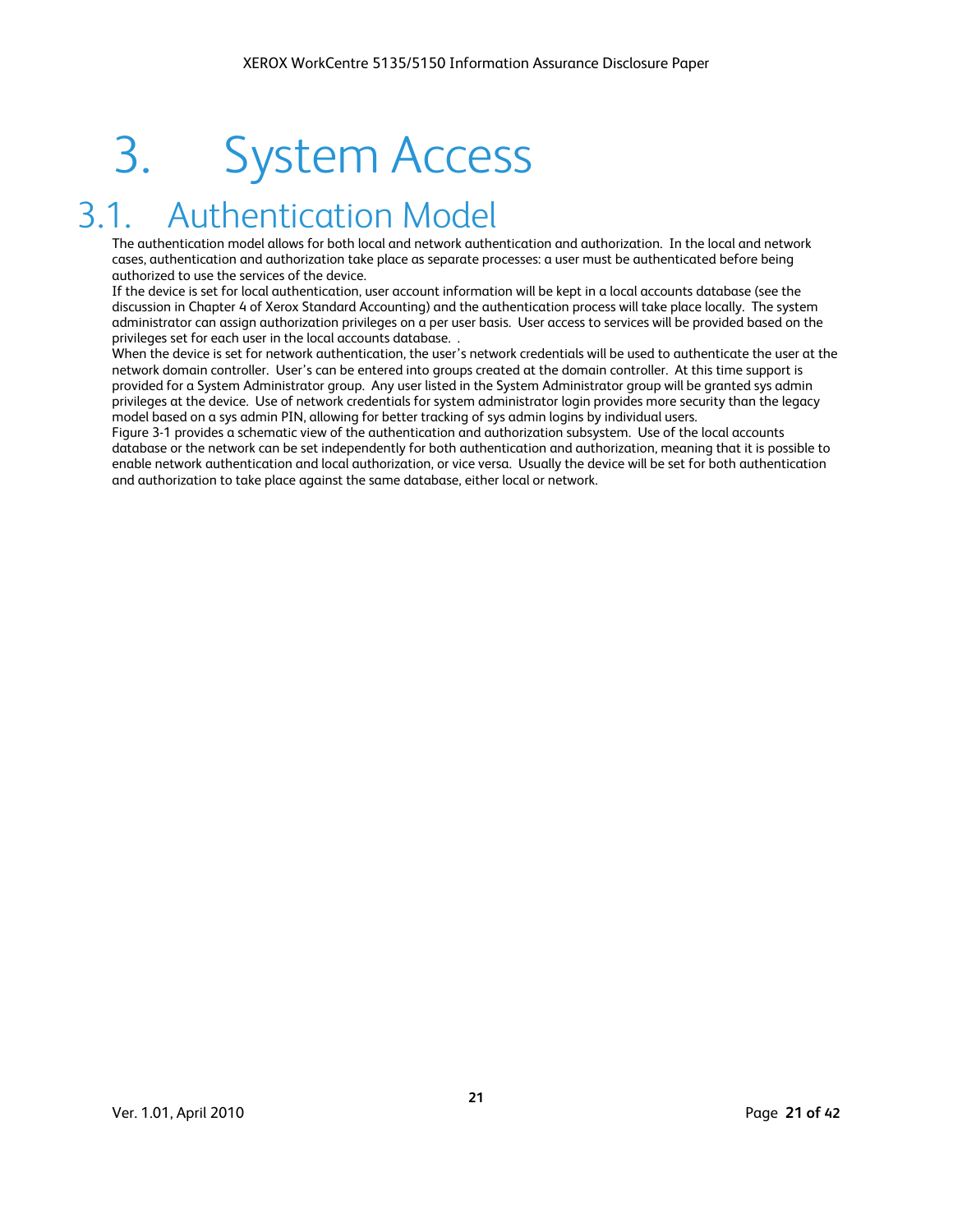

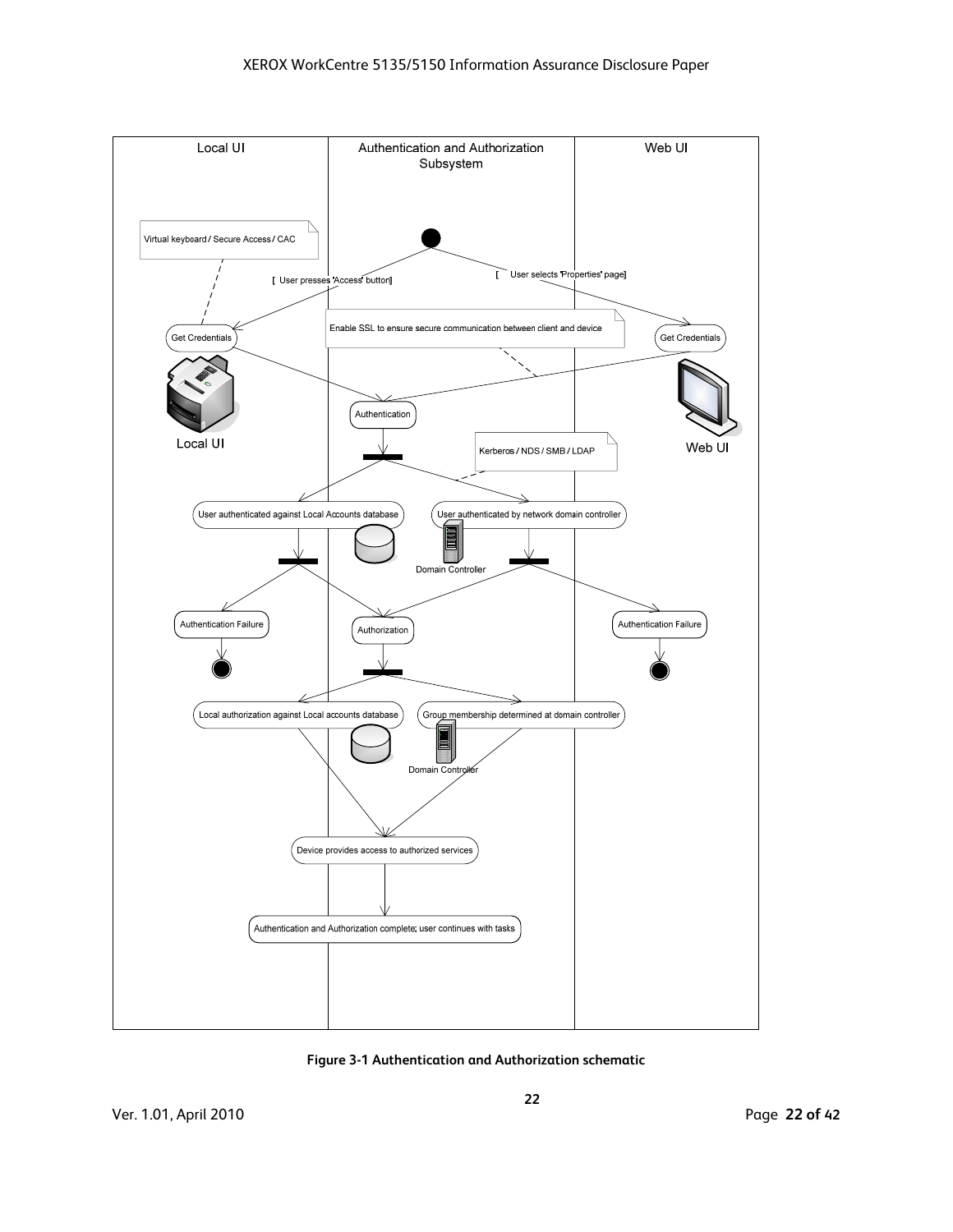# 3.2. Login and Authentication Methods

There are a number of methods for different types of users to be authenticated. In addition, the connected versions of the product also log into remote servers. A description of these behaviors follows.

### 3.2.1. System Administrator Login [All product configurations]

Users must authenticate themselves to the device. To access the User Tools via the Local UI, a numerical PIN is required. The customer can set the PIN to anywhere from 3 to 12 digits in length. This PIN is stored in the Copy Controller NVM and is inaccessible to the user. Xerox strongly recommends that this PIN be changed from its default value immediately upon product installation. The PIN should be set to a minimum of 8 characters in length and changed at least once per month. Longer PINs can be changed less frequently; a 9-digit PIN would be good for a year. The same PIN is used to access the Administration screens in the Web UI.

### 3.2.2.User authentication

Users may authenticate to the device using Kerberos, LDAP, SMB Domain, or NDS authentication protocols. Once the user is authenticated to the device, the user may proceed to use the Network Scanning features listed above.

The WebUI allows an SA to set up a default authentication domain and as many as 10 additional alternate authentication domains. The device will attempt to authenticate the user at each domain server in turn until authentication is successful, or the list is exhausted.

#### **3.2.2.1. Kerberos Authentication (Solaris or Windows 2000/Windows 2003)**

This is an option that must be enabled on the device, and is used in conjunction with all Network Scanning features (Scan to File, Scan to E-mail and Scan to Fax Server). The authentication steps are:

- 1) A User enters a user name and password at the device in the Local UI. The device sends an authentication request to the Kerberos Server.
- 2) The Kerberos Server responds with the encrypted credentials of the user attempting to sign on.
- 3) The device attempts to decrypt the credentials using the entered password. The user is authenticated if the credentials can be decrypted.
- 4) The device then logs onto and queries the LDAP server trying to match an email address against the user's Login Name
- 5) If the LDAP Query is successful, the user's email address is placed in the From: field. Otherwise, the user's login name along with the system domain is used in the From: field.
- 6) The user may then add recipient addresses by accessing the Address Book on the LDAP server. Please see the User Manual for details. Each addition is a separate session to the LDAP server.

#### **3.2.2.2. SMB Authentication (Windows NT 4 or Windows 2000/Windows 2003)**

This is also an option that may be enabled on the device, and is used in conjunction with all Network Scanning features (Scan to File, Scan to E-mail and Scan to Fax Server). The authentication steps vary somewhat, depending on the network configuration. Listed below are 3 network configurations and the authentication steps. Basic Network Configuration: Device and Domain Controller are on the same Subnet

#### Authentication Steps:

- 1) The device broadcasts an authentication request that is answered by the Domain Controller.<br>2) The Domain Controller responds back to the device whether or not the user was
- 2) The Domain Controller responds back to the device whether or not the user was successfully authenticated.
- If (2) is successful, steps 3 5 proceed as described in steps 4 6 of the Kerberos section.

#### Device and Domain Controller are on different Subnets, SA defines IP Address of Domain Controller

#### Authentication Steps:

- 1) The device sends an authentication request directly to the Domain Controller through the router using the IP address of the Domain Controller.
- 2) The Domain Controller responds back to the device through the router whether or not the user was successfully authenticated.
- If (2) is successful, steps 3 5 proceed as described in 4 6 of Kerberos section.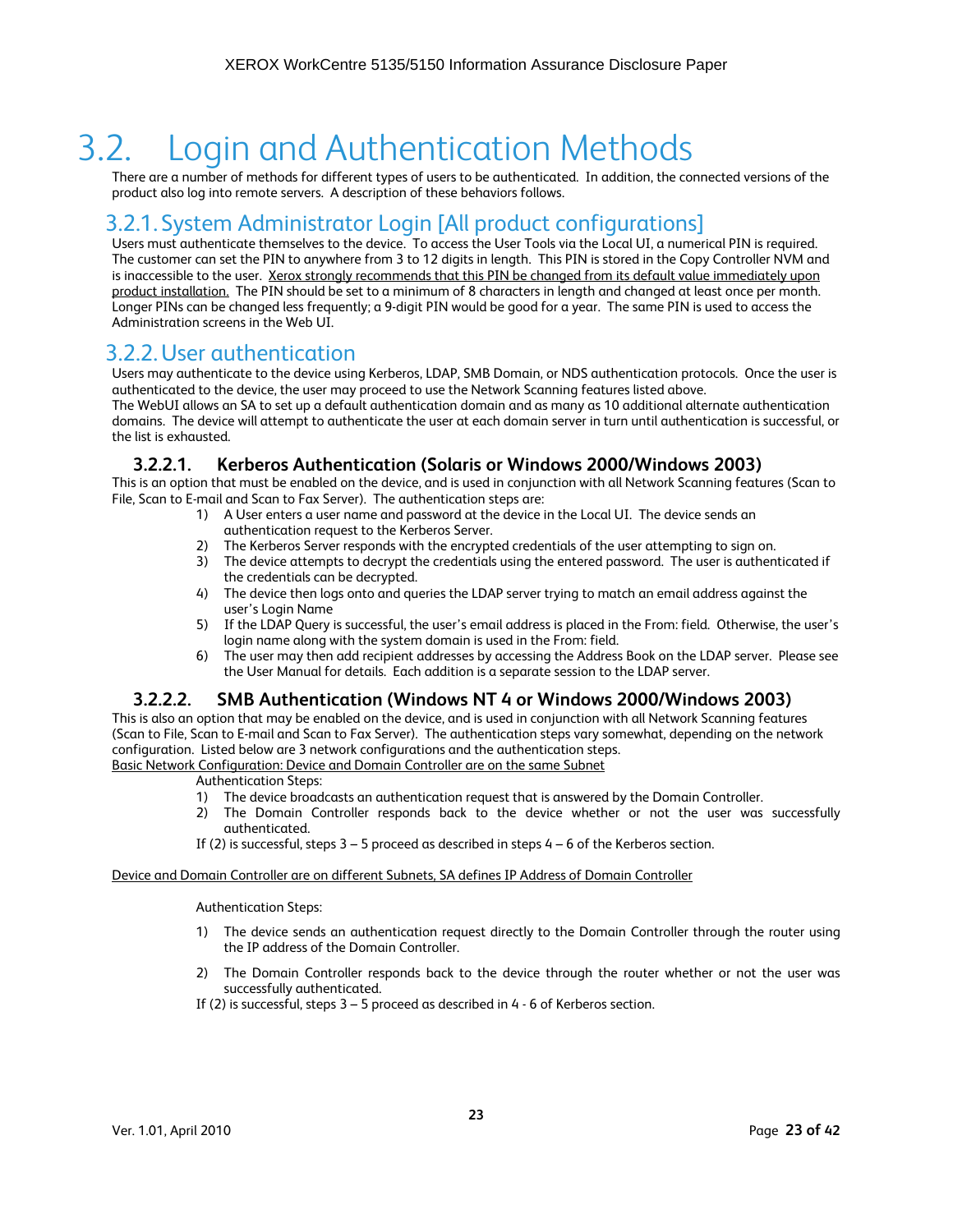

Device and Domain Controller are on different Subnets, SA defines Hostname of Domain Controller Authentication Steps:

1) The device sends the Domain Controller hostname to the DNS Server.



- 2) The DNS Server returns the IP Address of the Domain Controller
- 3) The device sends an authentication request directly to the Domain Controller through the router using the IP address of the Domain Controller.
- 4) The Domain Controller responds back to the device through the router whether or not the user was successfully authenticated.
- If (4) is successful, steps  $5 7$  proceed as described in steps  $4 6$  of the Kerberos section.

#### **3.2.2.3. DDNS**

The implementation in the device does not support any security extensions.

# 3.3. System Accounts

### 3.3.1. Printing [Multifunction models only]

The device may be set up to connect to a print queue maintained on a remote print server. The login name and password are sent to the print server in clear text. IPSec should be used to secure this channel.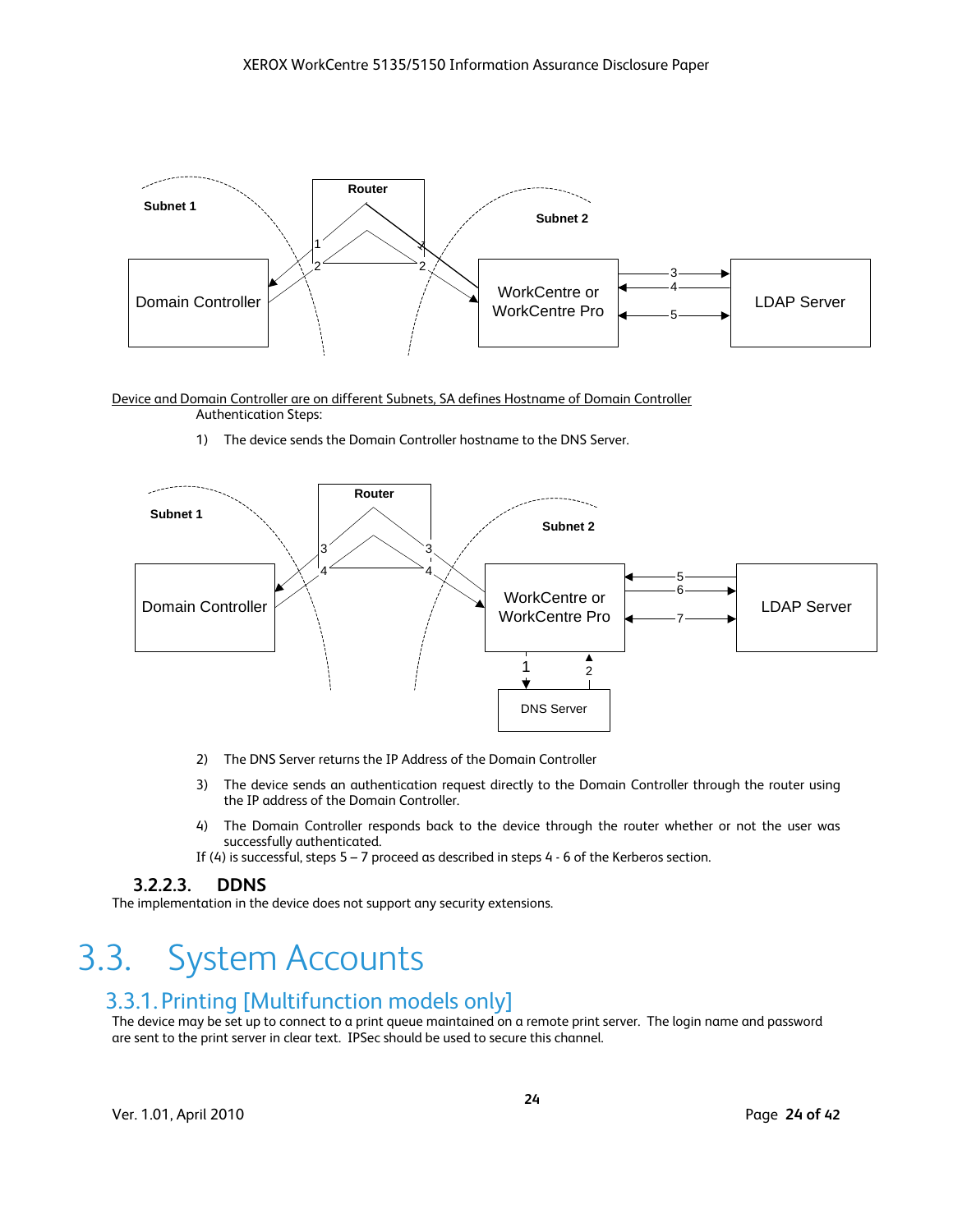# 3.3.2.Network Scanning [Multifunction models only]

Network Scanning may require the device to log into a server. The instances where the device logs into a server are detailed in the following table. Users may also need to authenticate for scanning. This authentication is detailed in subsequent sections.

#### **3.3.2.1. Device log on**

| Scanning feature              | Device behavior                                                                                                                                                                                                                                                                                               |
|-------------------------------|---------------------------------------------------------------------------------------------------------------------------------------------------------------------------------------------------------------------------------------------------------------------------------------------------------------|
| Scan to File, Public Template | The device logs in to the scan repository as set up by the SA in User                                                                                                                                                                                                                                         |
|                               | Tools.                                                                                                                                                                                                                                                                                                        |
| Scan to E-mail, I-Fax         |                                                                                                                                                                                                                                                                                                               |
|                               | The device logs into an LDAP Server as set up by the SA in User<br>Tools. It will only log into the Server when a user attempts to use<br>the scan-to-email feature. At the time the LDAP server must be<br>accessed, the device will log into the LDAP server.                                               |
|                               | The device uses simple authentication on the LDAP server. A network<br>username and password must be assigned to the device. The device<br>logs in as a normal user, with read only privileges. User credentials are<br>not used for this authentication step, and are never transmitted over the<br>network. |
| Scan to Fax Server            | The device logs in to the Fax Server as set up by the SA in User Tools on<br>the Local UI or from the Properties tab on the WebUI.                                                                                                                                                                            |

Please note that when the device logs into any server the device username and password are sent over the network in clear text unless SSL has been enabled or IPSec has been configured to encrypt the traffic.

#### **3.3.2.2. Scan Template Management**

This is a web service that allows the SA to manage templates stored in a remote template pool. The connection to the remote pool can be secured with SSL.

# 3.4. Diagnostics

## 3.4.1. Service [All product configurations]

To access onboard diagnostics from the local user interface, Xerox service representatives must enter a unique 4-digit password. This PIN is the same for all product configurations and cannot be changed.

For additional security, a Xerox authorized service representative can enable a "secure diagnostics" mode. In this mode, the service representative must enter two PINs to access onboard diagnostics. When enabling the secure diagnostics mode for the first time, the service representative should change the PIN to something known only to him or his local team. On subsequent logins, the secure diagnostics PIN must be entered followed by the standard diagnostics PIN in order to gain access to the diagnostics menu.

## 3.4.2.Alternate Boot via Network Controller Serial Port

Alternate Boot (Alt-boot) is a means for the Portable Service Workstation (PSW) to directly connect to the Network Controller. The primary purpose of Alternate Boot is to provide the capability to boot the Network Controller in case of hard disk failure, to perform system diagnostics, and load Network Controller software, independent of other sub-systems.

To enter this mode a user must strike any key on the PSW within 10 seconds of power on. If the 10 seconds times out, then the normal boot sequence occurs and the serial port acts as a typical tty (see next section). However, if this mode is entered, a Xerox unique serial protocol is used to communicate to the alt-boot code. All commands are DOS-type menu driven (i.e. type in a number to start a command). If a PSW is connected, the application on the PSW cannot be accessed without logging on with a password (see next section).

If the PSW is used and is successfully logged on, then the Ethernet port is used to download executable files. The serial port is used for commands and status. Again, please refer to the PSW section for details.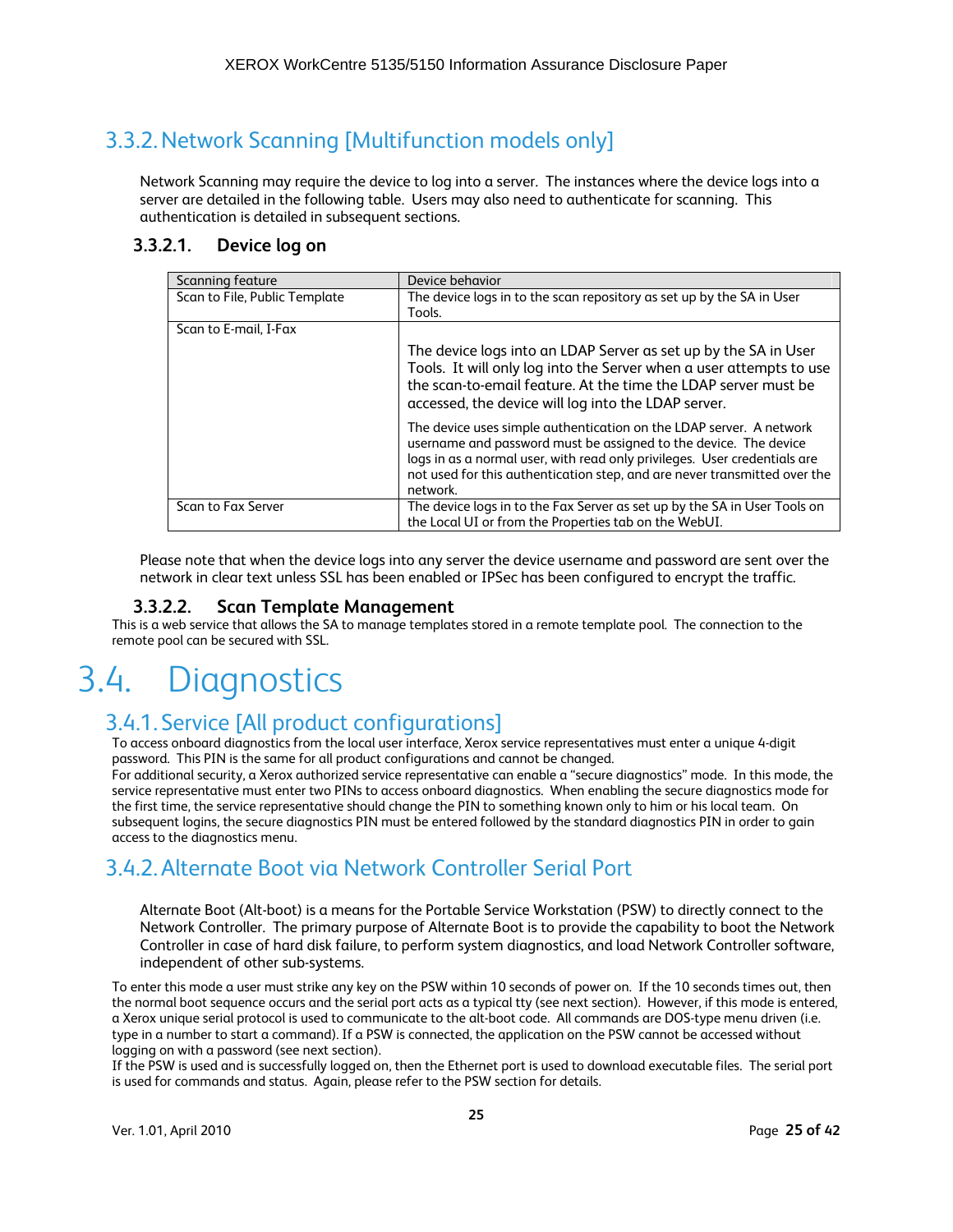## 3.4.3.tty Mode

When the Network Controller has completed booting a login line will be displayed. This mode is a typical tty window, and is password protected. This password changes with each major software release. The password is stored on the Network Controller hard disk in an encrypted format similarly to how UNIX encrypts and stores passwords. Through this port a user can gain information and access to any files or information stored in the Network Controller DRAM or Network Controller hard disk. However, this mode is only used by a CSE if directed by a Field Engineer when all other diagnostics fail to solve a problem. The written repair procedures that direct the CSE never employ this mode.

## 3.4.4.Diagnostics via Portable Service Workstation (PSW) Port

When connected to the PSW Port, the PSW provides an extensive suite of diagnostic functions for use by the Xerox Customer Service Engineer (CSE). The over-the-wire protocol is Xerox proprietary. This port cannot process any other protocol except this proprietary protocol used for machine diagnosis. Also, the PSW must have an application loaded to connect to and communicate with the device.

Customer documents or files cannot be accessed during a diagnostic session, nor are network servers accessible through this port.

### **3.4.4.1. Access**

The Xerox Service Technician must be authenticated twice:

- 1. The first password, called the *PSW Lock Facility,* is obtained by calling a Xerox service location and providing the CSE employee number and the serial number of the PSW. The password is then given to the Xerox Service Technician, and is valid for 90 days. When the password expires, the Xerox Service Technician must call in again. This password is unique to the client application running on that particular PSW, and is required to log onto the PSW prior to initiating communications with the machine.
- 2. Once the application is running, the PSW supplies the second password (different from the first) to authenticate the session to the device. This embedded password is automatically passed from the application to the machine, and is never seen by anyone. It is hardcoded in the software of the Marking Engine and the PSW application, and is common to all products. It is not encrypted. Many of the diagnostic routines will require this password in order to function.

#### **3.4.4.2. Communication Protocol**

The communication process uses a Xerox proprietary protocol. Each packet passing back and forth will have a unique identifier (session key) with it for authentication and tracking purposes. All protocols are API based – very little information is directly transferred. For example, in order to run any given diagnostic test, the 'Start Test XXX' command is sent to the Marking Engine. The Marking Engine runs the test and responds with a "Test XXX passed (or failed)' reply. This is illustrated in the following diagram:

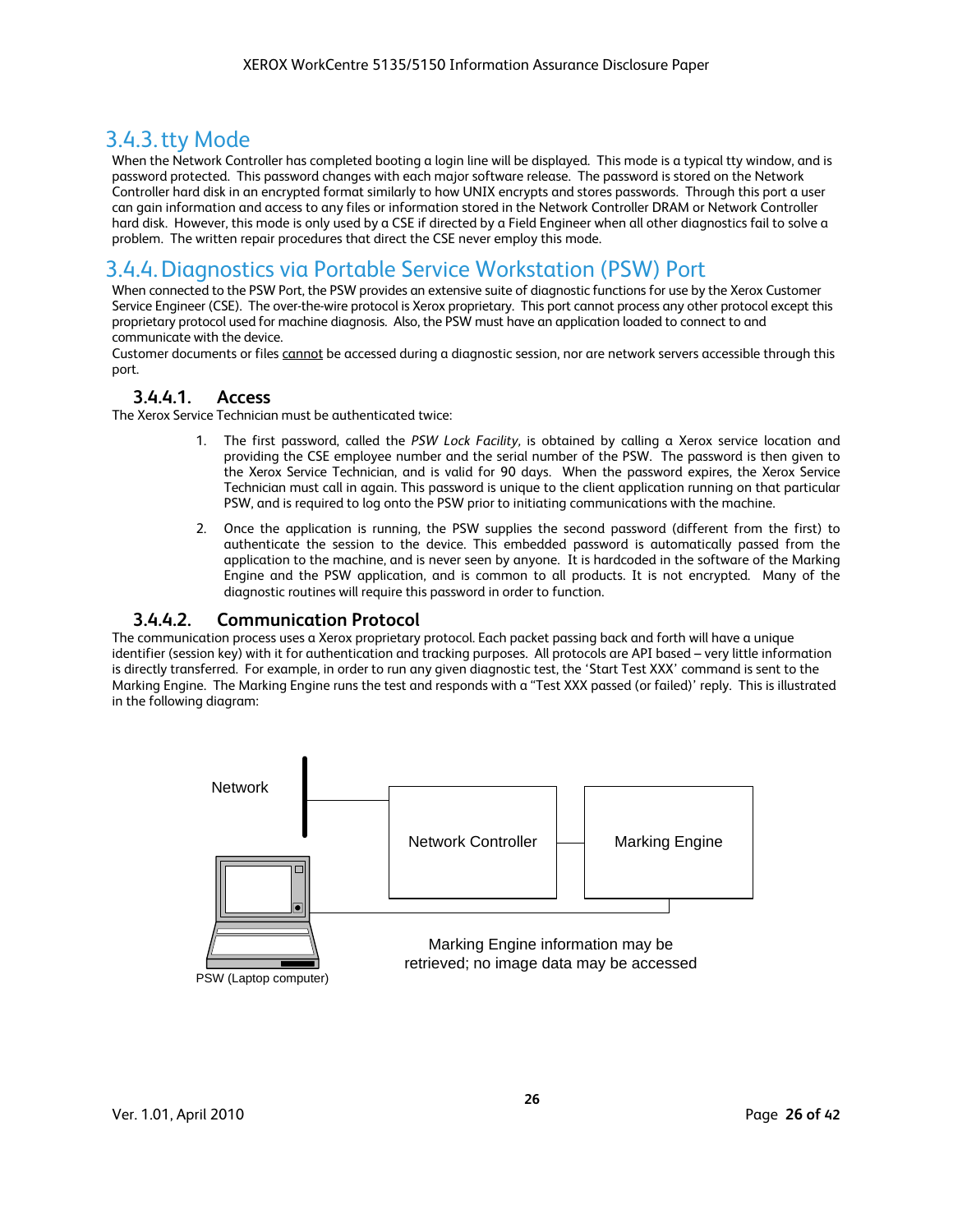#### **3.4.4.3. Network Diagnostics executed from the PSW**

The PSW allows the technician to execute certain Network diagnostic tests by connecting directly to the serial port on the Network Controller. These tests are executed with the device disconnected from the customer's LAN.

The tests that are available are echo tests for the various protocols (e.g. IP, IPX), where the Network Controller sends a dummy message to itself to test the transmit and receive capabilities of its own connectivity stacks. Each protocol is tested individually and each test must be invoked separately. The diagnostic sequence is as follows:

- 1) After the PSW and Marking Engine have established a connection, the PSW must send the expected synchronization message to the machine.
- 2) The Marking Engine will respond with an acknowledge message containing its serial number.
- 3) The PSW will send a request for Diagnostic service and a password.
- 4) Assuming the password is authentic, the Marking Engine will either execute a Marking Engine diagnostic, or else forward the diagnostic request to the Network Controller. If this is a network diagnostic, the Network Controller will execute the diagnostic and report results back to the Marking Engine.
- 5) The Marking Engine will report diagnostic results back to the PSW.

#### **3.4.4.4. Accessible Data**

The only files that are accessible are various log files (fault log, internal event log, complete job log, configuration log and a debug log). The customer's network is accessible for diagnostic purposes only. However, there is one diagnostic routine (Get Network Connectivity Data), where the device will collect data about the network it is on and transmit the data. The CSE is expected to seek permission from the customer before connecting the device to the LAN and performing this diagnostic.

This Novell test will only collect information for devices on the local network. It will not provide information for any devices across a router. The following data will be stored on the Network Controller:

- Frame Type (local network devices only)
- Server Name
- Server internal network number
- Server node (Media Access Control) address
- Server NOS version number
- Hop count to device (local net)

The IP test will collect data from all responding IP routers and lpd hosts. The following data will be stored on the Network Controller:

- Network Controller Interface where host discovered (Ethernet, Token Ring, etc.)
- Device subnet mask
- Device IP address
- Device Media Access Control (MAC) address

The Novell test will NOT collect:

- Print Queue Name
- Attached to File Server status
- Attached to Print Queue status

The IP test will NOT collect:

- Device Name
- Gateway IP address
- Destination Network number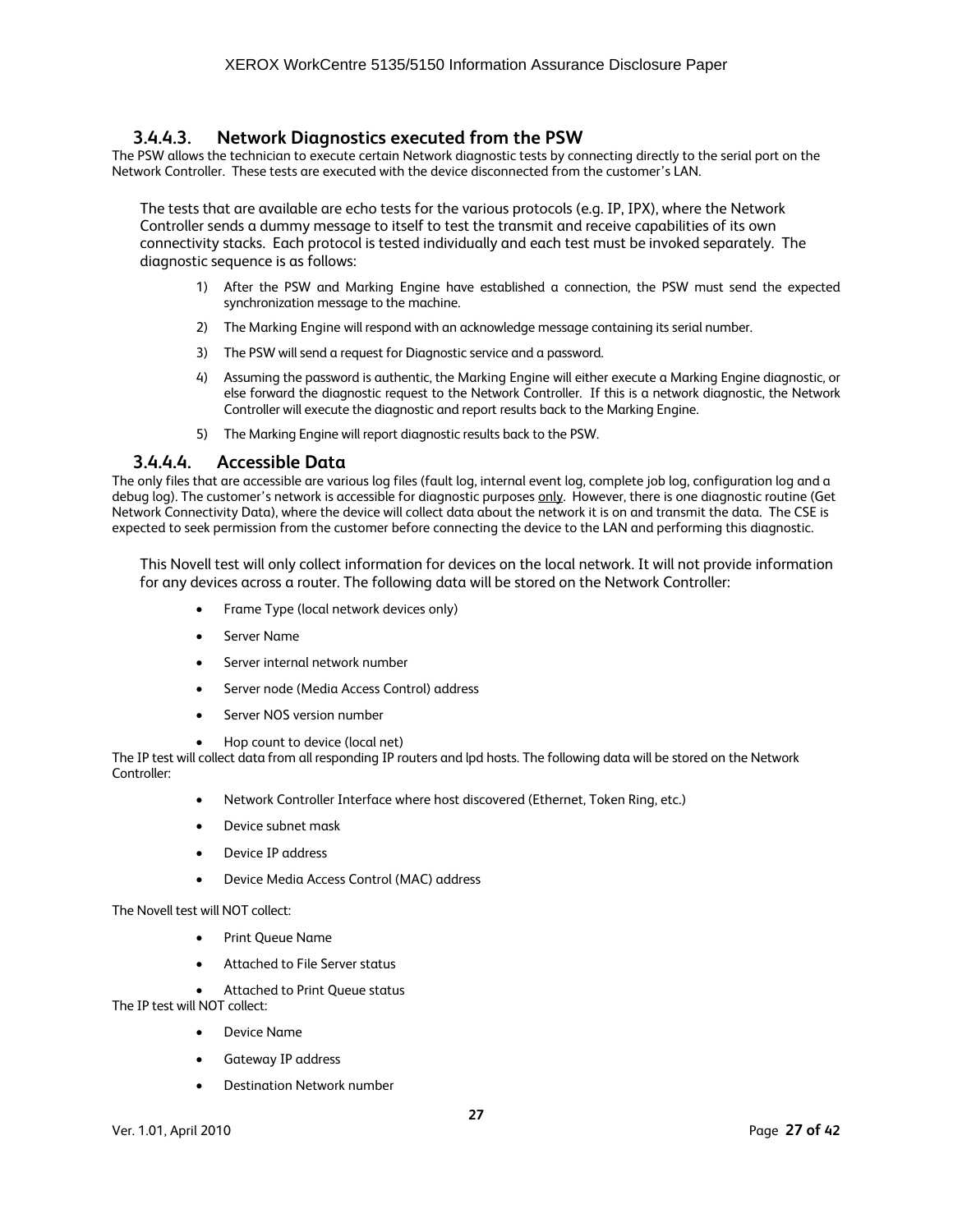• Hop count to device

### 3.4.5. Summary

As stated above, accessibility of customer documents, files or network resources is impossible via the PSW. In the extremely unlikely event that someone did spoof the Xerox proprietary protocols, only diagnostic activities can be executed.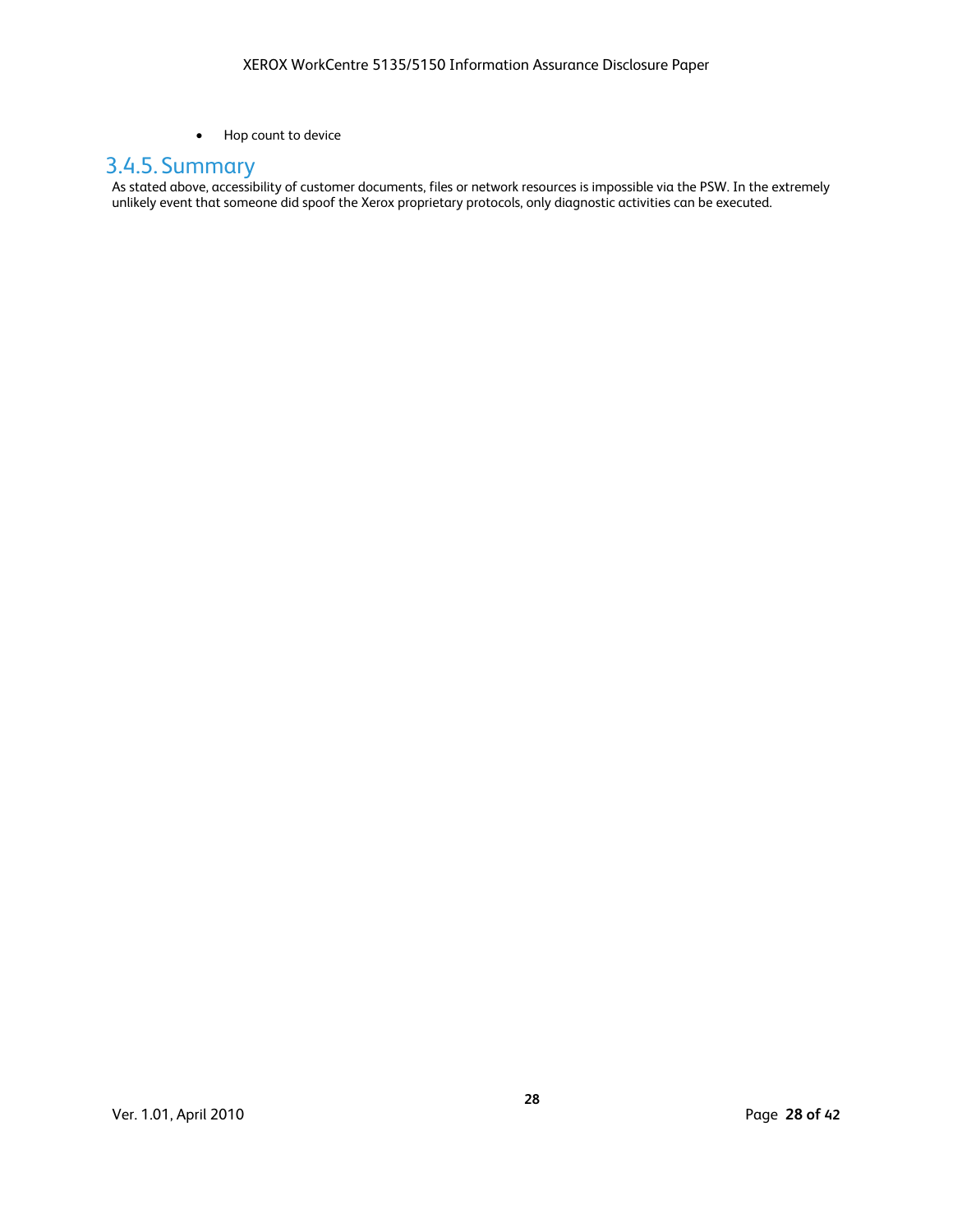# 4. Security Aspects of Selected Features

## **[Multifunction models only]**

# 4.1. Audit Log

The device maintains a security audit log. Recording of security audit log data can be enabled or disabled by the SA. The audit log is implemented as a circular log containing a maximum of 15000 event entries, meaning that once the maximum number of entries is reached, the log will begin overwriting the earliest entry. Only an SA will be authorized to download the log from the device. The log may only be exported over an https: connection, so SSL must be set up before retrieving the log. The log is exported in MS-Excel comma-separated file format. The log does not clear when it is disabled, and will persist through power cycles.

The following table lists the events that are recorded in the log:

| <b>Tagged</b>           | <b>Event</b>   | <b>Event</b>         | <b>Entry Data</b>                 |
|-------------------------|----------------|----------------------|-----------------------------------|
| index                   | ID             | description          |                                   |
| 1                       | 1              | System startup       | Device name                       |
|                         |                |                      | Device serial number              |
| $\overline{2}$          | $\overline{2}$ | System shutdown      | Device name                       |
|                         |                |                      | Device serial number              |
| $\overline{\mathbf{3}}$ | 3              | <b>ODIO</b> Standard | Device name                       |
|                         |                | started              | Device serial number              |
| 4                       | 4              | <b>ODIO</b> Standard | Device name                       |
|                         |                | complete             | Device serial number              |
|                         |                |                      | <b>Overwrite Status</b>           |
| $\overline{5}$          | 5              | Print job            | Job name                          |
|                         |                |                      | User Name                         |
|                         |                |                      | <b>Completion Status</b>          |
|                         |                |                      | IIO status                        |
|                         |                |                      | <b>Accounting User ID</b>         |
|                         |                |                      | <b>Accounting Account ID</b>      |
| 6                       | 6              | Network scan job     | Job name                          |
|                         |                |                      | User Name                         |
|                         |                |                      | <b>Completion Status</b>          |
|                         |                |                      | IIO status                        |
|                         |                |                      | <b>Accounting User ID</b>         |
|                         |                |                      | <b>Accounting Account ID</b>      |
|                         |                |                      | total-number-net-destination      |
|                         |                |                      | net-destination.                  |
| $\overline{L}$          | $\overline{7}$ | Server fax job       | Job name                          |
|                         |                |                      | <b>User Name</b>                  |
|                         |                |                      | <b>Completion Status</b>          |
|                         |                |                      | IIO status                        |
|                         |                |                      | <b>Accounting User ID</b>         |
|                         |                |                      | <b>Accounting Account ID</b>      |
|                         |                |                      | Total-fax-recipient-phone-numbers |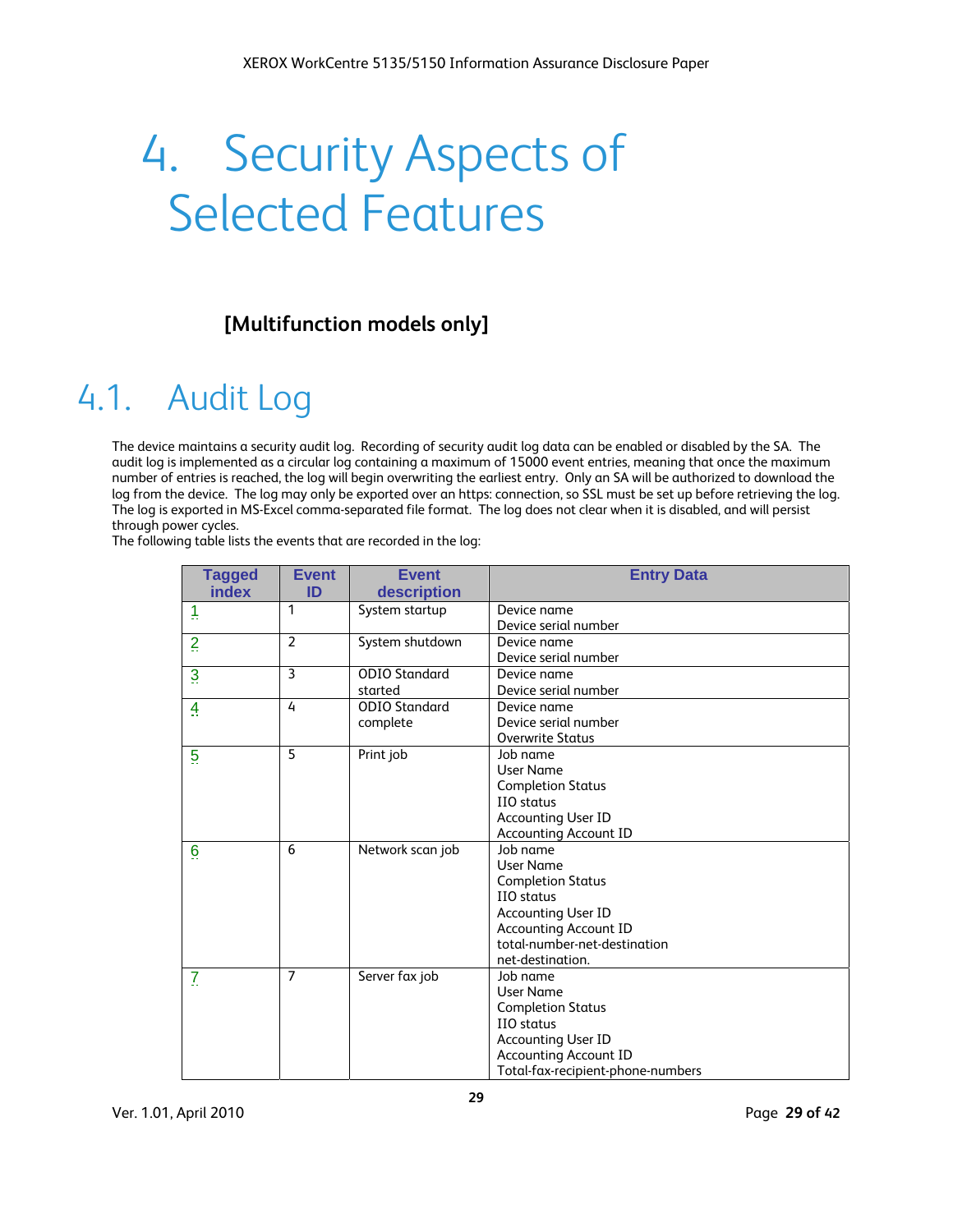### XEROX WorkCentre 5135/5150 Information Assurance Disclosure Paper

| <b>Tagged</b><br>index | <b>Event</b><br>ID | <b>Event</b><br>description | <b>Entry Data</b>                                               |
|------------------------|--------------------|-----------------------------|-----------------------------------------------------------------|
|                        |                    |                             | fax-recipient-phone-numbers                                     |
|                        |                    |                             | net-destination.                                                |
| <u>8</u>               | 8                  | <b>IFAX</b>                 | Job name                                                        |
|                        |                    |                             | User Name                                                       |
|                        |                    |                             | <b>Completion Status</b>                                        |
|                        |                    |                             | IIO status                                                      |
|                        |                    |                             | <b>Accounting User ID</b><br><b>Accounting Account ID</b>       |
|                        |                    |                             | total-number-of-smtp-recipients                                 |
|                        |                    |                             | smtp-recipients                                                 |
| 9                      | 9                  | Email job                   | Job name                                                        |
|                        |                    |                             | User Name                                                       |
|                        |                    |                             | <b>Completion Status</b>                                        |
|                        |                    |                             | <b>IIO</b> status                                               |
|                        |                    |                             | <b>Accounting User ID</b>                                       |
|                        |                    |                             | <b>Accounting Account ID</b><br>total-number-of-smtp-recipients |
|                        |                    |                             | smtp-recipients                                                 |
| <u>10</u>              | 10                 | <b>Audit Log Disabled</b>   | Device name                                                     |
|                        |                    |                             | Device serial number                                            |
| <u>11</u>              | 11                 | <b>Audit Log Enabled</b>    | Device name                                                     |
|                        |                    |                             | Device serial number                                            |
| <u>14</u>              | 14                 | Lan Fax Job                 | Job name                                                        |
|                        |                    |                             | User Name                                                       |
|                        |                    |                             | <b>Completion Status</b>                                        |
|                        |                    |                             | IIO status<br><b>Accounting User ID</b>                         |
|                        |                    |                             | <b>Accounting Account ID</b>                                    |
|                        |                    |                             | Total-fax-recipient-phone-numbers                               |
|                        |                    |                             | fax-recipient-phone-numbers                                     |
| 16                     | 16                 | <b>ODIO Full started</b>    | Device name                                                     |
|                        |                    |                             | Device serial number                                            |
| 17                     | 17                 | ODIO Full complete          | Device name                                                     |
|                        |                    |                             | Device serial number<br><b>Overwrite Status</b>                 |
| 20                     | 20                 | Scan to Mailbox job         | Job name or Dir name                                            |
|                        |                    |                             | <b>User Name</b>                                                |
|                        |                    |                             | <b>Completion Status</b>                                        |
|                        |                    |                             | IIO status                                                      |
|                        |                    |                             |                                                                 |
| 21                     | 21                 | Delete File/Dir             | Job name or Dir name                                            |
|                        |                    |                             | <b>User Name</b><br><b>Completion Status</b>                    |
|                        |                    |                             | IIO status                                                      |
|                        |                    |                             |                                                                 |
| 24                     | 30                 | SA login                    | Device name                                                     |
|                        |                    |                             | Device serial number                                            |
|                        |                    |                             | <b>Completion Status (Success or Failed)</b>                    |
| <u>25</u>              | 31                 | User Login                  | <b>UserName</b>                                                 |
|                        |                    |                             | Device name                                                     |
|                        |                    |                             | Device serial number                                            |
|                        | 32                 | Service Login               | <b>Completion Status (Success or Failed)</b><br>Service name    |
| 26                     |                    |                             | Device name                                                     |
|                        |                    |                             | Device serial number                                            |
|                        |                    |                             | Completion status (Success or Failed).                          |
| 27                     | 33                 | Audit log download          | <b>UserName</b>                                                 |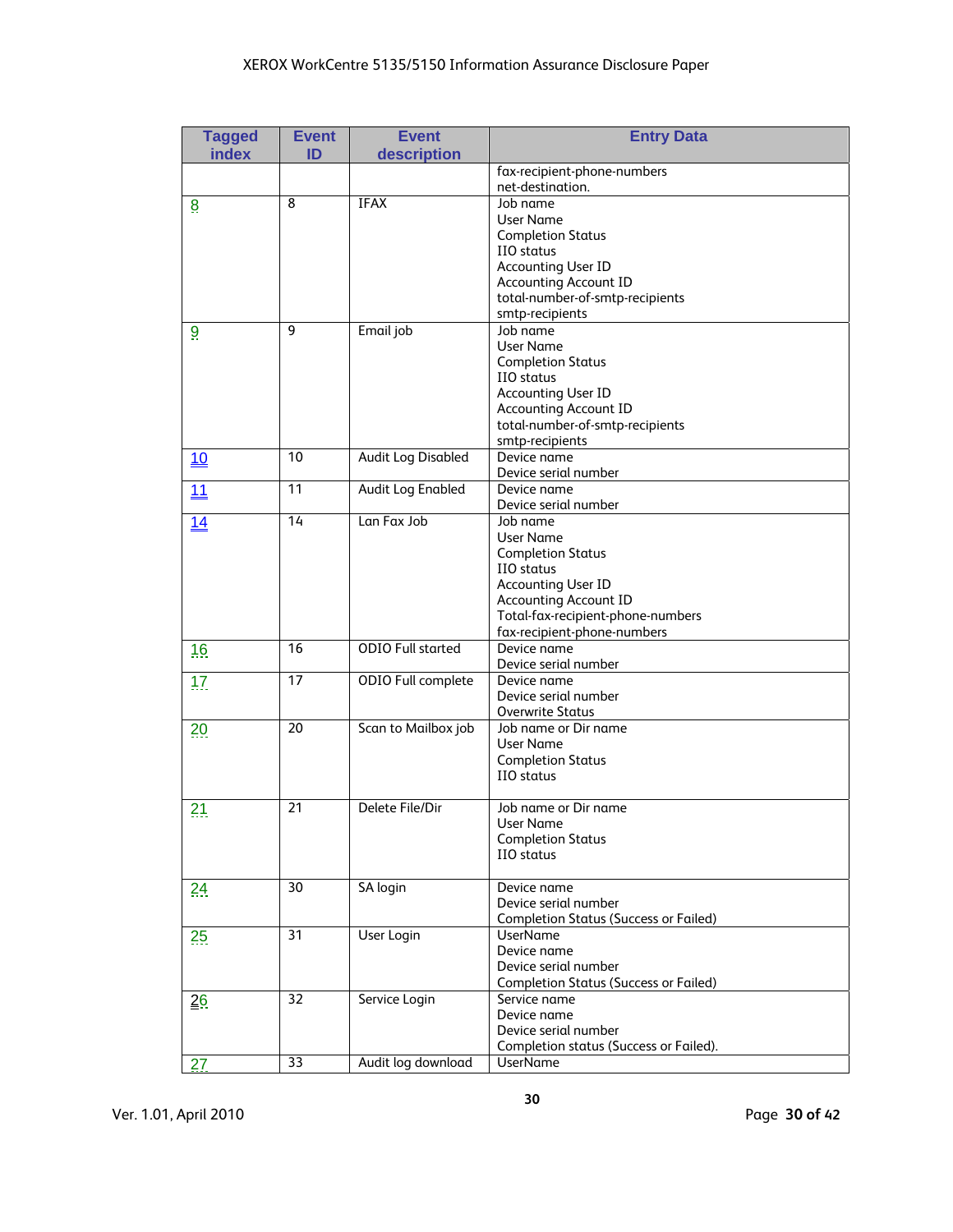### XEROX WorkCentre 5135/5150 Information Assurance Disclosure Paper

| <b>Tagged</b><br>index | <b>Event</b><br>ID | <b>Event</b><br>description      | <b>Entry Data</b>                                                                                                                  |
|------------------------|--------------------|----------------------------------|------------------------------------------------------------------------------------------------------------------------------------|
|                        |                    |                                  | Device name<br>Device Serial Number<br>Completion status (Success or Failed).                                                      |
| 28                     | 34                 | IIO feature status               | <b>UserName</b><br>Device name<br>Device serial number<br>IIO Status (enabled or disabled)                                         |
| 29                     | 35                 | SA pin changed                   | <b>UserName</b><br>Device name<br>Device serial number<br><b>Completion status</b>                                                 |
| 30                     | 36                 | Audit log Transfer               | <b>UserName</b><br>Device name<br>Device serial number<br><b>Completion status</b>                                                 |
| <u>31</u>              | 37                 | SSL                              | <b>UserName</b><br>Device name<br>Device serial number<br>Completion status (Enabled/Disabled).                                    |
| 32                     | 38                 | X509 certificate                 | <b>UserName</b><br>Device name<br>Device serial number<br>Completion Status (Created/uploaded/Downloaded).                         |
| 33                     | 39                 | $TP$ sec                         | <b>UserName</b><br>Device name<br>Device serial number<br>Completion Status (Configured/enabled/disabled).                         |
| 34                     | 40                 | SNMP <sub>v3</sub>               | <b>UserName</b><br>Device name<br>Device serial number<br>Completion Status (Configured/enabled/disabled).                         |
| 35                     | 41                 | IP Filtering Rules               | <b>UserName</b><br>Device name<br>Device serial number<br>Completion Status (Configured/enabled/disabled).                         |
| 36                     | 42                 | <b>Network</b><br>Authentication | <b>UserName</b><br>Device name<br>Device serial number<br><b>Completion Status (Enabled/Disabled)</b>                              |
| 37                     | 43                 | Device clock                     | <b>UserName</b><br>Device name<br>Device serial number<br>Completion Status (time changed/date changed)                            |
| <u>38</u>              | 44                 | SW upgrade                       | Device name<br>Device serial number<br><b>Completion Status (Success, Failed)</b>                                                  |
| 39                     | 45                 | Cloning                          | Device name<br>Device serial number<br><b>Completion Status (Success, Failed)</b>                                                  |
| <u>40</u>              | 46                 | Secure scanning                  | Device name<br>Device serial number<br><b>Completion Status (Certificate Validation success,</b><br>certificate validation failed) |
| 41                     | 47                 | Secure<br>authentication         | Device name<br>Device serial number<br>Completion status (completed w errors).                                                     |
| $\overline{44}$        | 50                 | Process crash                    | Device name<br>Device serial number                                                                                                |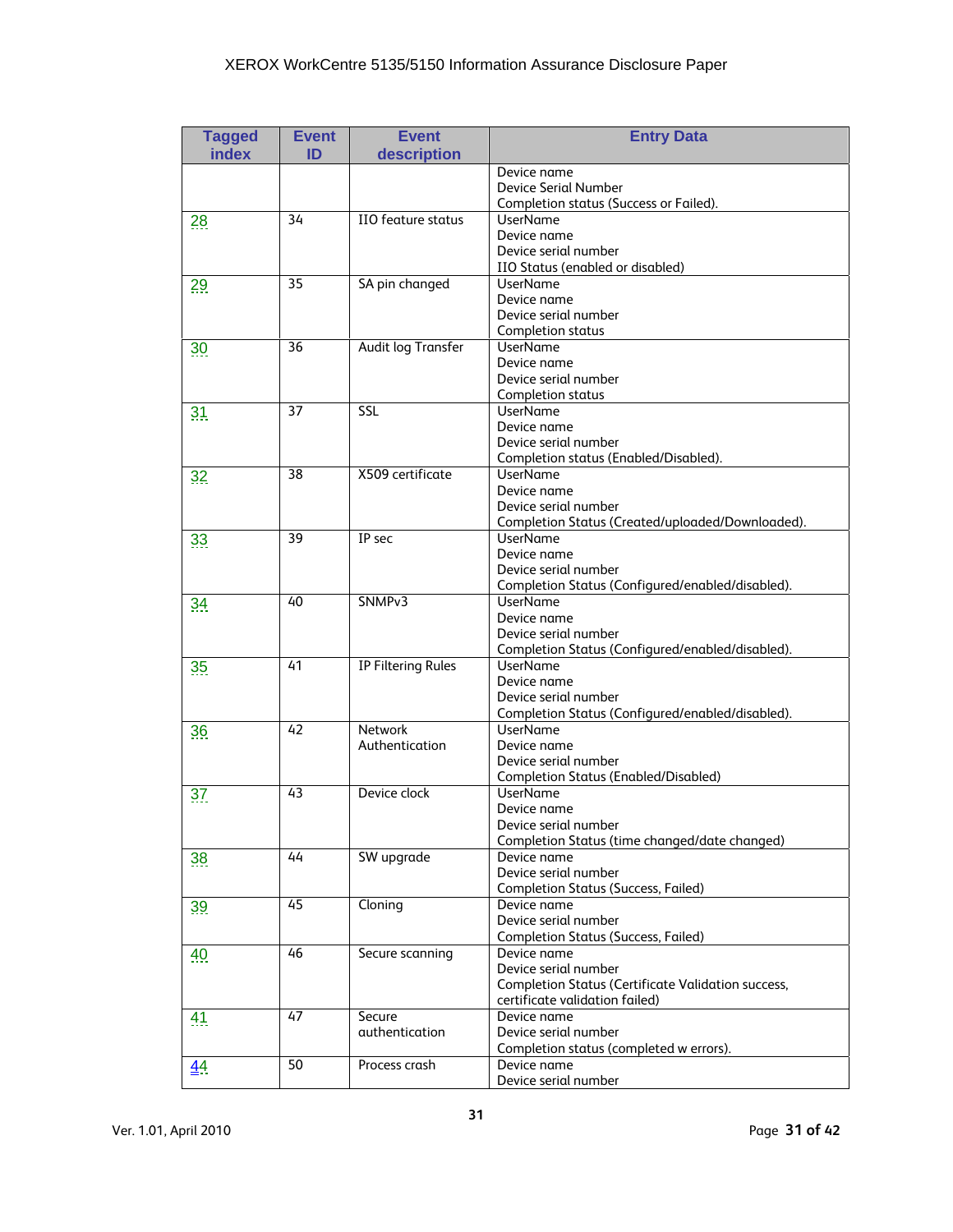| <b>Tagged</b><br>index | <b>Event</b><br>ID | <b>Event</b><br>description | <b>Entry Data</b>                                                                                                                                                                       |
|------------------------|--------------------|-----------------------------|-----------------------------------------------------------------------------------------------------------------------------------------------------------------------------------------|
|                        |                    |                             | Process name                                                                                                                                                                            |
| 45                     | 51                 | ODIO scheduled              | Device name<br>Device serial number<br>ODIO type (Full or Standard)<br>Scheduled time<br>ODIO status (Started/Completed/canceled)<br><b>Completion Status (Success/Failed/Canceled)</b> |

# 4.2. Xerox Standard Accounting

Xerox Standard Accounting (XSA), intended primarily for use as an accounting service, can be used as an internal authorization service. XSA tracks copy, scan (including filing and email), print and fax usage by individual user<sup>2</sup>. The system administrator can enable/disable the feature via the LUI or Web UI, add or delete users, and set usage limits by service for each user. If XSA is enabled, a walk-up user must enter a valid XSA ID before being allowed access to the device. The device will confirm that the entered XSA ID matches an authorized user, and that the usage limits for the selected service have not been exceeded. In this sense, XSA acts as an authorization service. The system administrator can limit access to device services by setting the usage limits on specific services to zero for users that should not have rights to use the feature. After each job is performed, the user's balance is updated by the number of impressions or scans performed. Services become unavailable to the user when the usage limits are exceeded. When XSA is enabled in the print driver or on the Web UI, before a print job is submitted, an XSA ID must also be entered. The ID is sent to the Network controller for validation. If the submitted ID is valid, the job will print, and the user's balance will be updated by the number of impressions performed. If the submitted ID is invalid, the job is deleted and an error sheet is printed in its place.

On demand, the SA will be able to download a report that shows activity for all of the users. The SA can add, modify or remove users and their allocations at any point.

An end user will be able to review their balances by entering a User ID at the LUI or web UI.

# 4.3. Automatic Meter Reads

Automatic Meter Reads (AMR) is a service that allows devices to electronically report meter readings back to Xerox. The Systems Administrator sets up the attributes for the AMR service via the web UI, including registering the device with the Xerox AMR server. Once enabled, the device will poll the Xerox AMR server daily over the network. The server will check whether it is time in the monthly billing cycle to update the meter readings. If so, the server will request reads from the device, and the device will then respond by sending the meter reads back to the server.

This communication process means that the device initiates all communication between it and Xerox. Only device ID and meter read information is transferred. The information is sent in clear text.

The device can be set to communicate via a proxy server on the customer's network. The proxy server address is set up using the WebUI.

# 4.4. Encrypted Partitions

The network controller disk is encrypted using the AES algorithm with a 128-bit key. The key is generated dynamically on each boot, and is kept only in volatile memory.

 $\overline{a}$ 

<sup>&</sup>lt;sup>2</sup> On color machines XSA can track color copy or color print usage.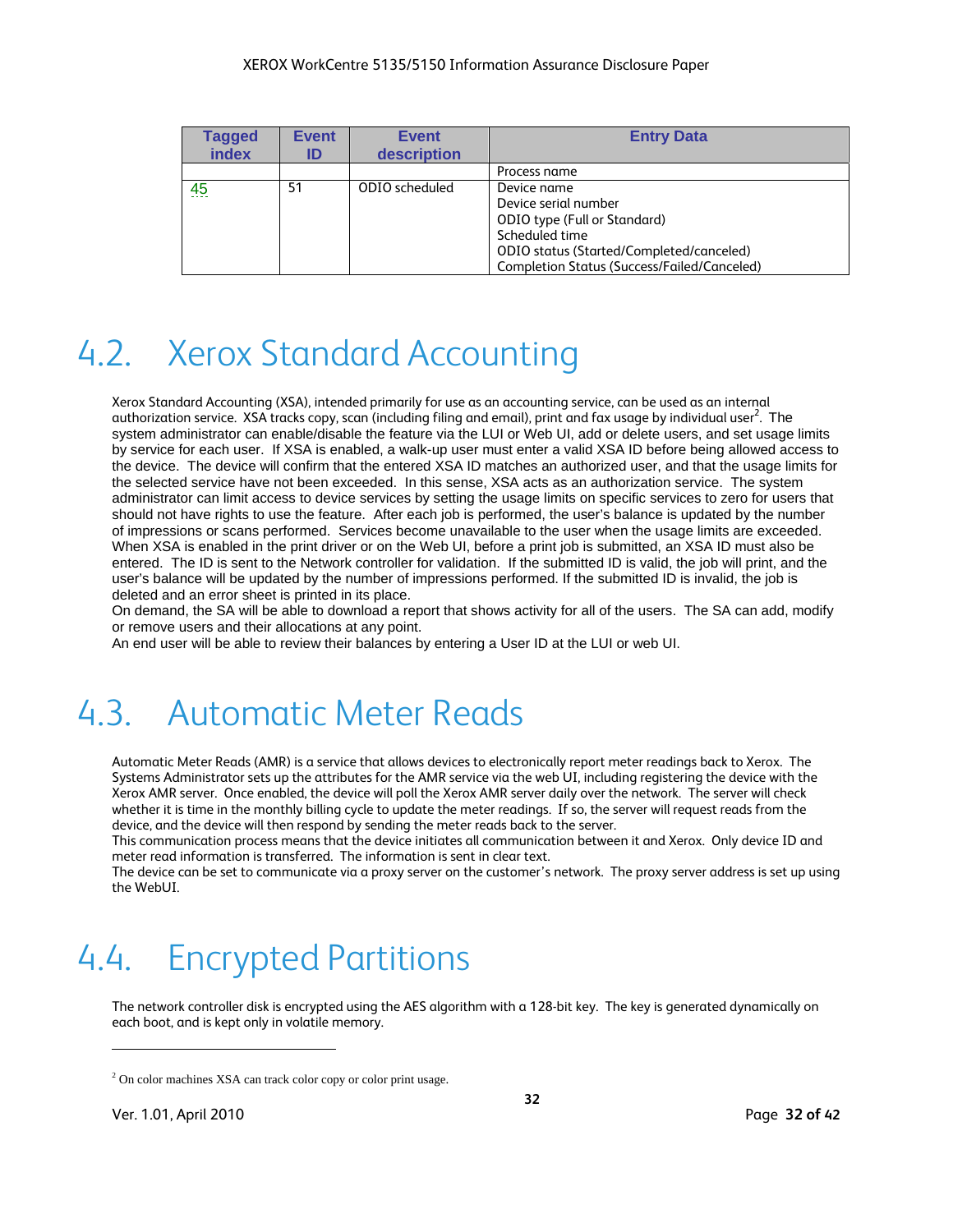# 4.5. Image Overwrite

The Image Overwrite Security Option provides both Immediate Image Overwrite (IIO) and On-Demand Image Overwrite (ODIO) functions. Immediately before a job is considered complete, IIO will overwrite any temporary files associated with print, network scan, internet fax, network fax, or e-mail jobs that had been created on the Network Controller Hard Disk. The ODIO feature can be executed at any time by the SA and will overwrite the entire document image partitions of the Network Controller Hard disk. ODIO may also be scheduled to run at regular times. A standard ODIO will overwrite all image data from memory and disks except for Jobs and Folders stored in the Reprint Saved Jobs feature; Jobs stored in the Scan to Mailbox feature (if installed); Fax Dial Directories (if fax card is installed); and Fax Mailbox contents (if fax card is installed). A full ODIO will overwrite all image data from memory and disks as well as the items excluded from a standard ODIO.

### 4.5.1.Algorithm

The overwrite mechanism for both IIO and ODIO conforms to the U.S. Department of Defense Directive 5200.28-M (Section 7, Part 2, paragraph 7-202 $^3$ , and is common to all WorkCentre Pros. The algorithm for the Image Overwrite feature is:

- Step 1: Pattern #1 is written to the sectors containing temporary files (IIO) or to the entire spooling area of the disks (ODIO). (hex value 0x35 (ASCII "5")).
- Step 2: Pattern #2 is written to the sectors containing temporary files (IIO) or to the entire spooling area of the disks (ODIO). (hex value 0xCA (ASCII compliment of 5)).
- Step 3: Pattern #3 is written to the sectors containing temporary files (IIO) or to the entire spooling area of the disks (ODIO). (hex value 0x97 (ASCII "ú")).
- Step 4: 10% of the overwritten area is sampled to ensure Pattern #3 was properly written. The 10% sampling is accomplished by sampling a random 10% of the overwritten area.

### 4.5.2.User Behavior

This feature is available as the Image Overwrite Security Option Kit (please see your Xerox Sales representative for pricing and ordering details). This kit provides overwrite functionality for the Network Controller Hard Disk in this set of products. Once enabled, IIO is invoked automatically immediately prior to the completion of a print, network scan, internet fax, network fax, or e-mail job. If IIO completes successfully, status is displayed in the Job Queue. However, if IIO fails, a popup will appear on the Local UI recommending that the user run ODIO, and a failure sheet will be printed.

ODIO may be invoked either from the Local UI in Tools Pathway or from the CentreWare Internet Services Web UI. Network functions will be delayed until the overwrite is completed. Copying is unavailable while the overwrite itself is underway, but copies may be made while the Network Controller is booting.

Upon completion and verification of the ODIO process, a confirmation sheet is printed which indicates the status of the overwrite. The completion status can be successful, failed, cancelled, or timed-out.

Please note that invocation of ODIO will cause currently processing print jobs to be aborted. However, scan jobs will not be aborted and so ODIO might fail. The user should insure that all scan jobs have been completed before invoking ODIO. Please refer to the customer documentation for a description on how failures are logged.

# 4.5.3.Overwrite Timing

The ODIO overwrite time is dependent on the type of hard disk in the product. The overwrite and reset average time is 10 minutes, but longer times are possible.

IIO is performed as a background operation, with no user-perceivable reduction in copy, print or scan performance.

 $\overline{a}$ 

<sup>&</sup>lt;sup>3</sup>http://www.dtic.mil/whs/directives/corres/archives/520028m\_0173/p520028m.pdf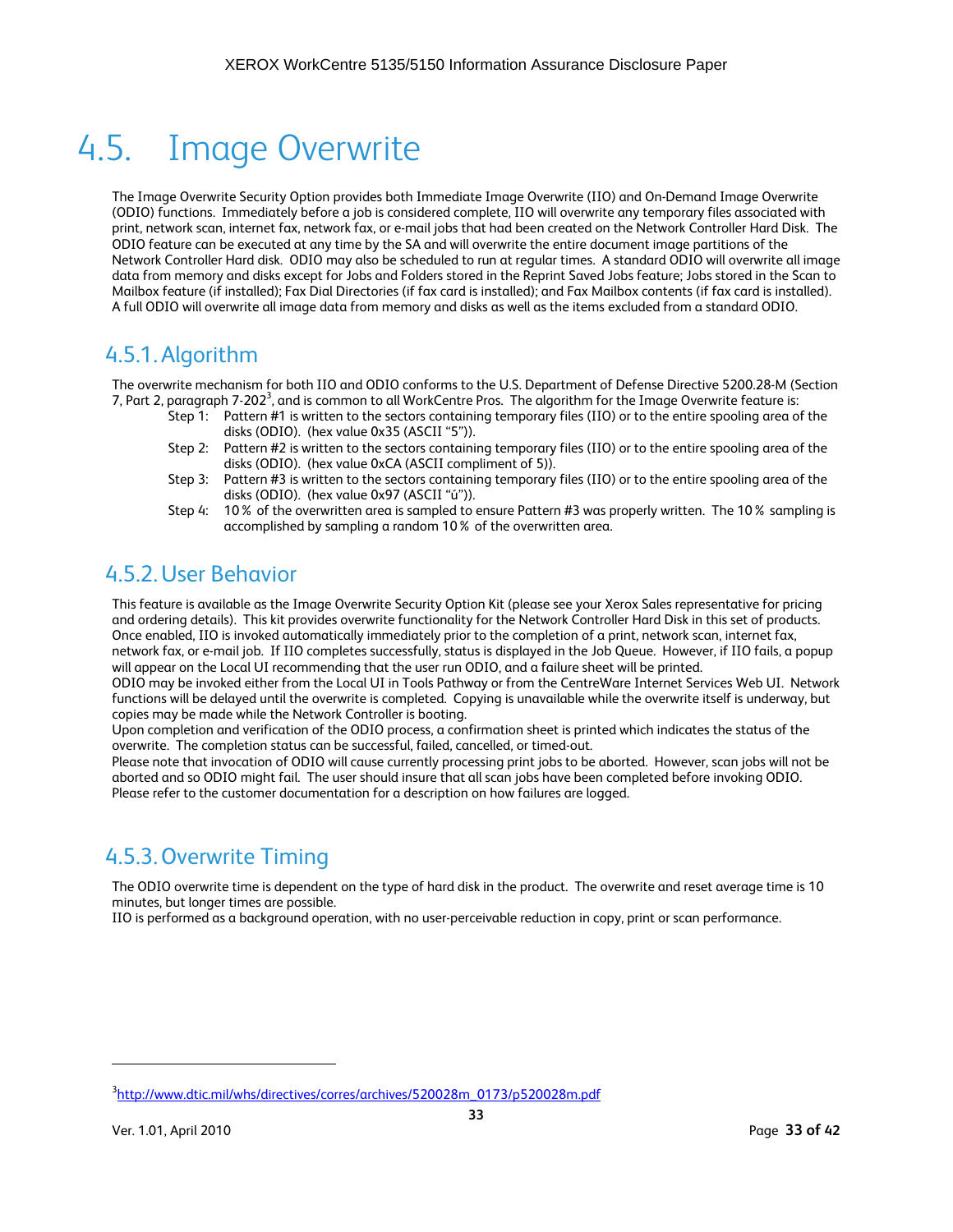# 5. Responses to Known Vulnerabilities

# 5.1. Security @ Xerox (www.xerox.com/security)

Xerox maintains an evergreen public web page that contains the latest security information pertaining to its products. Please see www.xerox.com/security.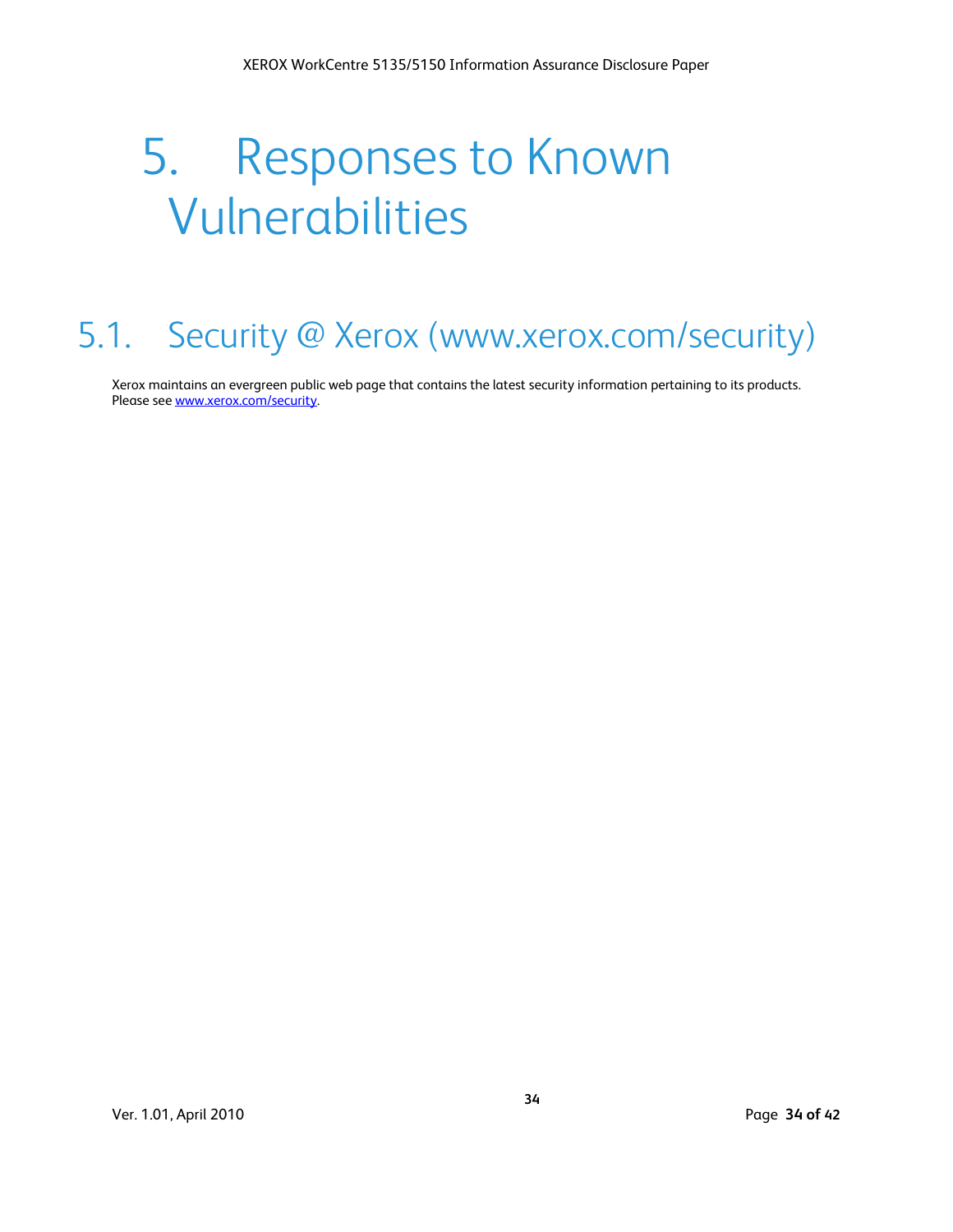# 6. APPENDICES

# 6.1. Appendix A – Abbreviations

| ADF                | <b>Automatic Document Feeder</b>                                                                                                                                                                                                  |
|--------------------|-----------------------------------------------------------------------------------------------------------------------------------------------------------------------------------------------------------------------------------|
| <b>AHA</b>         | Advanced Hardware Architecture, a proprietary compression                                                                                                                                                                         |
| <b>API</b>         | <b>Application Programming Interface</b>                                                                                                                                                                                          |
| <b>AMR</b>         | <b>Automatic Meter Reads</b>                                                                                                                                                                                                      |
| <b>ASIC</b>        | Application-Specific Integrated Circuit. This is a custom integrated circuit that is unique to a specific<br>product.                                                                                                             |
| <b>CAT</b>         | <b>Customer Administration Tool</b>                                                                                                                                                                                               |
| <b>CCITT</b>       | Comite Consultatif International de Telegraphique et Telephonique (International Telegraph and<br>Telephone Consultative Committee) [now ITU-T]                                                                                   |
| <b>CSE</b>         | <b>Customer Service Engineer</b>                                                                                                                                                                                                  |
| <b>DADF/DADH</b>   | <b>Duplex Automatic Document Feeder/Handler</b>                                                                                                                                                                                   |
| DC                 | Digital Copier                                                                                                                                                                                                                    |
| <b>DHCP</b>        | <b>Dynamic Host Configuration Protocol</b>                                                                                                                                                                                        |
| <b>DNS</b>         | Domain Name Server. A centralized database that maps host names to static IP addresses.                                                                                                                                           |
| <b>DDNS</b>        | Dynamic Domain Name Server. Maps host names to dynamic static IP addresses.                                                                                                                                                       |
| <b>DRAM</b>        | <b>Dynamic Random Access Memory</b>                                                                                                                                                                                               |
| <b>EGP</b>         | <b>Exterior Gateway Protocol</b>                                                                                                                                                                                                  |
| <b>EPC</b>         | <b>Electronic PreCollation</b>                                                                                                                                                                                                    |
| GB                 | Gigabyte                                                                                                                                                                                                                          |
| <b>HP</b>          | Hewlett-Packard                                                                                                                                                                                                                   |
| <b>HTTP</b>        | Hypertext transfer protocol                                                                                                                                                                                                       |
| <b>IBM</b>         | <b>International Business Machines</b>                                                                                                                                                                                            |
| <b>ICMP</b>        | <b>Internet Control Message Protocol</b>                                                                                                                                                                                          |
| <b>IETF</b>        | <b>Internet Engineering Task Force</b>                                                                                                                                                                                            |
| <b>IFAX</b>        | <b>Internet Fax</b>                                                                                                                                                                                                               |
| <b>IIO</b>         | Immediate Image Overwrite                                                                                                                                                                                                         |
| ШT                 | Image Input Terminal (the scanner)                                                                                                                                                                                                |
| IT                 | <b>Information Technology</b>                                                                                                                                                                                                     |
| <b>IOT</b>         | Image Output Terminal (the marking engine)                                                                                                                                                                                        |
| IP                 | <b>Internet Protocol</b>                                                                                                                                                                                                          |
| <b>IPSec</b>       | <b>Internet Protocol Security</b>                                                                                                                                                                                                 |
| <b>IPX</b>         | <b>Internet Protocol Exchange</b>                                                                                                                                                                                                 |
| ITU                | <b>International Telecommunications Union</b>                                                                                                                                                                                     |
| LAN                | <b>Local Area Network</b>                                                                                                                                                                                                         |
| <b>LDAP</b>        | Lightweight Directory Access Protocol                                                                                                                                                                                             |
| <b>LDAP Server</b> | Lightweight Directory Access Protocol Server. Typically the same server that is used for email. It contains<br>information about users such as name, phone number, and email address. It can also include a users<br>login alias. |
| LED                | <b>Light Emitting Diode</b>                                                                                                                                                                                                       |
| <b>LPR</b>         | Line Printer Request                                                                                                                                                                                                              |
| <b>LZ</b>          | Lempel Ziv (a type of compression)                                                                                                                                                                                                |
|                    |                                                                                                                                                                                                                                   |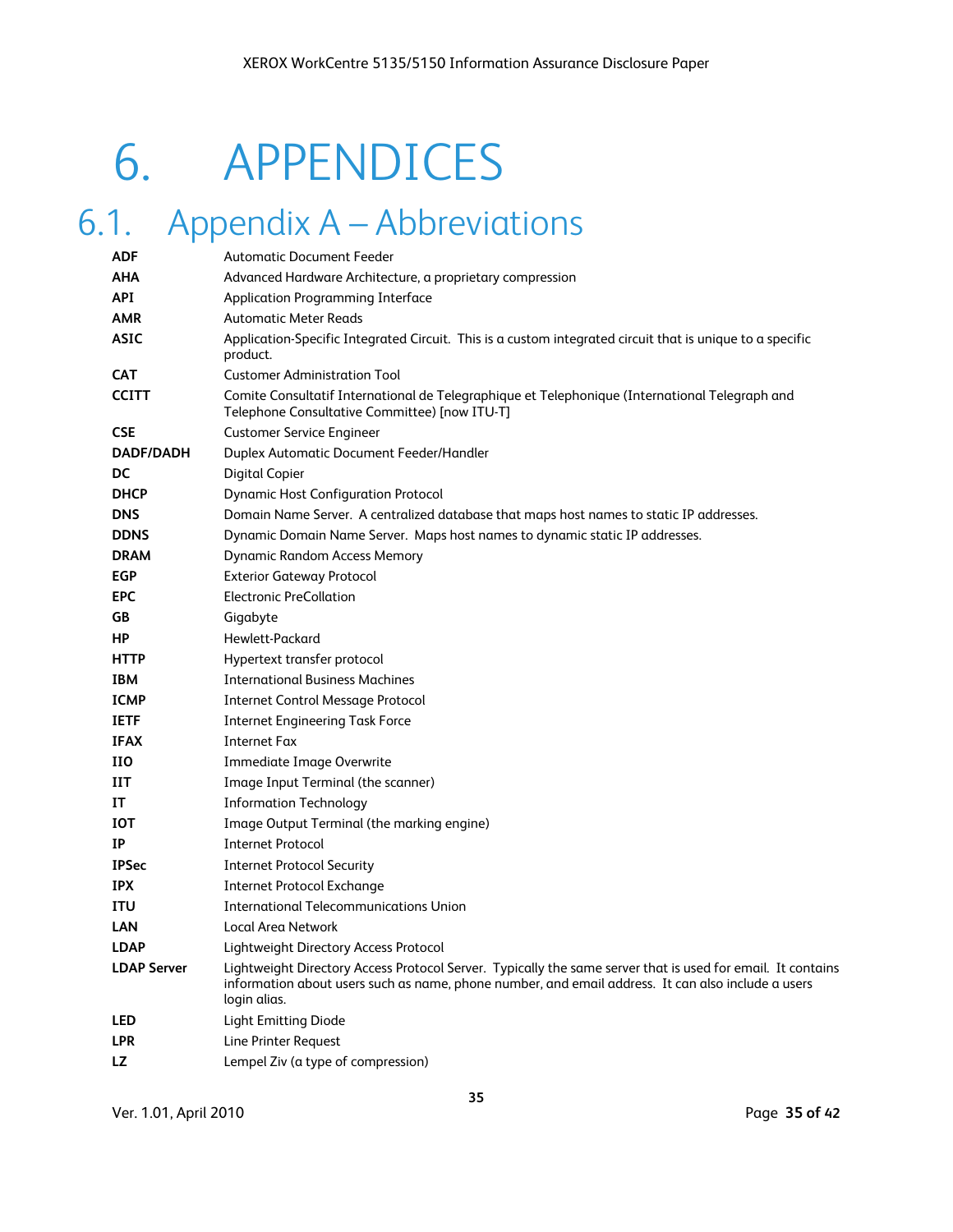| MAC            | Media Access Control                                                                                                                                      |
|----------------|-----------------------------------------------------------------------------------------------------------------------------------------------------------|
| <b>MIB</b>     | <b>Management Information Base</b>                                                                                                                        |
| n/a            | not applicable                                                                                                                                            |
| <b>NC</b>      | <b>Network Controller</b>                                                                                                                                 |
| <b>NDPS</b>    | <b>Novell Distributed Print Services</b>                                                                                                                  |
| <b>NETBEUI</b> | NETBIOS Extended User Interface                                                                                                                           |
| <b>NETBIOS</b> | Network Basic Input/Output System                                                                                                                         |
| NOS            | <b>Network Operating System</b>                                                                                                                           |
| <b>NVRAM</b>   | Non-Volatile Random Access Memory                                                                                                                         |
| <b>NVM</b>     | <b>Non-Volatile Memory</b>                                                                                                                                |
| <b>ODIO</b>    | <b>On-Demand Image Overwrite</b>                                                                                                                          |
| <b>PCL</b>     | <b>Printer Control Language</b>                                                                                                                           |
| <b>PDL</b>     | Page Description Language                                                                                                                                 |
| <b>PIN</b>     | <b>Personal Identification Number</b>                                                                                                                     |
| <b>PROM</b>    | Programmable Read-Only Memory                                                                                                                             |
| <b>PWBA</b>    | <b>Printed Wire Board Assembly</b>                                                                                                                        |
| <b>PSW</b>     | <b>Portable Service Workstation</b>                                                                                                                       |
| <b>PWS</b>     | alternative acronym for Portable Service Workstation                                                                                                      |
| <b>RFC</b>     | <b>Required Functional Capability</b>                                                                                                                     |
| <b>ROM</b>     | Read Only Memory                                                                                                                                          |
| <b>ROS</b>     | <b>Raster Output Scanner</b>                                                                                                                              |
| SΑ             | System Administrator                                                                                                                                      |
| <b>SIMM</b>    | Single In-line Memory Module                                                                                                                              |
| <b>SLP</b>     | <b>Service Location Protocol</b>                                                                                                                          |
| <b>SNMP</b>    | Simple Network Management Protocol                                                                                                                        |
| <b>SRAM</b>    | <b>Static Random Access Memory</b>                                                                                                                        |
| <b>SSDP</b>    | Simple Service Discovery Protocol                                                                                                                         |
| <b>SSL</b>     | Secure Sockets Layer                                                                                                                                      |
| <b>TCP</b>     | <b>Transmission Control Protocol</b>                                                                                                                      |
| TIFF           | Tagged Image File Format                                                                                                                                  |
| UI             | User Interface                                                                                                                                            |
| <b>URL</b>     | Uniform Resource Locator                                                                                                                                  |
| <b>UDP</b>     | User Datagram Protocol                                                                                                                                    |
| WebUI          | Web User Interface - the web pages resident in the WorkCentre Pro. These are accessible through any<br>browser using the machine's IP address as the URL. |
| XCMI           | Xerox Common Management Interface                                                                                                                         |
| <b>XSA</b>     | Xerox Standard Accounting                                                                                                                                 |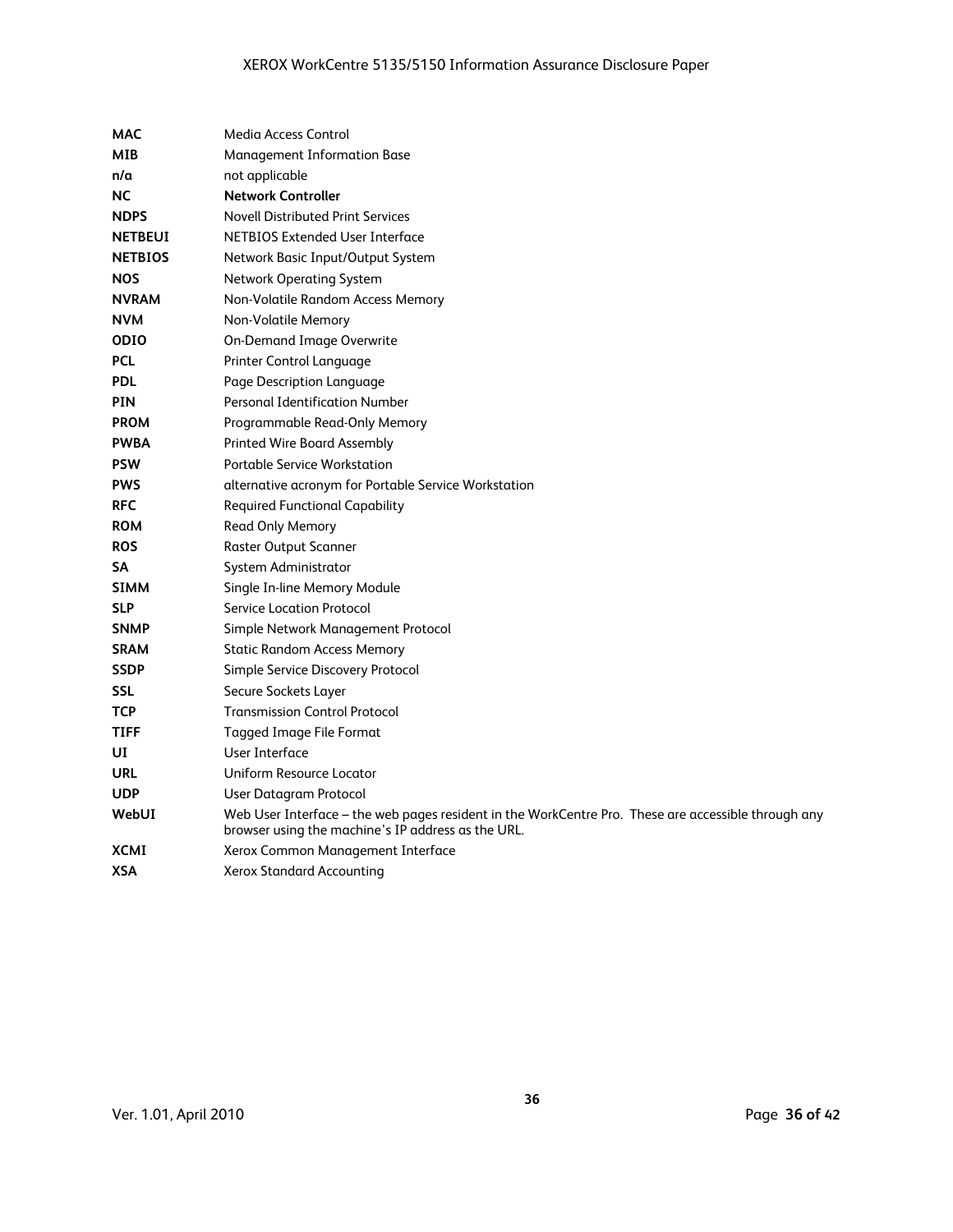# 6.2. Appendix B – Supported MIB Objects

#### **NOTES :**

- (1) The number of objects shown per MIB group represents the number of objects defined by the IETF standard for that MIB group. It does not represent the instantiation of the MIB group which may contain many more objects.
- (2) Some MIB objects defined within Input and Output groups of the Printer MIB (*RFC 1759*) have a MAX-ACCESS of RW. However, the Printer MIBv2 defines a MIB-ACCESS of RO for these MIB objects within the Input and Output groups and all machines assessed support RO access. Therefore, RO access to these MIB objects is considered IETF compliant.
- (3) It is assumed that mandatory IETF string-related MIB objects shall contain meaningful data; not blank strings
- (4) The "**(C)**" notation indicates that the previously stated item is a true caveat condition. The "**(I)**" notation indicates that the previous stated item should be regarded as information only.
- (5) MIB objects that CANNOT be populated with meaningful data (e.g. a machine may not have paper level sensors, hence, can only support "0" or "-3 for more than 1 sheet" for prtInputCurrentLevel) will be considered a caveat, denoted as "(C)".
- (6) The Printer MIB requires a few groups from RFC 1213 and RFC 1514 to be supported. Therefore, this assessment will indicate that these groups are "supported" as long as the basic MIB structures have been implemented.

#### **Support Definitions**

| Term                   | Definition                                                                                                                                        |
|------------------------|---------------------------------------------------------------------------------------------------------------------------------------------------|
| "supported"            | all MIB objects exists and are populated w/ meaningful data that is consistent w/ the<br>hardware installed within the machine.                   |
| "supported w/ caveats" | all MIB objects exists, however, 2 major bugs or less may exists w/ some of the objects that<br>were not fixed                                    |
| "not supported"        | MIB objects do not exist/implementation was not planned                                                                                           |
| "not fully supported"  | MIB objects exists, HOWEVER, are NOT populated w/ meaningful data OR provide only default<br>values OR contain 3 or more major bugs               |
| "optional, *"          | optional group that is NOT required by the RFC, however, an implementation may exist; some<br>MIB objects may not be populated w/ meaningful data |

| <b>SNMP version / Network Transport support</b> | <b>WorkCentre/WorkCentre Pro</b>                |
|-------------------------------------------------|-------------------------------------------------|
| <b>SNMPv1 (RFC 1157)</b>                        | supported                                       |
| SNMPv2P (RFCs 140x)                             | not supported                                   |
| SNMPv2C (RFCs 190x)                             | supported                                       |
| SNMPv3 (RFCs 1902, 2572, 2574)                  | supported                                       |
| SNMP over UDP (IP)                              | supported                                       |
| SNMP over IPX (Netware)                         | supported                                       |
| SNMP over NETBEUI (Microsoft Networking)        | not supported (implemented but never delivered) |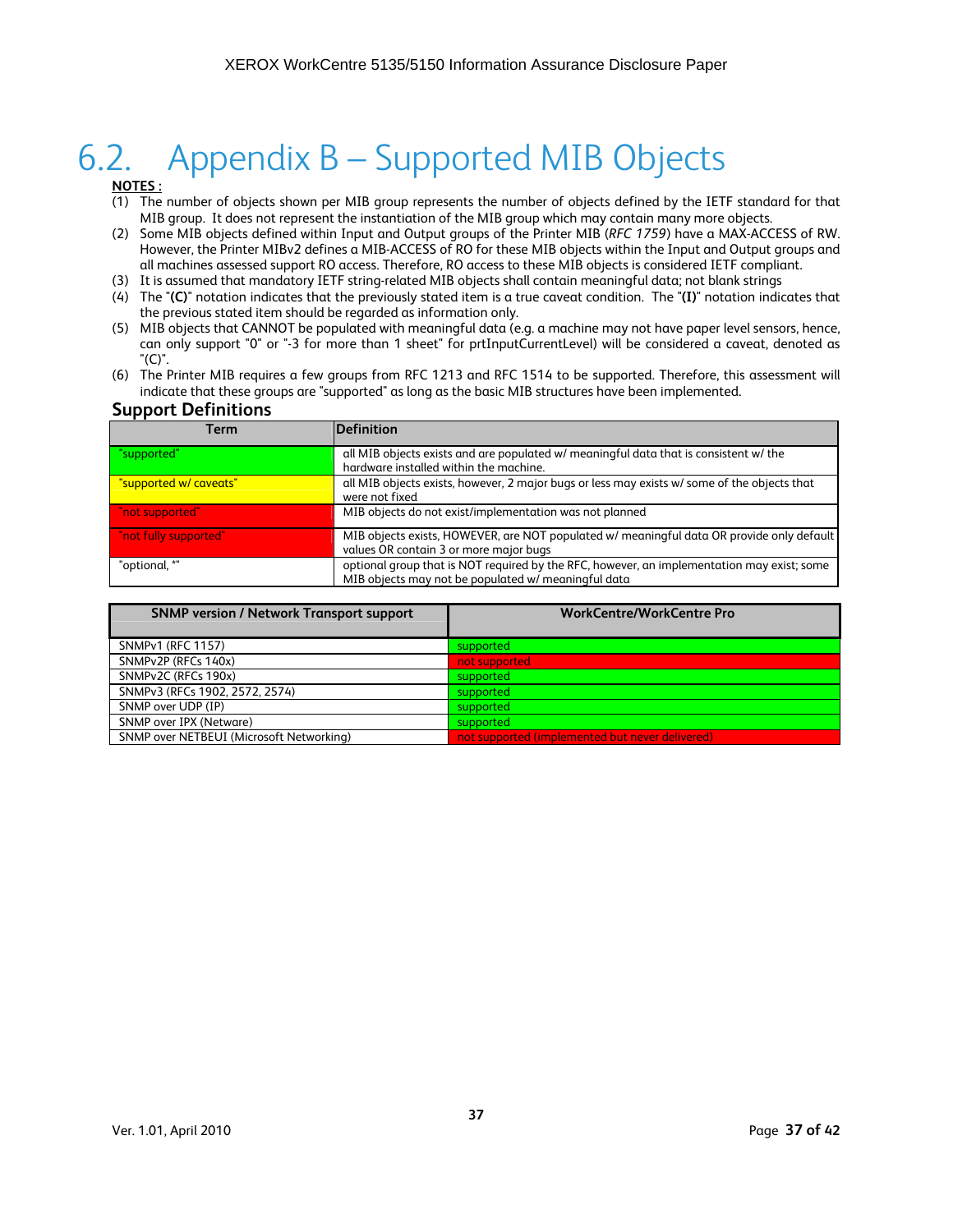| RFC 1759 - Printer MIB Group                   | <b>WorkCentre/WorkCentre Pro</b>                                           |
|------------------------------------------------|----------------------------------------------------------------------------|
| RFC 1213 - System group                        | supported                                                                  |
| RFC 1213 - Interface group                     | supported                                                                  |
| RFC 1514 - Storage group                       | supported                                                                  |
| RFC 1514 - Device group                        | supported                                                                  |
| General group [7 objects]                      | supported                                                                  |
| Covers group [3 objects]                       | supported w/ caveats = Finisher cover is shown as open when only the       |
|                                                | Front Door is open due to detection limitation of status condition         |
| Localization group [4 objects]                 | supported w/ caveats = only US English language supported                  |
| Responsible Party group [2 objects] - OPTIONAL | supported                                                                  |
| System Resources group [4 objects]             | supported                                                                  |
| Input group [12 objects]                       | supported                                                                  |
| Extended Input group [7 objects] - OPTIONAL    | supported                                                                  |
| Input Media group [4 objects] - OPTIONAL       | supported                                                                  |
| Output group [6 objects]                       | supported w/ caveats = only "-3" (i.e. can accept 1 or more sheets) can be |
|                                                | supported for the Top Tray (C)                                             |
| Extended Output group [7 objects] - OPTIONAL   | supported                                                                  |
| Output Dimensions group [5 objects] OPTIONAL   | supported                                                                  |
| Output Features group [6 objects] - OPTIONAL   | supported                                                                  |
| Marker group [15 objects]                      | supported                                                                  |
| Marker Supplies group [9 objects] - OPTIONAL   | supported                                                                  |
| Marker Colorant group [5 objects] - OPTIONAL   | supported                                                                  |
| Media Path group [11 objects]                  | supported                                                                  |
| Channels group [8 objects]                     | supported                                                                  |
| Interpreter group [12 objects]                 | supported                                                                  |
| Console group [4 objects]                      | supported w/ caveats = prtConsoleDisable is hardcoded to enabled(3),       |
|                                                | prtConsoleLocalization hardcoded to 1                                      |
| Console Display Buffer group [2 objects]       | supported w/ caveats = limited local UI messaging captured within table    |
|                                                | (C), local UI button selection messages are not captured within table      |
| Console Display Light group [5 objects]        | supported w/ caveats = only the Power Saver LED is supported, the other    |
|                                                | LEDs were not implemented because they represent local UI menu             |
|                                                | activations (I)                                                            |
| Alert Table group [8 objects]                  | supported                                                                  |
| Alert Time group [1 object] - OPTIONAL         | supported                                                                  |

| RFC 1514 - Host Resources MIB group                       | <b>WorkCentre/WorkCentre Pro</b>                                                                                                                                                                            |
|-----------------------------------------------------------|-------------------------------------------------------------------------------------------------------------------------------------------------------------------------------------------------------------|
| System group [7 objects]                                  | supported                                                                                                                                                                                                   |
| Storage group [8 objects]                                 | supported                                                                                                                                                                                                   |
| Devices group [6 objects]                                 | supported w/ caveats = hrDeviceStatus for xcmHrDeviceScanner does<br>not work, hrDeviceErrors for xcmHrDeviceScanner does not work, all other<br>device error counts AND hrDeviceStatus are not supported © |
| Processor Table [2 objects]                               | supported                                                                                                                                                                                                   |
| Network Interface Table [1 object]                        | supported                                                                                                                                                                                                   |
| Printer Table [2 objects]                                 | supported                                                                                                                                                                                                   |
| Disk Storage Table [4 objects]                            | supported                                                                                                                                                                                                   |
| Partition Table [5 objects]                               | supported                                                                                                                                                                                                   |
| File System Table [9 objects]                             | supported w/ caveats = hrFSLastFullBackupDate &<br>hrFSLastPartialBackupDate are not supported ©                                                                                                            |
| Software Running group [7 objects] - OPTIONAL             | optional, not supported                                                                                                                                                                                     |
| Software Running Performance group [2 objects] - OPTIONAL | optional, not supported                                                                                                                                                                                     |
| Software Installed group [7 objects] - OPTIONAL           | optional, not supported                                                                                                                                                                                     |

| RFC 1213 - MIB-II for TCP/IP group    | <b>WorkCentre/WorkCentre Pro</b>                          |
|---------------------------------------|-----------------------------------------------------------|
| System group [7 objects]              | supported                                                 |
| Interfaces group [23 objects]         | supported w/ caveats = ifInUnknownProtos does not work    |
| Address Translation group [3 objects] | supported, but this group has been DEPRICATED by the IETF |
| IP group [42 objects]                 | supported                                                 |
| ICMP group [26 objects]               | supported                                                 |
| TCP group [19 objects]                | supported                                                 |
| UDP group [6 objects]                 | supported                                                 |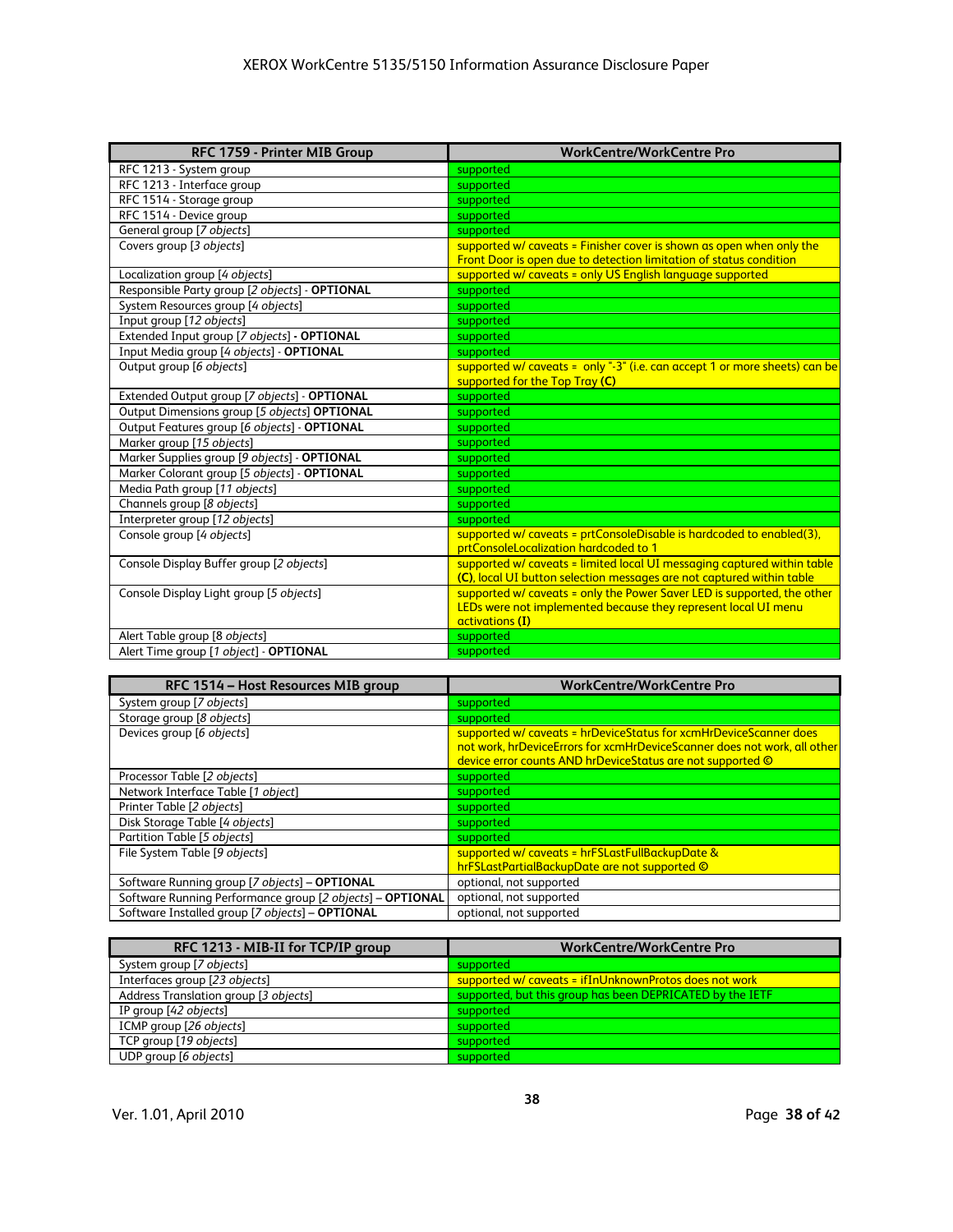| RFC 1213 - MIB-II for TCP/IP group                     | <b>WorkCentre/WorkCentre Pro</b>                                             |
|--------------------------------------------------------|------------------------------------------------------------------------------|
| EGP group [20 objects]                                 | not applicable because Exterior Gateway Protocol not supported by<br>machine |
|                                                        |                                                                              |
| Transmission group [0 objects]                         | not applicable because the group has not yet been defined by the IETF        |
| SNMP group [28 objects]                                | supported                                                                    |
| System Object Resources Table/objects per RFC 1907 [8] | supported                                                                    |
| objects]                                               |                                                                              |

| <b>Additional Capabilities / Application Support</b>                                                              | <b>WorkCentre/WorkCentre Pro</b>                                                                                         |  |  |  |  |
|-------------------------------------------------------------------------------------------------------------------|--------------------------------------------------------------------------------------------------------------------------|--|--|--|--|
| ability to change GET, SET, TRAP PDU community names                                                              | supported, default values : GET="public", SET="private",<br>TRAP="SNMP_trap"                                             |  |  |  |  |
| Printer MIB traps                                                                                                 | supported = printerV1Alert, printerV2Alert                                                                               |  |  |  |  |
| <b>SNMP Generic Traps</b>                                                                                         | supported = coldStart, warmStart, authenticationFailure                                                                  |  |  |  |  |
| Vendor-specific Traps                                                                                             | supported = xcmJobV1AlertNew, xcmJobV2AlertNew for job monitoring<br>alerts                                              |  |  |  |  |
| set trap destination address(es) for any 3rd party Net Mgmt<br>apps.                                              | supported via Web UI                                                                                                     |  |  |  |  |
| polling for IETF status objects using any 3rd party Net Mgmt<br>apps.                                             | supported                                                                                                                |  |  |  |  |
| walking IETF MIB tree structure using any 3rd party Net Mgmt<br>app. (e.g. HP OpenView, etc.) / shareware program | supported                                                                                                                |  |  |  |  |
| New type 2 enumerations from next generation Host<br>Resources MIB supported                                      | optional, not support because Host Resources MIBv2 has NOT entered<br>the standards track                                |  |  |  |  |
| New type 2 enumerations from next generation Printer MIB<br>supported                                             | supported                                                                                                                |  |  |  |  |
| New Printer MIBv2 objects implemented                                                                             | optional, not support because Printer MIBv2 has NOT entered the<br>standards track                                       |  |  |  |  |
| IETF AppleTalk MIB (RFC ?) implemented                                                                            | not supported                                                                                                            |  |  |  |  |
| Job monitoring via MIBs                                                                                           | supported via Xerox MIBs                                                                                                 |  |  |  |  |
| Vendor-specific MIBs implemented                                                                                  | supported = Network Connectivity, Job Monitoring, Scan-to-File, and<br>Scan-to-LAN FAX features supported via Xerox MIBs |  |  |  |  |
| Vendor-specific MIBs provided to customer                                                                         | supported $w/$ caveat = planned support within $2 - 3000$ via Xerox web<br>site, URL = www.xerox.com                     |  |  |  |  |
| Vendor-specific client application(s) provided                                                                    | <b>CentreWare Services</b>                                                                                               |  |  |  |  |
| required Windows2000 MIB objects supported                                                                        | supported                                                                                                                |  |  |  |  |
| Embedded Web Server support                                                                                       | supported                                                                                                                |  |  |  |  |
| Xerox PrinterMap application support                                                                              | supported                                                                                                                |  |  |  |  |
| Xerox PrintXchange support                                                                                        | supported                                                                                                                |  |  |  |  |
| Novell Distributed Print Services support                                                                         | supported = w/ Xerox NDPS Gateway solution w/ improved device status                                                     |  |  |  |  |
| Dazel Output Management Environment                                                                               | supported                                                                                                                |  |  |  |  |
| HP OpenView snap-in module                                                                                        | supported                                                                                                                |  |  |  |  |
| CA Unicenter snap-in module                                                                                       | supported                                                                                                                |  |  |  |  |
| IBM/Tivoli NetView snap-in module                                                                                 | supported                                                                                                                |  |  |  |  |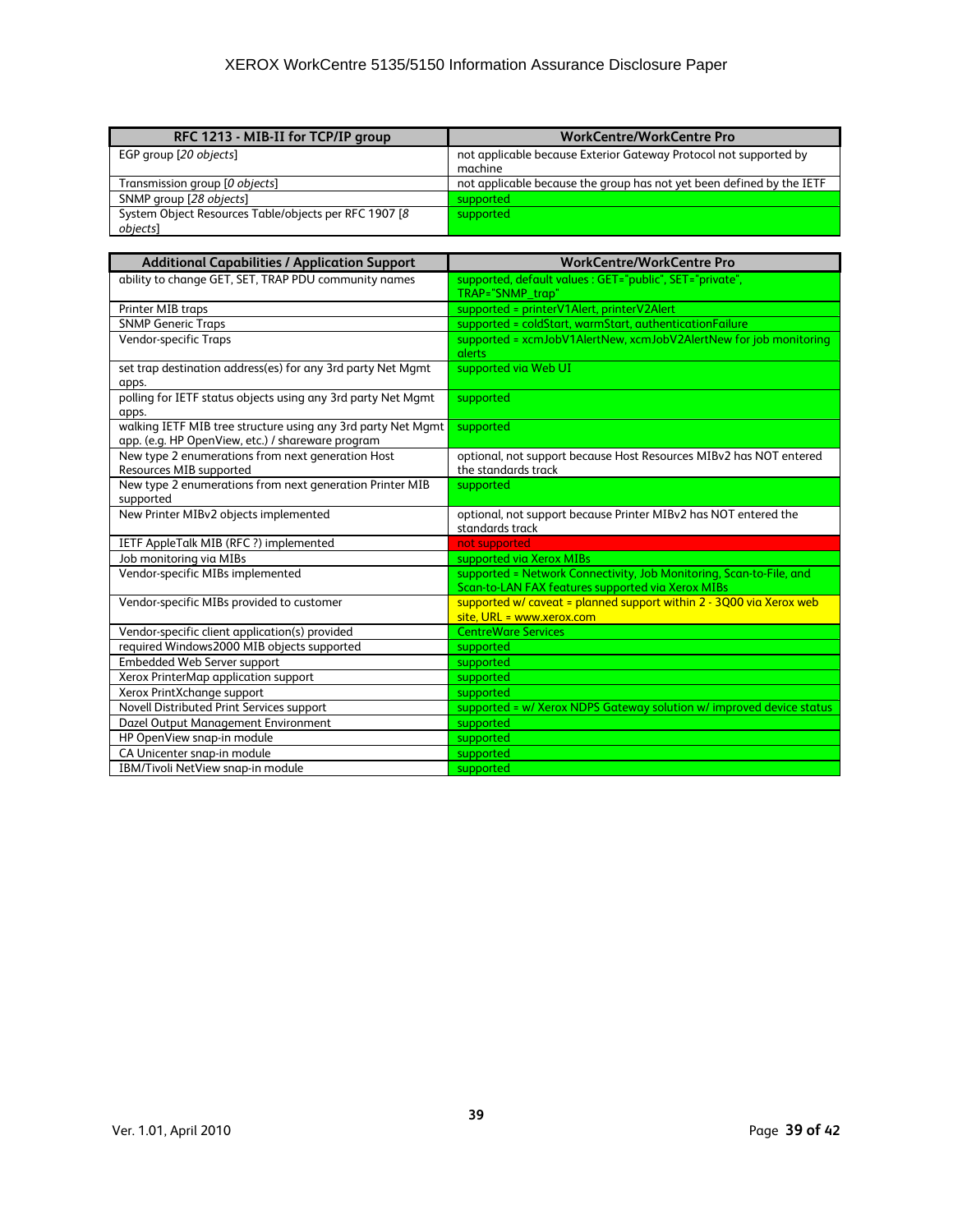# 6.3. Appendix C –Standards

**Network Controller Hardware**

PCI Specification (PCI Local Bus Specification Revision 2.1) 100 Megabit Ethernet (IEEE 802.3) Universal Serial Bus 1.1 Parallel (IEEE 1284) IEEE 1394a (FireWire)

#### **Network Controller Software**

| <b>Function</b>                                                                            | <b>RFC/Standard</b>                |  |
|--------------------------------------------------------------------------------------------|------------------------------------|--|
| <b>Internet Protocol</b>                                                                   | 950                                |  |
| Internet standard subnetting procedure                                                     | 919                                |  |
| <b>Broadcasting internet datagrams</b>                                                     | 922                                |  |
| IP Version 6                                                                               | 2460                               |  |
| IP Version 6 Addressing Architecture                                                       | 2373                               |  |
| <b>ICMP Version 6 Protocol</b>                                                             | 2463                               |  |
| Transition Mechanisms for IPv6 Hosts and Routers                                           | 1933                               |  |
| <b>Transmission Control Protocol (TCP)</b>                                                 | 793                                |  |
| <b>User Datagram Protocol</b>                                                              | 768                                |  |
| Standard for the transmission of IP datagrams over Ethernet<br>networks                    | 894                                |  |
| Standard for the transmission of IP datagrams over IEEE802<br>networks                     | 1042                               |  |
| ICMP - ICMP Echo, ICMP Time, ICMP Echo Reply, and ICMP<br>Destination Unreachable message. | 792                                |  |
| Reverse Address Resolution Protocol (RARP)                                                 | 903                                |  |
| Bootstrap Protocol (BOOTP)                                                                 | 951                                |  |
| Clarifications and Extensions for the Bootstrap Protocol (BOOTP)                           | 1542                               |  |
| X.500 Distinguished Name RFC references                                                    | 1779, 2253, 2297, 2293             |  |
| <b>SLP</b>                                                                                 | 2608                               |  |
| <b>Dynamic Host Configuration Protocol (DHCP)</b>                                          | 2131                               |  |
| DHCP Options and BOOTP Vendor Extensions                                                   | 2132                               |  |
| X.509 Certificate RFC references                                                           | 2247, 2293, 2459, 2510, 2511, 3280 |  |
| Hyper Text Transfer Protocol version 1.1 (HTTP)                                            | 2616                               |  |
| Line Printer Daemon (LPR/LPD)                                                              | 1179                               |  |
| File Transfer Protocol (FTP)                                                               | 959                                |  |
| SNMP <sub>v1</sub>                                                                         | 1157                               |  |
| SNMP <sub>v2</sub>                                                                         | 1901, 1905, 1906, 1908, 1909       |  |
| SNMP <sub>v3</sub>                                                                         | 1902, 2572, 2574                   |  |
| Structure of Management Information (SMI) for SNMPv1                                       | 1155, 1212                         |  |
| Structure of Management Information (SMI) for SNMPv2                                       | 1902, 1903, 1904                   |  |
| <b>IETF MIBs:</b><br>MIB II<br><b>Host Resources</b><br>RFC 1759 (Printer), Printer MIB V2 | 1213<br>1514<br>1759               |  |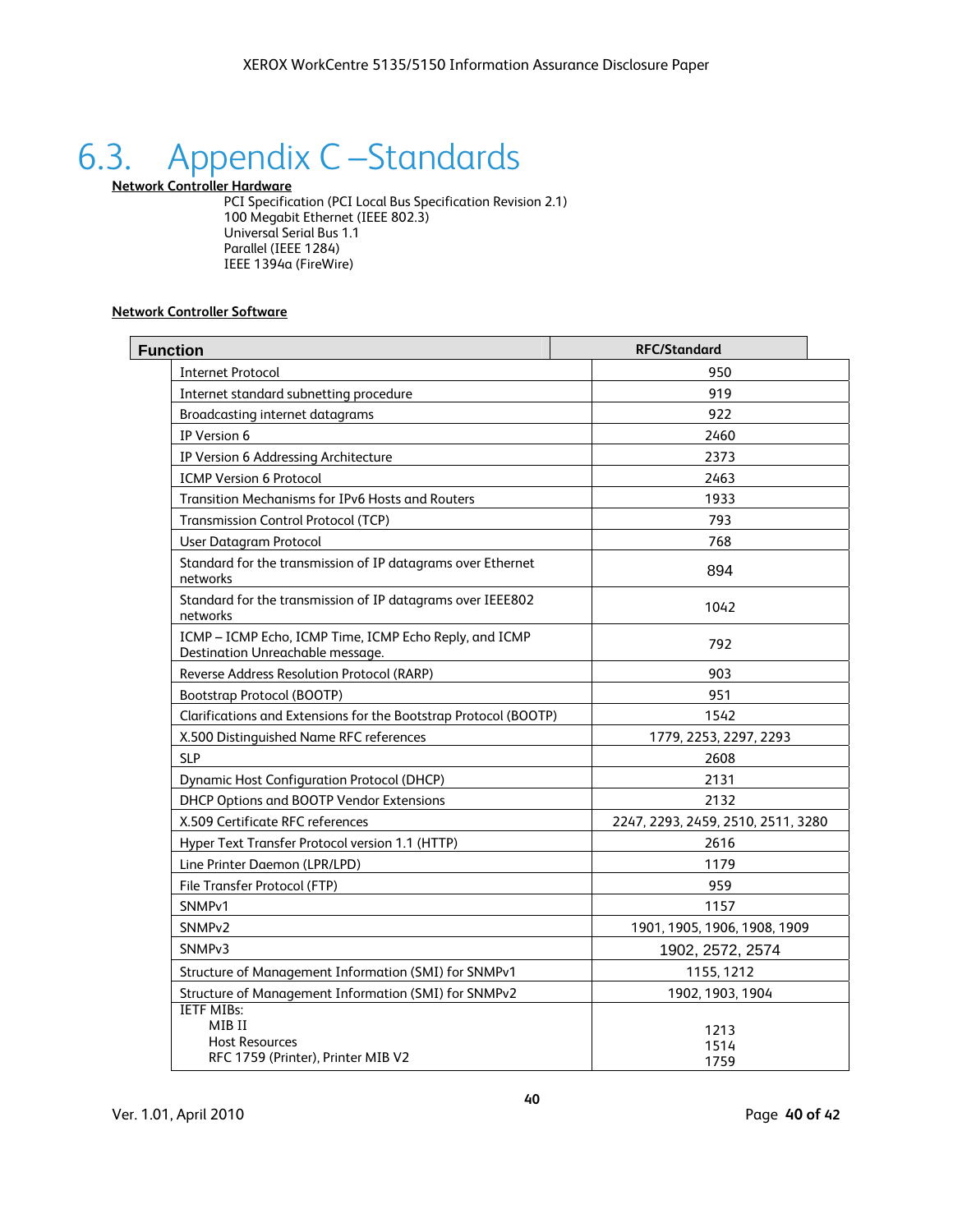#### XEROX WorkCentre 5135/5150 Information Assurance Disclosure Paper

| <b>Function</b> |                                     | <b>RFC/Standard</b>              |  |
|-----------------|-------------------------------------|----------------------------------|--|
|                 | <b>SNMP Traps</b>                   | 1215                             |  |
|                 | Document Printing Application (DPA) | 10175                            |  |
|                 | Appletalk                           | Inside Appletalk, Second Edition |  |

#### **Printing Description Languages**

Postscript Language Reference, Third Edition PCL6 (PCL5E 5SI emulation) PCL6 (PCLXL 5M emulation) TIFF 6.0 JPEG Portable Document Format Reference Manual Version 1.3